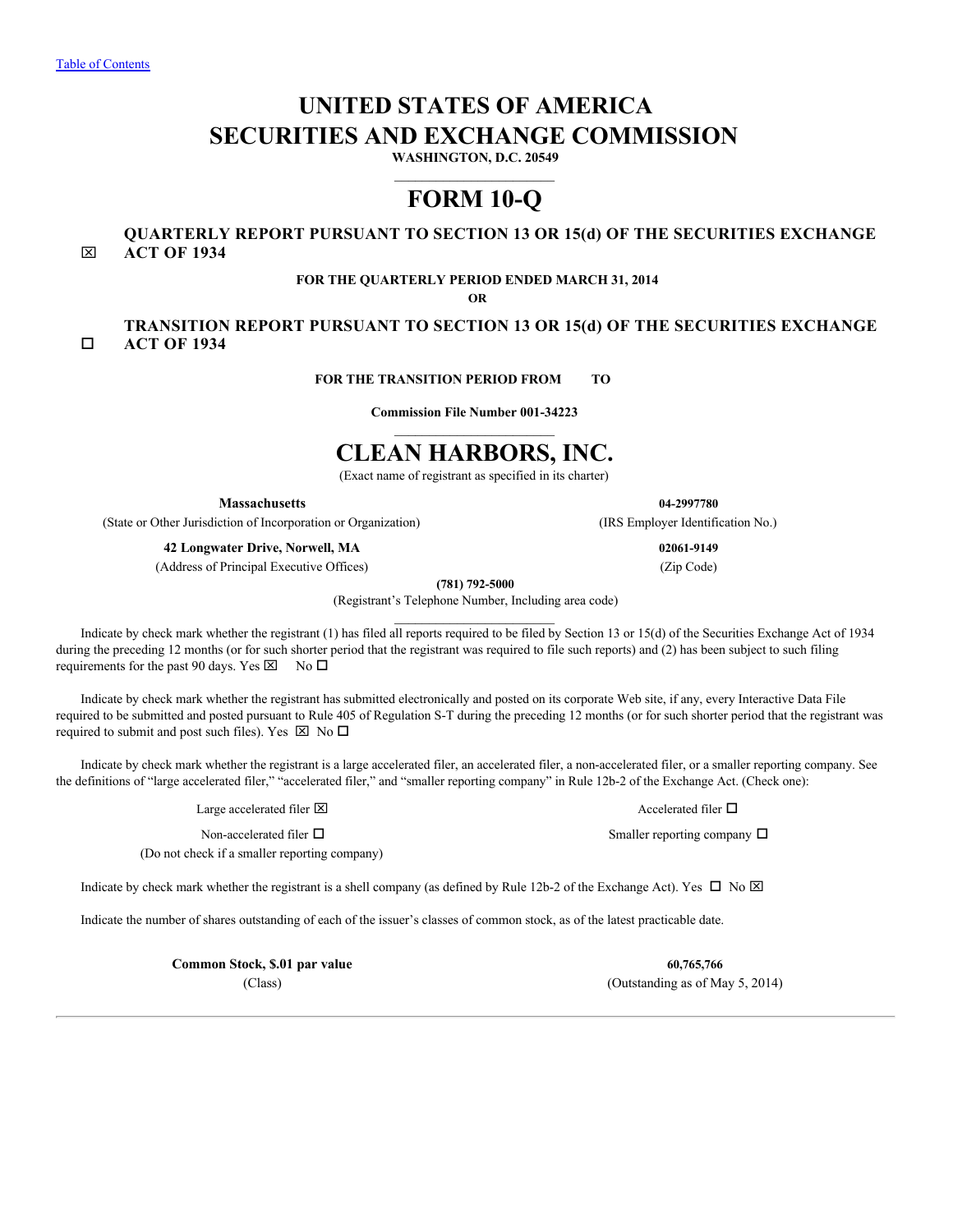# **CLEAN HARBORS, INC.**

# **QUARTERLY REPORT ON FORM 10-Q**

# **TABLE OF CONTENTS**

**Page No.**

# **PART I: FINANCIAL INFORMATION**

<span id="page-1-0"></span>

| <b>ITEM 1: Unaudited Financial Statements</b>                                                        |                  |
|------------------------------------------------------------------------------------------------------|------------------|
| <b>Consolidated Balance Sheets</b>                                                                   |                  |
| <b>Consolidated Statements of Income</b>                                                             | $\overline{2}$   |
| Unaudited Consolidated Statements of Comprehensive Loss                                              |                  |
| Unaudited Consolidated Statements of Cash Flows                                                      | $\overline{4}$   |
| Unaudited Consolidated Statements of Stockholders' Equity                                            | <u>5</u>         |
| Notes to Unaudited Consolidated Financial Statements                                                 | $\underline{6}$  |
| <b>ITEM 2: Management's Discussion and Analysis of Financial Condition and Results of Operations</b> | 23               |
| <b>ITEM 3: Quantitative and Qualitative Disclosures About Market Risk</b>                            | $\frac{30}{2}$   |
| <b>ITEM 4: Controls and Procedures</b>                                                               | $\underline{30}$ |
| <b>PART II: OTHER INFORMATION</b>                                                                    |                  |
| <b>ITEM 1: Legal Proceedings</b>                                                                     | $\underline{31}$ |
| <b>ITEM 1A: Risk Factors</b>                                                                         | 31               |
| <b>ITEM 2: Unregistered Sales of Equity Securities and Use of Proceeds</b>                           | 31               |
| <b>ITEM 6: Exhibits</b>                                                                              | 31               |
| <b>Signatures</b>                                                                                    | 32               |
|                                                                                                      |                  |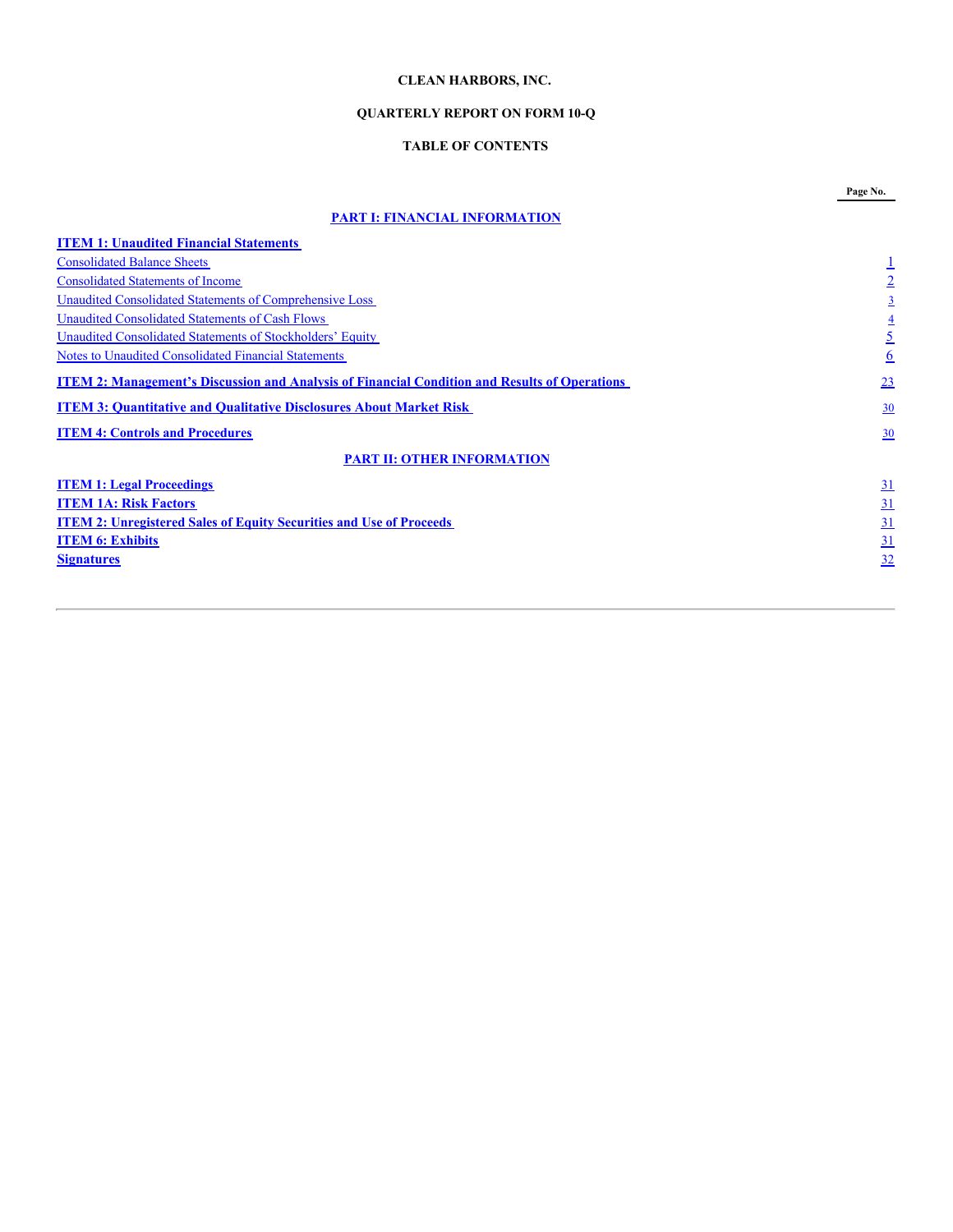## **CONSOLIDATED BALANCE SHEETS**

## **(in thousands)**

<span id="page-2-0"></span>

|                                                                                                 | March 31, 2014 |             |               | December 31, 2013 |
|-------------------------------------------------------------------------------------------------|----------------|-------------|---------------|-------------------|
| <b>ASSETS</b>                                                                                   |                | (unaudited) |               |                   |
| <b>Current assets:</b>                                                                          |                |             |               |                   |
| Cash and cash equivalents                                                                       | \$             | 249,007     | S             | 310,073           |
| Marketable securities                                                                           |                | 213         |               | 12,435            |
| Accounts receivable, net of allowances aggregating \$20,094 and \$18,106, respectively          |                | 566,394     |               | 579,394           |
| Unbilled accounts receivable                                                                    |                | 40,832      |               | 26,568            |
| Deferred costs                                                                                  |                | 16,523      |               | 16,134            |
| Inventories and supplies                                                                        |                | 152,443     |               | 152,096           |
| Prepaid expenses and other current assets                                                       |                | 56,677      |               | 41,962            |
| Deferred tax assets                                                                             |                | 32,469      |               | 32,517            |
| Total current assets                                                                            |                | 1,114,558   |               | 1,171,179         |
| Property, plant and equipment, net                                                              |                | 1,588,286   |               | 1,602,170         |
| Other assets:                                                                                   |                |             |               |                   |
| Deferred financing costs                                                                        |                | 20,036      |               | 20,860            |
| Goodwill                                                                                        |                | 565,062     |               | 570,960           |
| Permits and other intangibles, net                                                              |                | 557,211     |               | 569,973           |
| Other                                                                                           |                | 18,802      |               | 18,536            |
| Total other assets                                                                              |                | 1,161,111   |               | 1,180,329         |
| Total assets                                                                                    | \$             | 3,863,955   | \$            | 3,953,678         |
|                                                                                                 |                |             |               |                   |
| <b>LIABILITIES AND STOCKHOLDERS' EQUITY</b>                                                     |                |             |               |                   |
| <b>Current liabilities:</b>                                                                     |                |             |               |                   |
| Current portion of capital lease obligations                                                    | \$             | 1,119       | <sup>\$</sup> | 1,329             |
| Accounts payable                                                                                |                | 284,768     |               | 316,462           |
| Deferred revenue                                                                                |                | 56,469      |               | 55,454            |
| Accrued expenses                                                                                |                | 213,096     |               | 236,829           |
| Current portion of closure, post-closure and remedial liabilities                               |                | 31,866      |               | 29,471            |
| Total current liabilities                                                                       |                | 587,318     |               | 639,545           |
| <b>Other liabilities:</b>                                                                       |                |             |               |                   |
| Closure and post-closure liabilities, less current portion of \$7,629 and \$5,884, respectively |                | 40,809      |               | 41,201            |
| Remedial liabilities, less current portion of \$24,237 and \$23,587, respectively               |                | 144,485     |               | 148,911           |
| Long-term obligations                                                                           |                | 1,400,000   |               | 1,400,000         |
| Capital lease obligations, less current portion                                                 |                | 913         |               | 1,435             |
| Deferred taxes, unrecognized tax benefits and other long-term liabilities                       |                | 244,795     |               | 246,947           |
| Total other liabilities                                                                         |                | 1,831,002   |               | 1,838,494         |
| Stockholders' equity:                                                                           |                |             |               |                   |
| Common stock, \$.01 par value:                                                                  |                |             |               |                   |
| Authorized 80,000,000; shares issued and outstanding 60,717,774 and 60,672,180                  |                |             |               |                   |
| shares, respectively                                                                            |                | 607         |               | 607               |
| Shares held under employee participation plan                                                   |                | (469)       |               | (469)             |
| Additional paid-in capital                                                                      |                | 900,726     |               | 898,165           |
| Accumulated other comprehensive loss                                                            |                | (61,081)    |               | (19, 556)         |
| Accumulated earnings                                                                            |                | 605,852     |               | 596,892           |
| Total stockholders' equity                                                                      |                | 1,445,635   |               | 1,475,639         |
| Total liabilities and stockholders' equity                                                      | $\mathbb{S}$   | 3,863,955   | $\$$          | 3,953,678         |

The accompanying notes are an integral part of these unaudited consolidated financial statements.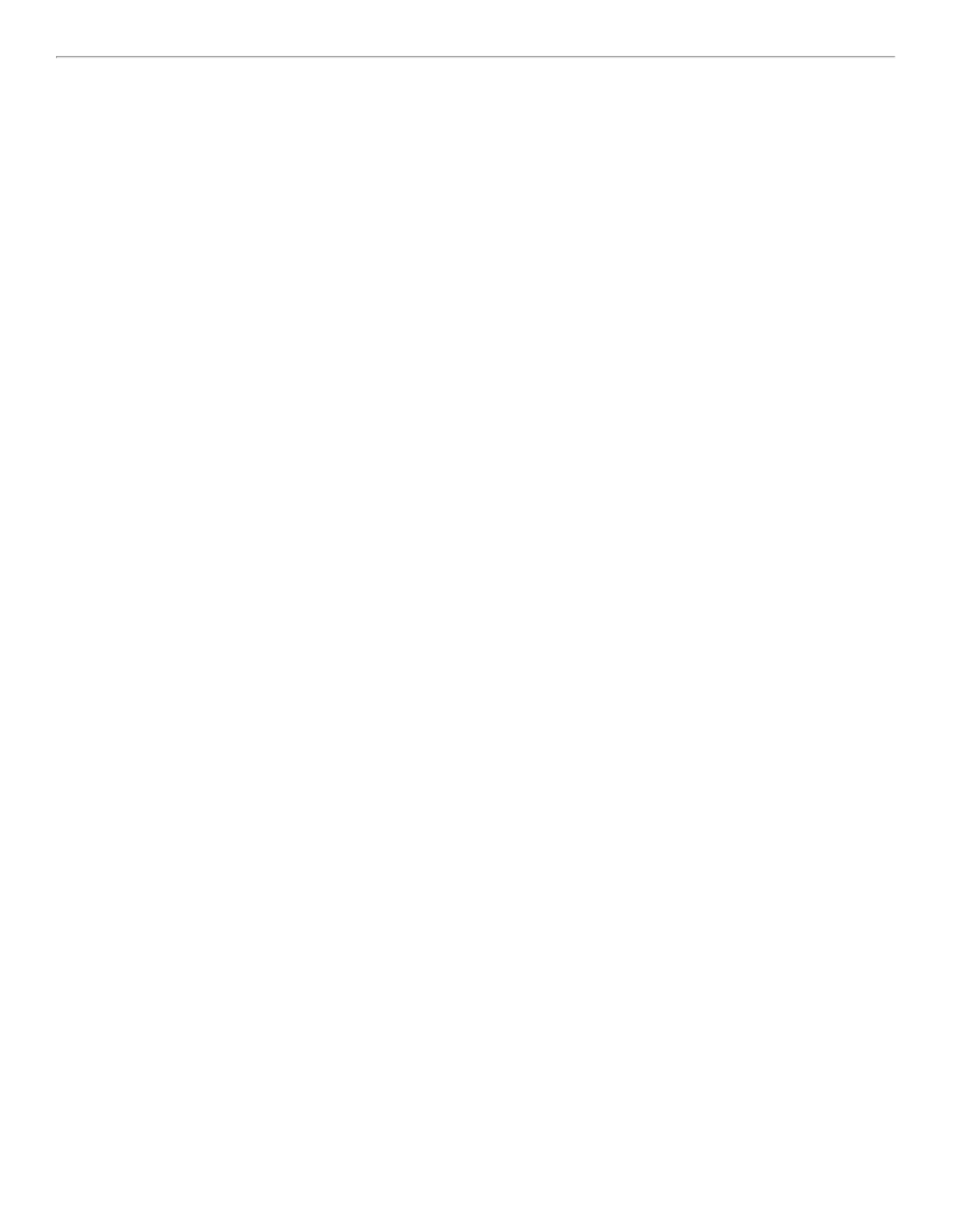# **UNAUDITED CONSOLIDATED STATEMENTS OF INCOME**

## **(in thousands except per share amounts)**

<span id="page-4-0"></span>

|                                                                           | <b>Three Months Ended</b><br>March 31, |           |              |           |
|---------------------------------------------------------------------------|----------------------------------------|-----------|--------------|-----------|
|                                                                           |                                        |           |              |           |
|                                                                           |                                        | 2014      |              | 2013      |
| <b>Revenues:</b>                                                          |                                        |           |              |           |
| Service revenues                                                          | \$                                     | 660,095   | \$           | 672,622   |
| Product revenues                                                          |                                        | 186,572   |              | 189,541   |
| Total revenues                                                            |                                        | 846,667   |              | 862,163   |
| Cost of revenues (exclusive of items shown separately below)              |                                        |           |              |           |
| Service revenues                                                          |                                        | 466,799   |              | 468,372   |
| Product revenues                                                          |                                        | 158,920   |              | 167,652   |
| Total cost of revenues                                                    |                                        | 625,719   |              | 636,024   |
| Selling, general and administrative expenses                              |                                        | 118,962   |              | 128,470   |
| Accretion of environmental liabilities                                    |                                        | 2,724     |              | 2,835     |
| Depreciation and amortization                                             |                                        | 69,356    |              | 60,006    |
| <b>Income from operations</b>                                             |                                        | 29,906    |              | 34,828    |
| Other income                                                              |                                        | 4,178     |              | 525       |
| Interest expense, net of interest income of \$205 and \$111, respectively |                                        | (19, 554) |              | (19, 873) |
| Income before provision for income taxes                                  |                                        | 14,530    |              | 15,480    |
| Provision for income taxes                                                |                                        | 5,570     |              | 4,978     |
| Net income                                                                | \$                                     | 8,960     | $\mathbb{S}$ | 10,502    |
| <b>Earnings per share:</b>                                                |                                        |           |              |           |
| <b>Basic</b>                                                              | \$                                     | 0.15      | $\mathbb{S}$ | 0.17      |
| Diluted                                                                   | \$                                     | 0.15      | \$           | 0.17      |
| Shares used to compute earnings per share - Basic                         |                                        | 60,720    |              | 60,464    |
| Shares used to compute earnings per share - Diluted                       |                                        | 60,861    |              | 60,630    |

The accompanying notes are an integral part of these unaudited consolidated financial statements.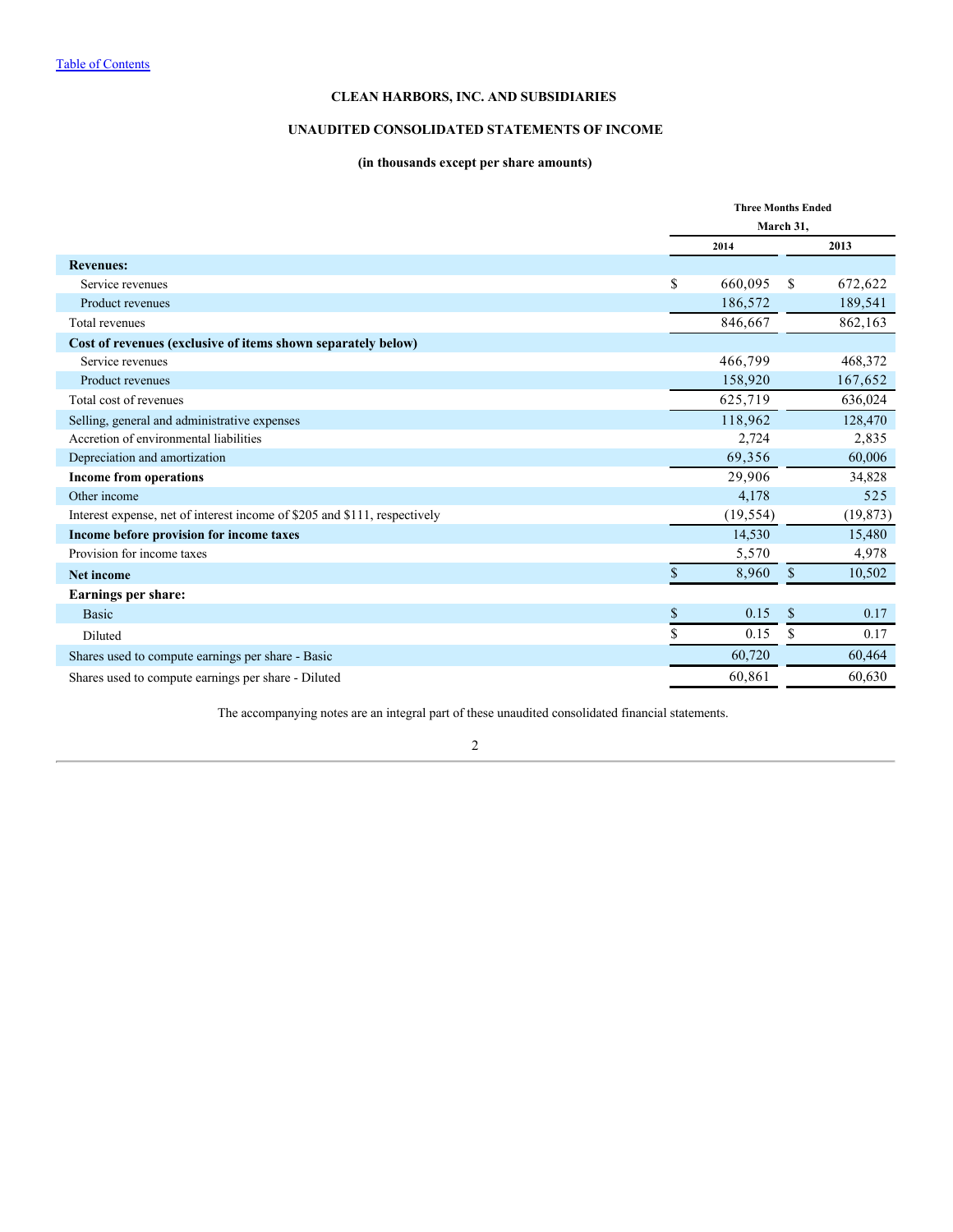# **UNAUDITED CONSOLIDATED STATEMENTS OF COMPREHENSIVE LOSS**

## **(in thousands)**

<span id="page-5-0"></span>

|                                                                                                                | <b>Three Months Ended</b> |           |    |           |
|----------------------------------------------------------------------------------------------------------------|---------------------------|-----------|----|-----------|
|                                                                                                                | March 31.                 |           |    |           |
|                                                                                                                |                           | 2014      |    | 2013      |
| Net income                                                                                                     |                           | 8,960     | S. | 10,502    |
| Other comprehensive loss:                                                                                      |                           |           |    |           |
| Unrealized gains (losses) on available-for-sale securities (net of taxes of $$152$ and $$70$ respectively)     |                           | 860       |    | (549)     |
| Reclassification adjustment for gains on available-for-sale securities included in net income (net of taxes of |                           |           |    |           |
| \$496)                                                                                                         |                           | (2,812)   |    |           |
| Foreign currency translation adjustments                                                                       |                           | (39, 573) |    | (23,312)  |
| Other comprehensive loss                                                                                       |                           | (41, 525) |    | (23, 861) |
| Comprehensive loss                                                                                             |                           | (32, 565) |    | (13, 359) |

The accompanying notes are an integral part of these unaudited consolidated financial statements.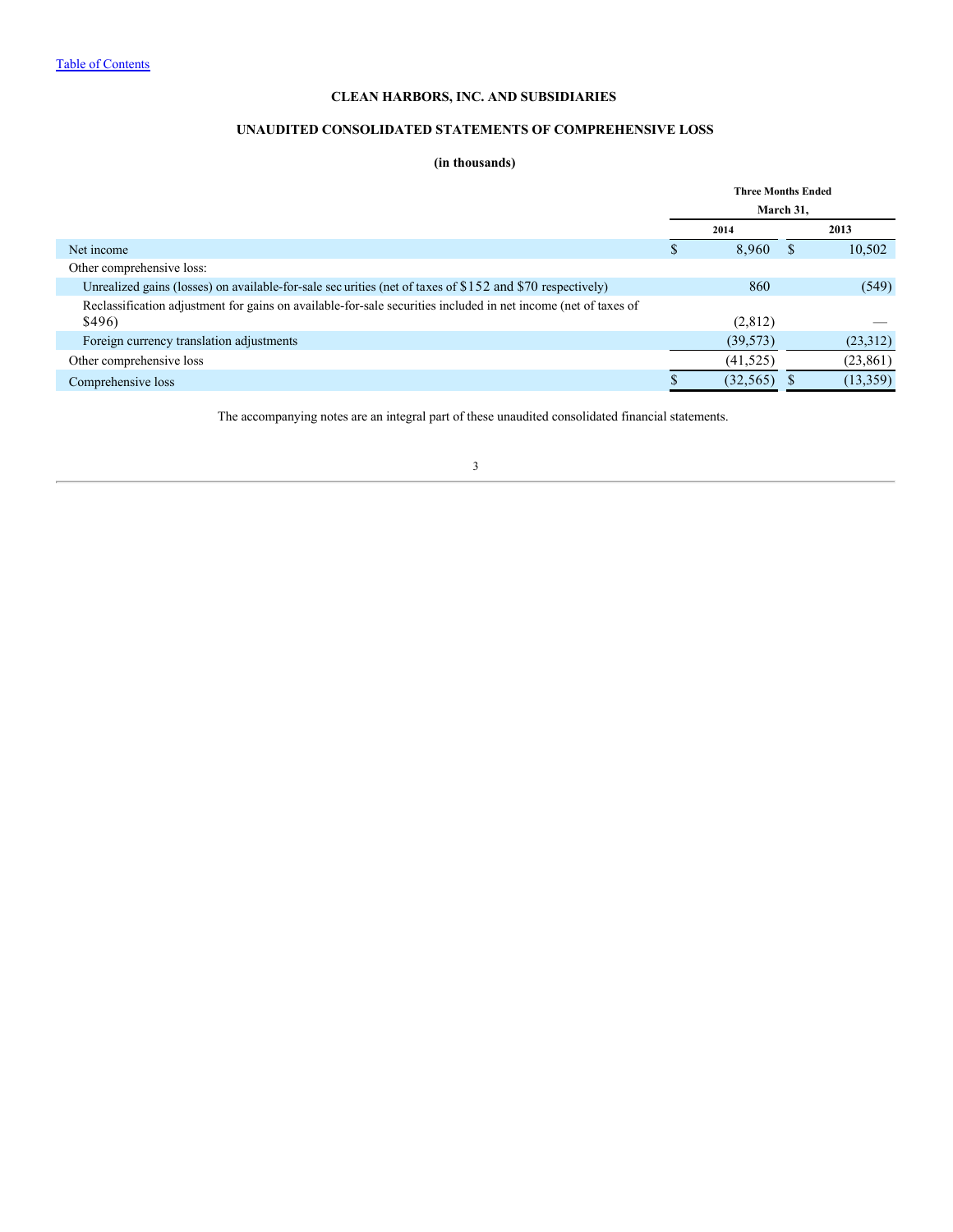# **UNAUDITED CONSOLIDATED STATEMENTS OF CASH FLOWS**

## **(in thousands)**

|                                                                            | <b>Three Months Ended</b>    |           |  |  |
|----------------------------------------------------------------------------|------------------------------|-----------|--|--|
|                                                                            | March 31,                    |           |  |  |
|                                                                            | 2014                         | 2013      |  |  |
| Cash flows from operating activities:                                      |                              |           |  |  |
| Net income                                                                 | \$<br>8,960<br>\$            | 10,502    |  |  |
| Adjustments to reconcile net income to net cash from operating activities: |                              |           |  |  |
| Depreciation and amortization                                              | 69,356                       | 60,006    |  |  |
| Pre-tax, non-cash acquisition accounting inventory adjustments             |                              | 13,559    |  |  |
| Allowance for doubtful accounts                                            | 2,086                        | 1,823     |  |  |
| Amortization of deferred financing costs and debt discount                 | 824                          | 846       |  |  |
| Accretion of environmental liabilities                                     | 2,724                        | 2,835     |  |  |
| Changes in environmental liability estimates                               | (821)                        | (58)      |  |  |
| Deferred income taxes                                                      |                              | 32        |  |  |
| Stock-based compensation                                                   | 2,278                        | 1,887     |  |  |
| Excess tax benefit of stock-based compensation                             | (117)                        | (1,227)   |  |  |
| Income tax benefit related to stock option exercises                       | 117                          | 1,216     |  |  |
| Other income                                                               | (4, 178)                     | (525)     |  |  |
| Environmental expenditures                                                 | (4,186)                      | (5,291)   |  |  |
| Changes in assets and liabilities, net of acquisitions                     |                              |           |  |  |
| Accounts receivable                                                        | 3,741                        | (28, 726) |  |  |
| Inventories and supplies                                                   | (1,709)                      | 13,573    |  |  |
| Other current assets                                                       | (30, 532)                    | 6,377     |  |  |
| Accounts payable                                                           | (23, 374)                    | (16, 112) |  |  |
| Other current and long-term liabilities                                    | (20, 573)                    | (21, 128) |  |  |
| Net cash from operating activities                                         | 4,596                        | 39,589    |  |  |
| Cash flows from investing activities:                                      |                              |           |  |  |
| Additions to property, plant and equipment                                 | (75,005)                     | (72, 249) |  |  |
| Proceeds from sales of fixed assets                                        | 876                          | 921       |  |  |
| Proceeds from sales of marketable securities                               | 12,870                       |           |  |  |
| Acquisitions, net of cash acquired                                         |                              | (197)     |  |  |
| Additions to intangible assets, including costs to obtain or renew permits | (1,075)                      | (725)     |  |  |
| Net cash used in investing activities                                      | (62, 334)                    | (72, 250) |  |  |
| Cash flows from financing activities:                                      |                              |           |  |  |
| Change in uncashed checks                                                  | 21                           | 26,419    |  |  |
| Proceeds from exercise of stock options                                    |                              | 397       |  |  |
| Remittance of shares, net                                                  | (750)                        | (41)      |  |  |
| Repurchases of common stock                                                | (1,225)                      |           |  |  |
| Proceeds from employee stock purchase plan                                 | 2,141                        | 1,546     |  |  |
| Deferred financing costs paid                                              |                              | (2,318)   |  |  |
| Payments on capital leases                                                 | (638)                        | (1, 346)  |  |  |
| Issuance costs related to 2012 issuance of common stock                    |                              | (250)     |  |  |
| Excess tax benefit of stock-based compensation                             | 117                          | 1,227     |  |  |
| Net cash from financing activities                                         | (334)                        | 25,634    |  |  |
| Effect of exchange rate change on cash                                     | (2,994)                      | (705)     |  |  |
| Decrease in cash and cash equivalents                                      | (61,066)                     | (7, 732)  |  |  |
| Cash and cash equivalents, beginning of period                             | 310,073                      | 229,836   |  |  |
| Cash and cash equivalents, end of period                                   | \$<br>\$<br>249,007          | 222,104   |  |  |
| Supplemental information:                                                  |                              |           |  |  |
| Cash payments for interest and income taxes:                               |                              |           |  |  |
| Interest paid                                                              | \$<br>$\mathbb{S}$<br>21,436 | 21,725    |  |  |
| Income taxes paid                                                          | 5,389                        | 3,662     |  |  |
| Non-cash investing and financing activities:                               |                              |           |  |  |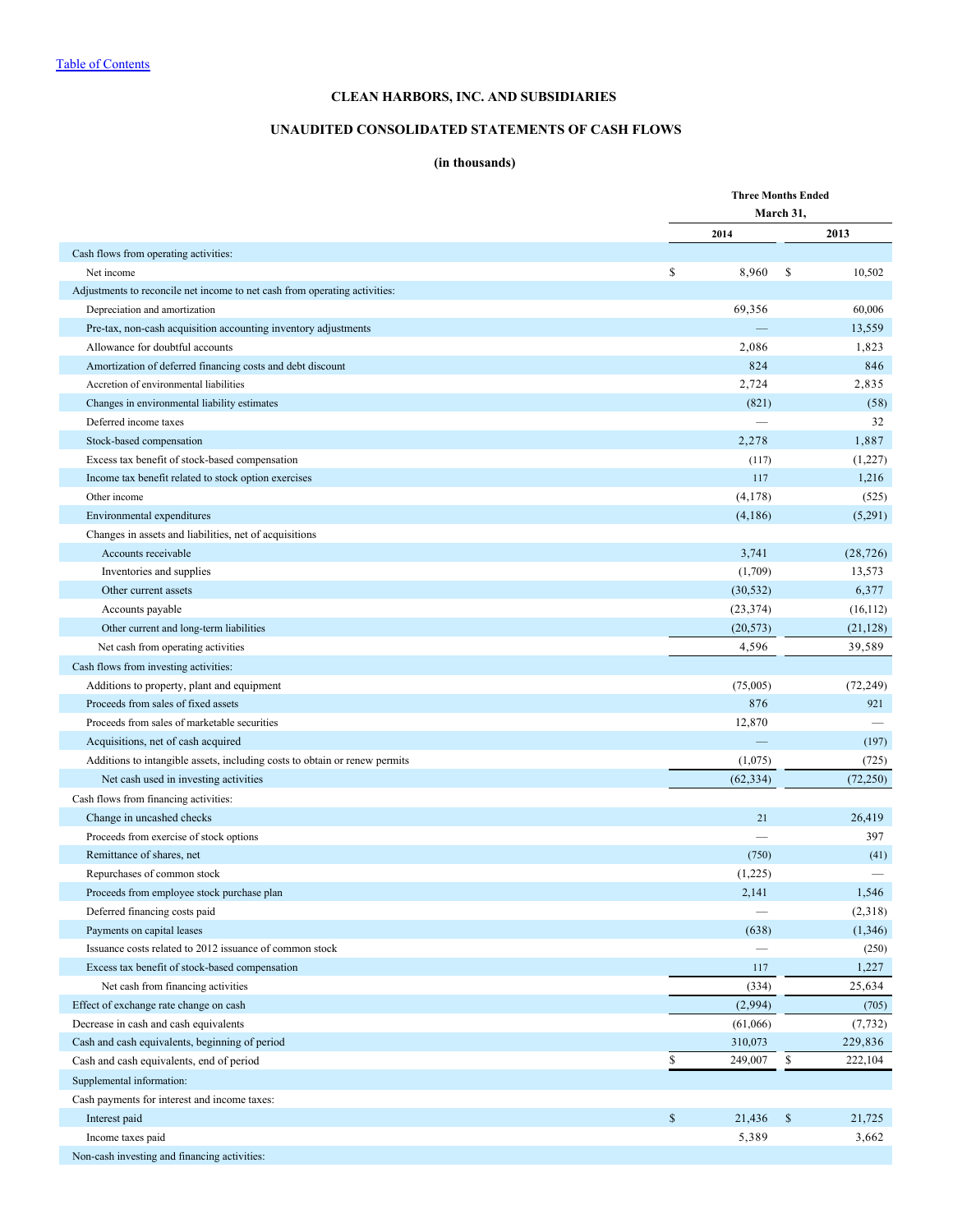| Property, plant and equipment accrued                                                             | 26,715 | 21.722 |
|---------------------------------------------------------------------------------------------------|--------|--------|
| Transfer of inventory to property, plant and equipment                                            |        | 11.369 |
| The accompanying notes are an integral part of these unaudited consolidated financial statements. |        |        |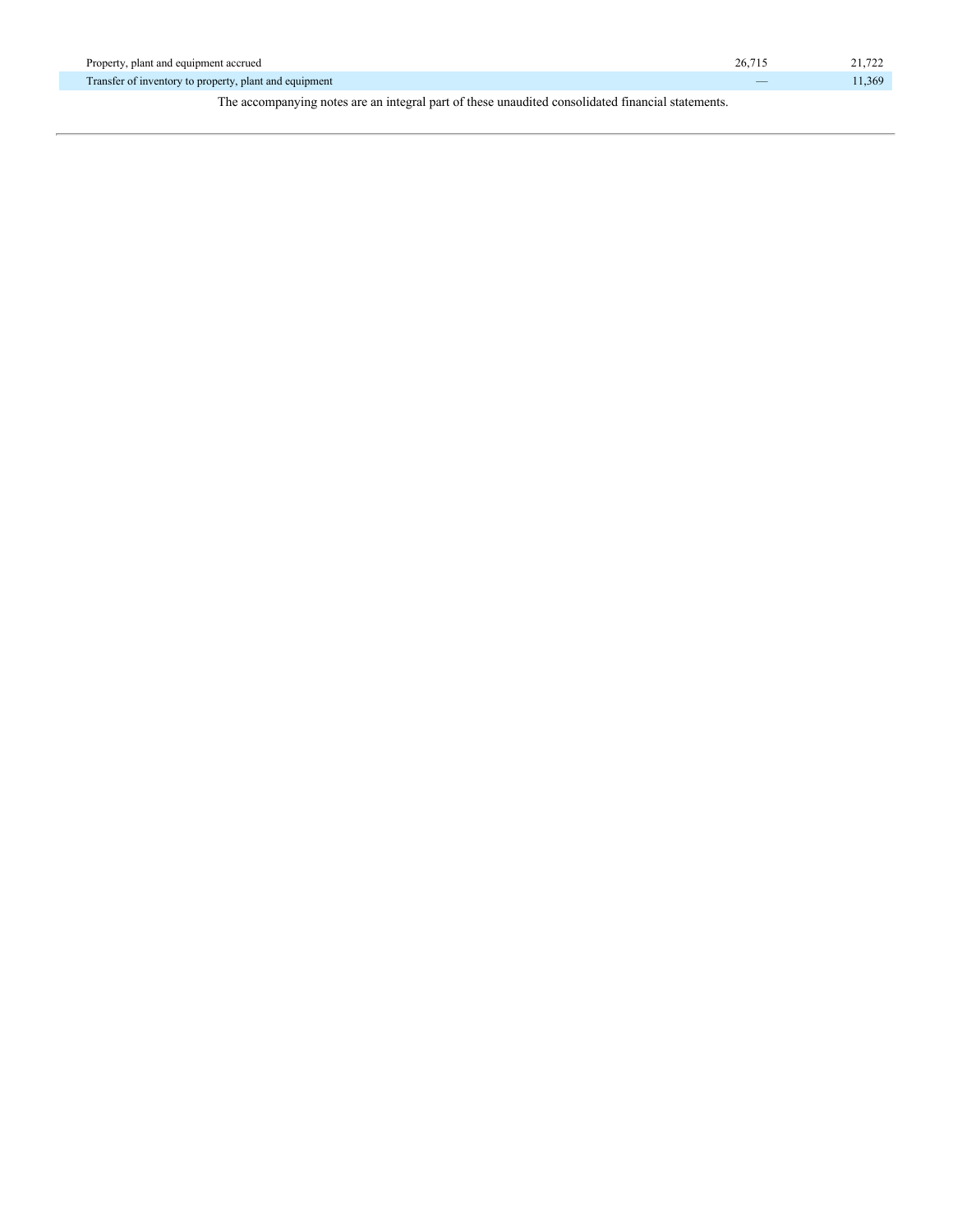# **UNAUDITED CONSOLIDATED STATEMENTS OF STOCKHOLDERS' EQUITY**

# **(in thousands)**

<span id="page-8-0"></span>

|                                                       | <b>Common Stock</b>                  |   |                        |     | <b>Shares Held</b>                                |                                         |   |                                               |                         |                                         |
|-------------------------------------------------------|--------------------------------------|---|------------------------|-----|---------------------------------------------------|-----------------------------------------|---|-----------------------------------------------|-------------------------|-----------------------------------------|
|                                                       | <b>Number</b><br>of<br><b>Shares</b> |   | \$0.01<br>Par<br>Value |     | Under<br><b>Employee</b><br>Participation<br>Plan | <b>Additional</b><br>Paid-in<br>Capital |   | Accumulated<br>Other<br>Comprehensive<br>Loss | Accumulated<br>Earnings | Total<br>Stockholders'<br><b>Equity</b> |
| Balance at January 1, 2014                            | 60,672                               | æ | 607                    | \$. | (469)                                             | \$898,165                               | ж | (19, 556)                                     | \$596,892               | \$1,475,639                             |
| Net income                                            |                                      |   |                        |     |                                                   |                                         |   |                                               | 8,960                   | 8,960                                   |
| Other comprehensive loss                              |                                      |   |                        |     |                                                   |                                         |   | (41,525)                                      |                         | (41, 525)                               |
| Stock-based compensation                              | 42                                   |   |                        |     |                                                   | 2,278                                   |   |                                               |                         | 2,278                                   |
| Issuance of restricted shares, net of shares remitted | (14)                                 |   |                        |     |                                                   | (750)                                   |   |                                               |                         | (750)                                   |
| Repurchases of common stock                           | (25)                                 |   |                        |     |                                                   | (1,225)                                 |   |                                               |                         | (1,225)                                 |
| Net tax benefit on exercise of stock-based awards     |                                      |   |                        |     |                                                   | 117                                     |   |                                               |                         | 117                                     |
| Employee stock purchase plan                          | 43                                   |   |                        |     |                                                   | 2,141                                   |   |                                               |                         | 2,141                                   |
| Balance at March 31, 2014                             | 60,718                               | Ъ | 607                    |     | (469)                                             | \$900,726                               |   | (61,081)                                      | \$605,852               | \$1,445,635                             |

The accompanying notes are an integral part of these unaudited consolidated financial statements.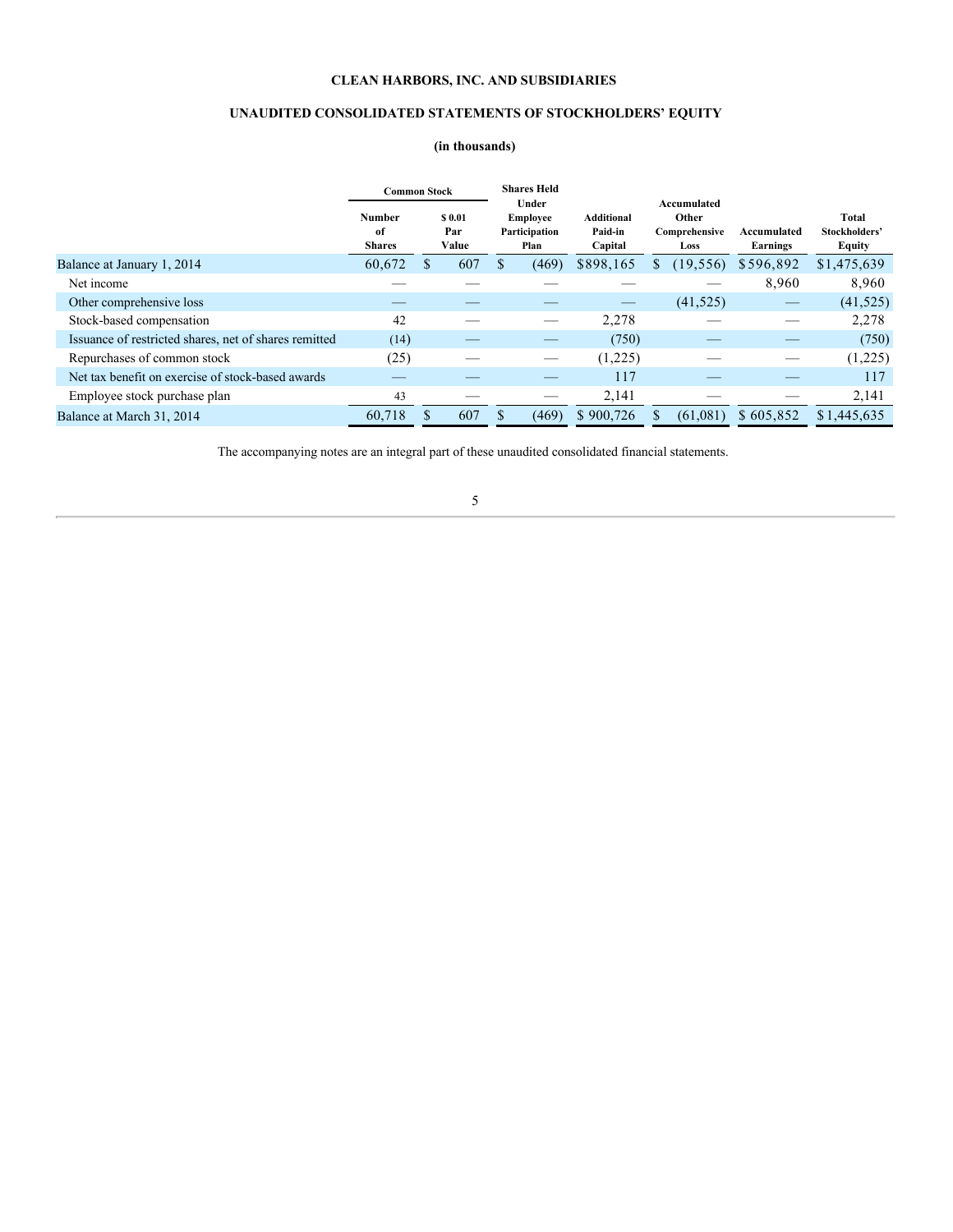## **NOTES TO UNAUDITED CONSOLIDATED FINANCIAL STATEMENTS**

#### **(1) BASIS OF PRESENTATION**

The accompanying consolidated interim financial statements are unaudited and include the accounts of Clean Harbors, Inc. and its subsidiaries (collectively, "Clean Harbors," the "Company" or "we") and have been prepared pursuant to the rules and regulations of the Securities and Exchange Commission (the "SEC") and, in the opinion of management, include all adjustments which are of a normal recurring nature, necessary for a fair presentation of the financial position, results of operations, and cash flows for the periods presented. The results for interim periods are not necessarily indicative of results for the entire year or any other interim periods. The financial statements presented herein should be read in connection with the financial statements included in the Company's Annual Report on Form 10-K for the year ended December 31, 2013.

#### **(2) SIGNIFICANT ACCOUNTING POLICIES**

The Company's significant accounting policies are described in Note 2, "Significant Accounting Policies," in the Company's Annual Report on Form 10-K for the year ended December 31, 2013. There have been no material changes in these policies or their application.

#### *Recent Accounting Pronouncements*

#### *Standards implemented*

On January 1. 2014, the Company adopted the Financial Accounting Standards Board ("FASB") Accounting Standard Update ("ASU") 2013-11 *Income Taxes (Topic 740) - Presentation of an Unrecognized Tax Benefit When a Net Operating Loss Carryforward, a Similar Tax Loss, or a Tax Credit Carryforward Exists.* This standard provides guidance regarding when an unrecognized tax benefit should be classified as a reduction to a deferred tax asset or when it should be classified as a liability in the consolidated balance sheet. The adoption of ASU 2013-11 did not have an impact on the Company's consolidated balance sheets.

#### *Standards to be implemented*

In April 2014, FASB issued ASU 2014-08, *Presentation of Financial Statements (Topic 205) and Property, Plant, and Equipment (Topic 360)*. The amendments in ASU 2014-08 provide guidance for the recognition and disclosure of discontinued operations. ASU 2014-08 is effective for fiscal years, and interim periods within those years, beginning after December 15, 2014. The Company is still evaluating the impact that ASU No. 2014-08 will have on the Company's consolidated financial statements.

#### **(3) BUSINESS COMBINATIONS**

#### *Evergreen*

On September 13, 2013, the Company acquired 100% of the outstanding common shares of Evergreen Oil, Inc. ("Evergreen") for approximately \$55.9 million in cash, net of cash acquired. The final purchase price remains subject to adjustment upon finalization of Evergreen's net working capital balance as of the closing date. Evergreen, headquartered in Irvine, California, specializes in the recovery and re-refining of used oil and is currently the secondlargest collector of used oil in California. Evergreen owns and operates one of the only oil re-refining operations in the western United States and also offers other ancillary environmental services, including parts cleaning and containerized waste services, vacuum services and hazardous waste management services. The acquisition of Evergreen enables the Company to further penetrate the small quantity waste generator market and further expand its oil rerefining, oil recycling and waste treatment capabilities.

Management determined the purchase price allocations based on estimates of the fair values of all tangible and intangible assets acquired and liabilities assumed. The Company believes that such information provides a reasonable basis for estimating the fair values of assets acquired and liabilities assumed. As of March 31, 2014, the Company has finalized the purchase accounting for the acquisition of Evergreen, except for the other assets, environmental liabilities, taxes and goodwill. The impact of the purchase price measurement period adjustments and related tax impacts recorded in the current period was not material to the consolidated financial statements and accordingly, the effects have not been retrospectively applied.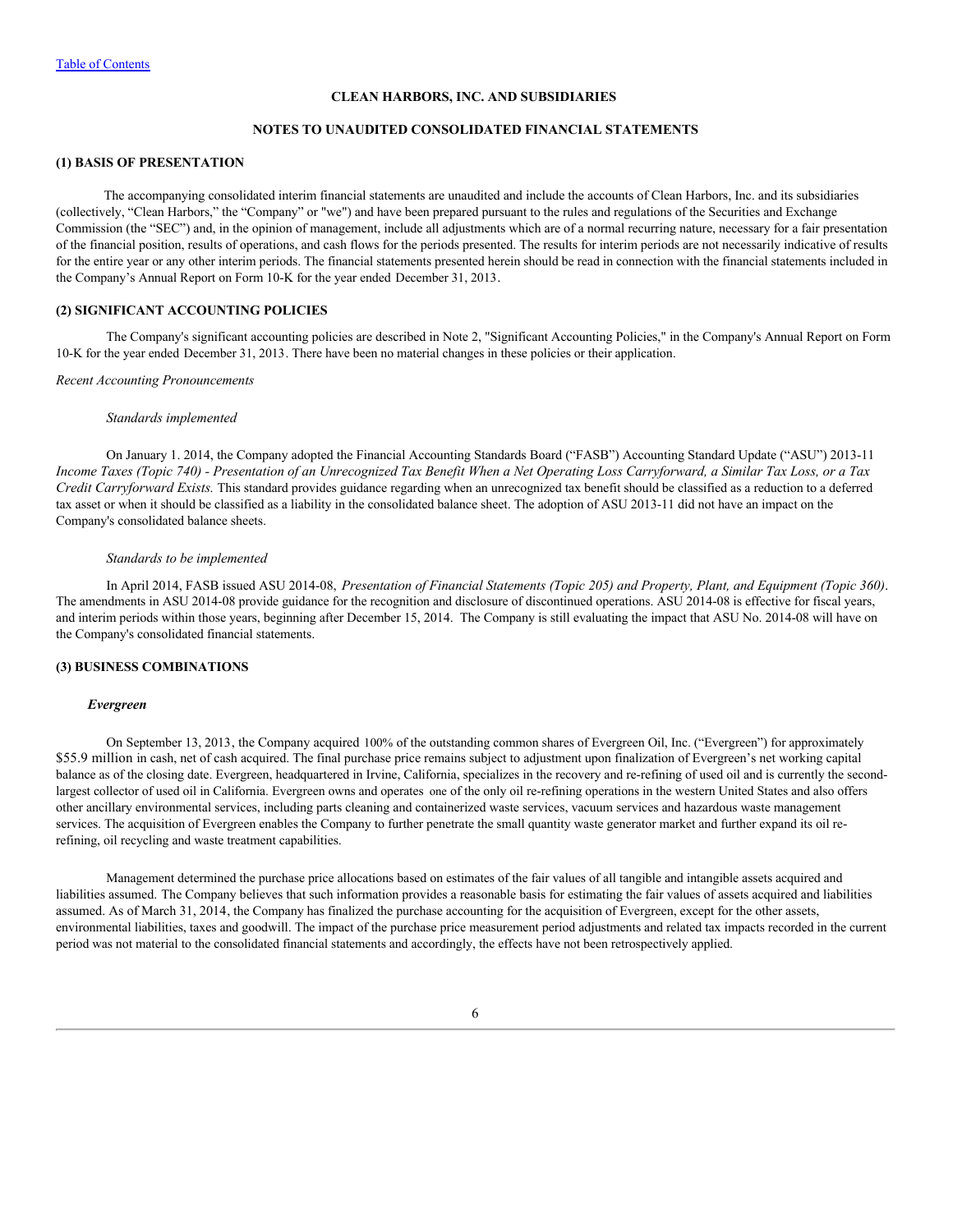The following table summarizes the recognized amounts of assets acquired and liabilities assumed at September 13, 2013 (in thousands):

|                                            | At acquisition date as<br>reported at<br>December 31, 2013 | <b>Measurement Period</b><br><b>Adjustments</b> | At acquisition date as<br>reported at<br>March 31, 2014 |  |
|--------------------------------------------|------------------------------------------------------------|-------------------------------------------------|---------------------------------------------------------|--|
| Inventories and supplies                   | 1,089<br>\$.                                               | <sup>S</sup>                                    | 1,089                                                   |  |
| Prepaid and other current assets           | 1,291                                                      |                                                 | 1,291                                                   |  |
| Property, plant and equipment              | 40,563                                                     |                                                 | 40,563                                                  |  |
| Permits and other intangibles              | 17,100                                                     |                                                 | 17,100                                                  |  |
| Deferred tax assets, less current portion  | 2,368                                                      |                                                 | 2,368                                                   |  |
| Other assets                               | 3,607                                                      | (37)                                            | 3,570                                                   |  |
| Current liabilities                        | (6,198)                                                    | (66)                                            | (6,264)                                                 |  |
| Closure and post-closure liabilities       | (659)                                                      |                                                 | (659)                                                   |  |
| Remedial liabilities, less current portion | (2,103)                                                    | 103                                             | (2,000)                                                 |  |
| Other long-term liabilities                | (1,139)                                                    |                                                 | (1,139)                                                 |  |
| Total identifiable net assets              | 55,919                                                     |                                                 | 55,919                                                  |  |
| Goodwill                                   |                                                            |                                                 |                                                         |  |
| Total                                      | 55,919                                                     |                                                 | 55,919                                                  |  |

## **(4) MARKETABLE SECURITIES**

The Company classifies its marketable securities as available-for-sale and, accordingly, carries such securities at fair value based upon readily available quoted market prices of the securities. Unrealized gains and losses are reported, net of tax, as a component of other comprehensive income. On March 31, 2014 and December 31, 2013, marketable securities held by the Company were recorded at \$0.2 million and \$12.4 million, respectively. Marketable securities are classified as Level 1 in the fair value hierarchy.

During the quarter ended March 31, 2014 the Company sold marketable securities and recognized a gain of \$3.3 million recorded as other income in the consolidated statement of income.

## **(5) INVENTORIES AND SUPPLIES**

Inventories and supplies consisted of the following (in thousands):

|                                | March 31, 2014 |         | December 31, 2013 |  |
|--------------------------------|----------------|---------|-------------------|--|
| Oil and oil products           |                | 59,242  | 59,639            |  |
| Supplies and drums             |                | 65,882  | 64,471            |  |
| Solvent and solutions          |                | 9.955   | 10,100            |  |
| Other                          |                | 17.364  | 17,886            |  |
| Total inventories and supplies |                | 152.443 | 152.096           |  |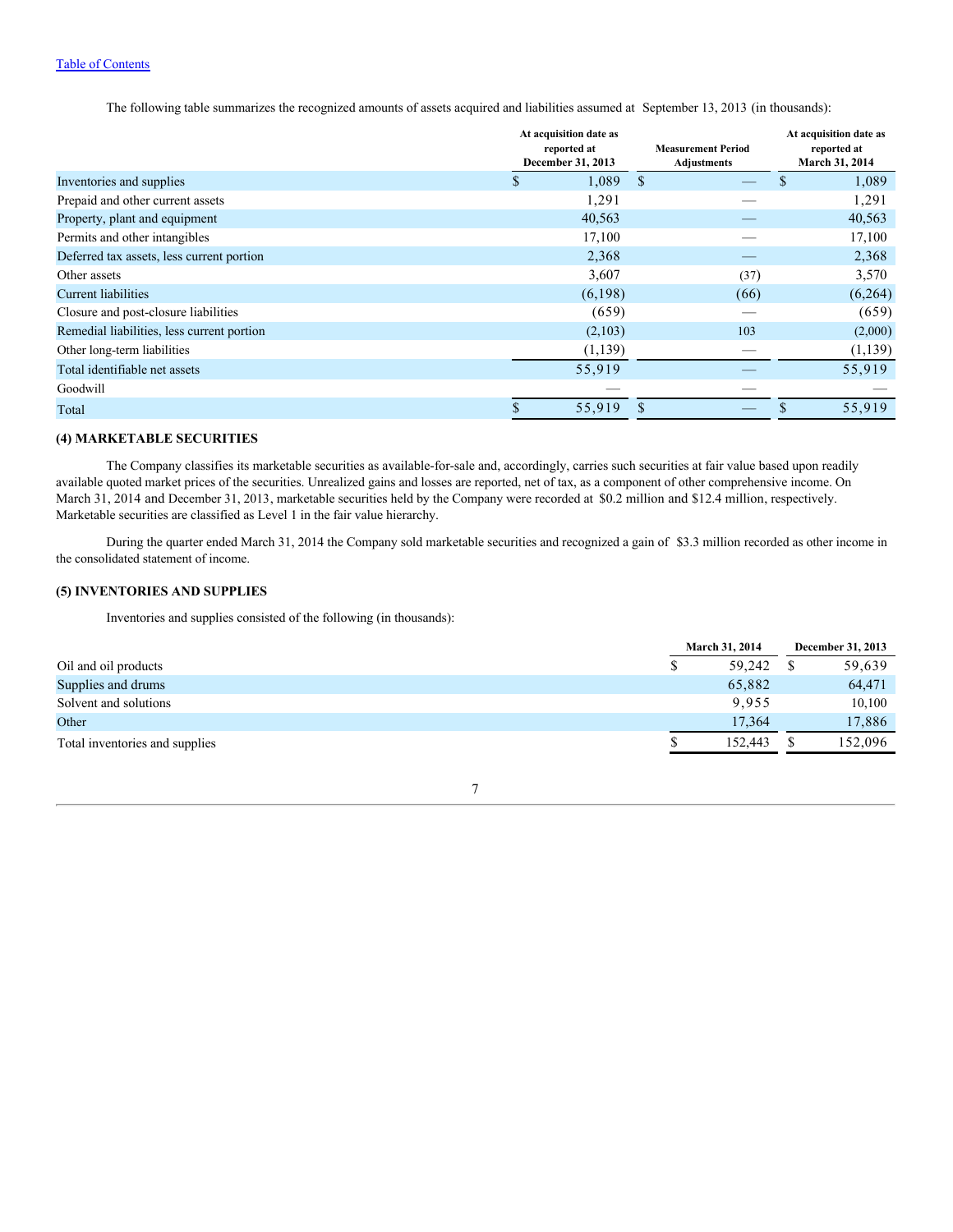## **(6) PROPERTY, PLANT AND EQUIPMENT**

Property, plant and equipment consisted of the following (in thousands):

|                                                  |   | March 31, 2014 |    | December 31, 2013 |
|--------------------------------------------------|---|----------------|----|-------------------|
| Land                                             | S | 99,338         | -S | 99,794            |
| Asset retirement costs (non-landfill)            |   | 10,909         |    | 10,938            |
| Landfill assets                                  |   | 101,540        |    | 100,983           |
| Buildings and improvements                       |   | 331,969        |    | 327,956           |
| Camp equipment                                   |   | 180,874        |    | 187,831           |
| Vehicles                                         |   | 432,849        |    | 425,296           |
| Equipment                                        |   | 1,220,857      |    | 1,201,296         |
| Furniture and fixtures                           |   | 5,260          |    | 5,260             |
| Construction in progress                         |   | 68,123         |    | 58,010            |
|                                                  |   | 2,451,719      |    | 2,417,364         |
| Less - accumulated depreciation and amortization |   | 863,433        |    | 815,194           |
| Total property, plant and equipment, net         |   | 1,588,286      |    | 1,602,170         |

### **(7) GOODWILL AND OTHER INTANGIBLE ASSETS**

The changes to goodwill for the three months ended March 31, 2014 were as follows (in thousands):

|                              | 2014    |
|------------------------------|---------|
| Balance at January 1, 2014   | 570,960 |
| Foreign currency translation | (5,898) |
| Balance at March 31, 2014    | 565,062 |

The Company assesses goodwill for impairment at least on an annual basis as of December 31, or when events or changes in the business environment indicate that the carrying value of the reporting unit may exceed its fair value. The Company conducted the annual impairment test of goodwill for all reporting units as of December 31, 2013 and determined that no adjustment to the carrying value of goodwill for any reporting unit was necessary because the fair values of the reporting units exceeded their respective carrying values.

The fair value of the Oil Re-refining and Recycling reporting unit exceeded the carrying value by less than 10% at December 31, 2013. During the first quarter of fiscal 2014 the reporting unit has experienced lower than anticipated financial results primarily due to lower overall oil pricing and sales mix between base oils and higher priced blended oils. The lower sales prices reflected general economic conditions in the oil industry during these periods. The financial performance of this reporting unit, which had a goodwill balance of approximately \$170.1 million at March 31, 2014, is affected by fluctuations in oil prices and sales mix. In light of the reporting units performance the Company continues to evaluate the risk of goodwill impairment and during the first quarter of 2014 has performed analysis surrounding the impact of the lower than anticipated results on the reporting unit's fair value. Based on such analysis the Company continues to conclude that the fair value of the reporting unit more likely than not exceeds its carrying value at March 31, 2014.

The fair value of the Oil and Gas Field Services reporting unit exceeded its carrying value by more than 10% at December 31, 2013. The financial performance of this reporting unit, which had a goodwill balance of approximately \$36.3 million at March 31, 2014, was affected in the first quarter by decreased surface rentals and low rig counts. During the first quarter of 2014, due to lower than anticipated results in the Oil and Gas Field Services reporting unit, the Company performed an interim analysis of the impact of the lower than anticipated results on the reporting unit's fair value in the quarter, and concluded the fair value of the reporting unit more likely than not exceeded its carrying value at March 31, 2014.

Significant judgments are inherent in the annual impairment tests and analysis performed at interim dates and include assumptions about the amount and timing of expected future cash flows, growth rates, and the determination of appropriate discount rates. The Company believes that the assumptions used in the impairment analysis are reasonable, but variations in any of the assumptions may result in different calculations of fair values that could result in a material impairment charge. The impairment analysis performed during the year ended December 31, 2013 utilized future annual budgeted amounts. The discount rate assumptions were based on an assessment of the Company's weighted average cost of capital. Analysis performed in the first quarter of 2014 included a comparison of actual versus budgeted results and considerations as to whether the other significant assumptions utilized as of December 31, 2013 remained reasonable.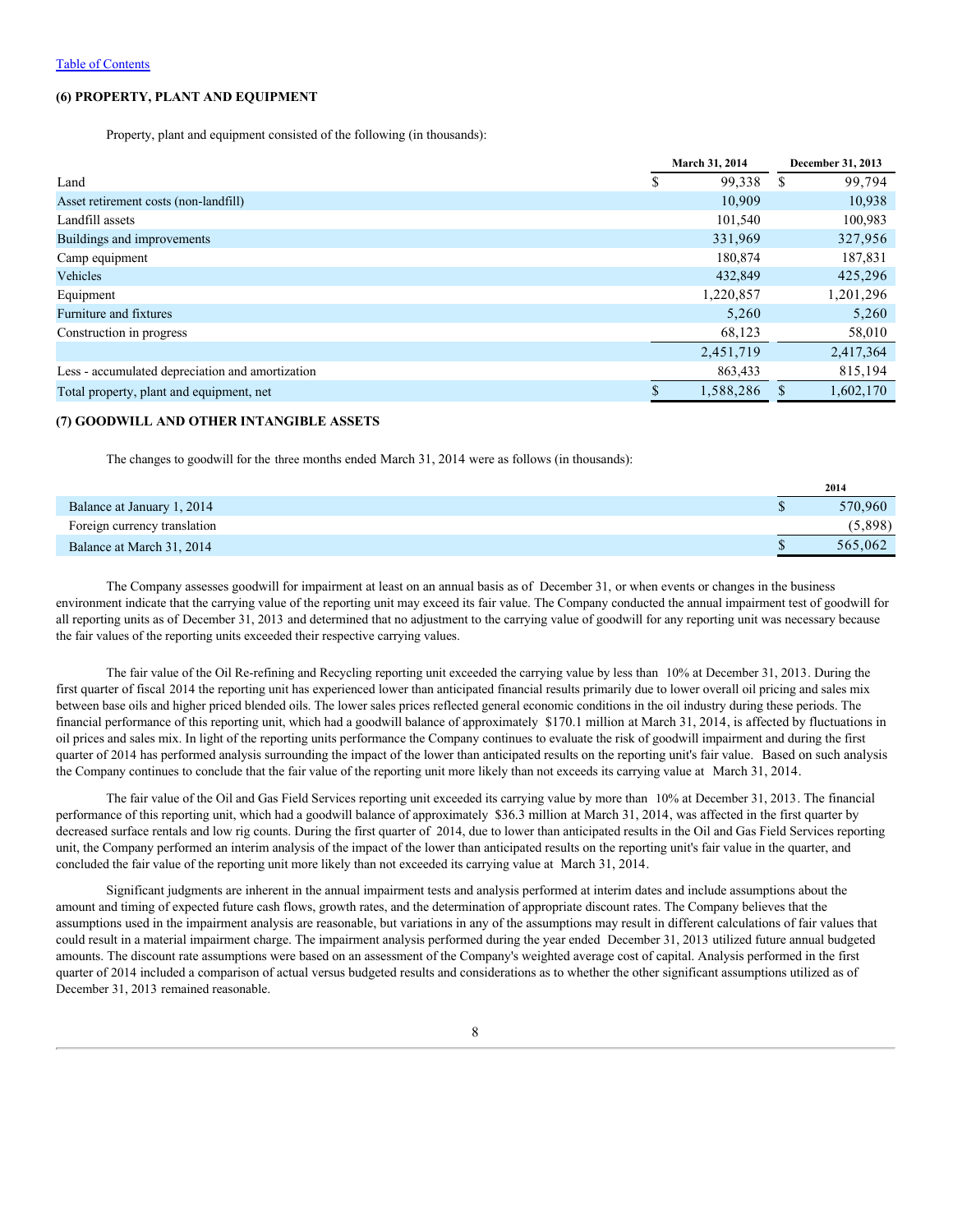The performance of the reporting unit and risk that its fair value will reduce to a level that does not exceed its carrying value will continue to be monitored going forward. There can be no assurance that future events and performance of the Oil Re-refining and Recycling reporting unit and Oil and Gas Field Services reporting unit will not result in an impairment of goodwill.

Below is a summary of amortizable other intangible assets (in thousands):

|                                                          |           |                             | March 31, 2014 |                                                                          | December 31, 2013 |                                                  |         |           |                                                                                 |  |  |
|----------------------------------------------------------|-----------|-----------------------------|----------------|--------------------------------------------------------------------------|-------------------|--------------------------------------------------|---------|-----------|---------------------------------------------------------------------------------|--|--|
|                                                          | Cost      | Accumulated<br>Amortization | <b>Net</b>     | Weighted<br>Average<br>Remaining<br>Amortization<br>Period<br>(in years) | Cost              | Accumulated<br><b>Net</b><br><b>Amortization</b> |         |           | Weighted<br>Average<br>Remaining<br><b>Amortization</b><br>Period<br>(in years) |  |  |
| Permits                                                  | \$156,502 | 51,644                      | \$104,858      | 20.8                                                                     | \$157,327         | S                                                | 50,858  | \$106,469 | 19.6                                                                            |  |  |
| Customer and supplier<br>relationships                   | 374,593   | 59,142                      | 315,451        | 11.7                                                                     | 377,899           |                                                  | 52,814  | 325,085   | 12.1                                                                            |  |  |
| Other intangible assets                                  | 29,137    | 16,395                      | 12,742         | 2.9                                                                      | 29,299            |                                                  | 15,518  | 13,781    | 3.3                                                                             |  |  |
| Total amortizable permits and<br>other intangible assets | 560,232   | 127,181                     | 433,051        | 11.9                                                                     | 564,525           |                                                  | 119,190 | 445,335   | 12.2                                                                            |  |  |
| Trademarks and trade names                               | 124,160   |                             | 124,160        | Indefinite                                                               | 124,638           |                                                  |         | 124,638   | Indefinite                                                                      |  |  |
| Total permits and other<br>intangible assets             | \$684,392 | 127,181                     | \$557,211      |                                                                          | \$689,163         |                                                  | 119,190 | \$569,973 |                                                                                 |  |  |

Below is the expected future amortization of the net carrying amount of finite lived intangible assets at March 31, 2014 (in thousands):

| <b>Years Ending December 31,</b> |               | <b>Expected Amortization</b> |
|----------------------------------|---------------|------------------------------|
| 2014 (nine months)               | $\mathcal{D}$ | 26,555                       |
| 2015                             |               | 35,149                       |
| 2016                             |               | 34,362                       |
| 2017                             |               | 32,448                       |
| 2018                             |               | 29,732                       |
| Thereafter                       |               | 274,805                      |
|                                  | Φ             | 433,051                      |

## **(8) ACCRUED EXPENSES**

Accrued expenses consisted of the following (in thousands):

|                                            | <b>March 31, 2014</b> |   | December 31, 2013 |
|--------------------------------------------|-----------------------|---|-------------------|
| Insurance                                  | 62,478                | S | 57,993            |
| Interest                                   | 17,909                |   | 20,731            |
| Accrued compensation and benefits          | 49,821                |   | 60,902            |
| Income, real estate, sales and other taxes | 35,510                |   | 38,938            |
| Other                                      | 47,378                |   | 58,265            |
| Total accrued expenses                     | 213,096               |   | 236,829           |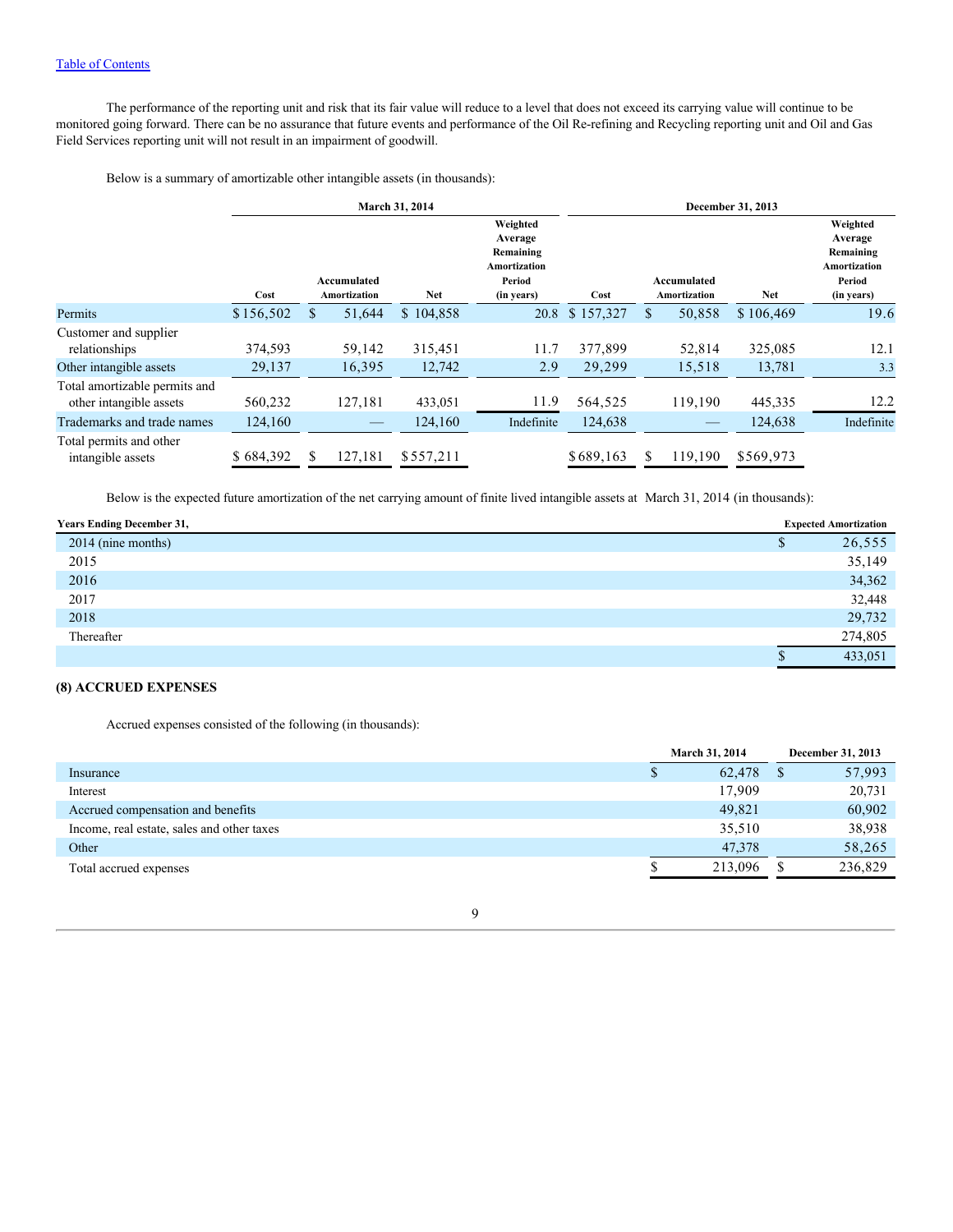## **(9) CLOSURE AND POST-CLOSURE LIABILITIES**

The changes to closure and post-closure liabilities (also referred to as "asset retirement obligations") for the three months ended March 31, 2014 were as follows (in thousands):

|                                                      |   | Landfill<br><b>Retirement</b><br>Liability |              | Non-Landfill<br>Retirement<br>Liability |              | Total  |
|------------------------------------------------------|---|--------------------------------------------|--------------|-----------------------------------------|--------------|--------|
| Balance at January 1, 2014                           | S | 27,604                                     | <sup>S</sup> | 19,481                                  | <sup>S</sup> | 47,085 |
| New asset retirement obligations                     |   | 921                                        |              |                                         |              | 921    |
| Accretion                                            |   | 716                                        |              | 456                                     |              | 1,172  |
| Changes in estimates recorded to statement of income |   |                                            |              | 216                                     |              | 216    |
| Changes in estimates recorded to balance sheet       |   | 165                                        |              |                                         |              | 165    |
| Expenditures                                         |   | (576)                                      |              | (336)                                   |              | (912)  |
| Currency translation and other                       |   | (97)                                       |              | (112)                                   |              | (209)  |
| Balance at March 31, 2014                            |   | 28,733                                     |              | 19,705                                  |              | 48,438 |

All of the landfill facilities included in the above were active as of March 31, 2014. New asset retirement obligations incurred during the first three months of 2014 were discounted at the credit-adjusted risk-free rate of 6.54%. There were no significant charges (benefits) in 2014 resulting from changes in estimates for closure and post-closure liabilities.

## **(10) REMEDIAL LIABILITIES**

The changes to remedial liabilities for the three months ended March 31, 2014 were as follows (in thousands):

|                                                                | Remedial<br><b>Liabilities for</b><br><b>Landfill Sites</b> |       |    | Remedial<br><b>Liabilities for</b><br><b>Inactive Sites</b> |    | Remedial<br><b>Liabilities</b><br>(Including)<br>Superfund) for<br>Non-Landfill<br><b>Operations</b> |    | Total   |
|----------------------------------------------------------------|-------------------------------------------------------------|-------|----|-------------------------------------------------------------|----|------------------------------------------------------------------------------------------------------|----|---------|
| Balance at January 1, 2014                                     | Ф                                                           | 5,624 | -S | 74,262                                                      | -S | 92,612                                                                                               | S. | 172,498 |
| Adjustments during the measurement period related to Evergreen |                                                             |       |    |                                                             |    | (125)                                                                                                |    | (125)   |
| Accretion                                                      |                                                             | 66    |    | 756                                                         |    | 730                                                                                                  |    | 1,552   |
| Changes in estimates recorded to statement of income           |                                                             | (126) |    | (259)                                                       |    | (652)                                                                                                |    | (1,037) |
| Expenditures                                                   |                                                             | (32)  |    | (1,399)                                                     |    | (1, 843)                                                                                             |    | (3,274) |
| Currency translation and other                                 |                                                             | (108) |    | (40)                                                        |    | (744)                                                                                                |    | (892)   |
| Balance at March 31, 2014                                      |                                                             | 5,424 |    | 73,320                                                      |    | 89,978                                                                                               |    | 168,722 |

In the three months ended March 31, 2014, the reduction in changes in estimates recorded to the statement of income was \$1.0 million and primarily related to timing changes for various projects.

#### **(11) FINANCING ARRANGEMENTS**

The following table is a summary of the Company's financing arrangements (in thousands):

|                                                      | <b>March 31, 2014</b> | <b>December 31, 2013</b> |          |  |
|------------------------------------------------------|-----------------------|--------------------------|----------|--|
| Senior unsecured notes, at 5.25%, due August 1, 2020 | 800,000               |                          | 800,000  |  |
| Senior unsecured notes, at 5.125%, due June 1, 2021  | 600.000               |                          | 600,000  |  |
| Long-term obligations                                | .400.000              |                          | .400.000 |  |

On July 30, 2012, the Company issued through a private placement \$800.0 million aggregate principal amount of 5.25% senior unsecured notes due August 1, 2020 ("2020 Notes") with semi-annually fixed interest payments on February 1 and August 1 of each year, which commenced on February 1, 2013. At March 31, 2014 and December 31, 2013, the fair value of the Company's 2020 Notes was \$811.1 million and \$804.2 million, respectively, based on quoted market prices or other available market data. The fair value of the 2020 Notes is considered a Level 2 measure according to the fair value hierarchy.

On December 7, 2012, the Company issued through a private placement \$600.0 million aggregate principal amount of 5.125% senior unsecured notes due 2021 ("2021 Notes") with semi-annually fixed interest payments on June 1 and December 1 of each year, which commenced on June 1, 2013. At March 31, 2014 and December 31, 2013, the fair value of the Company's 2021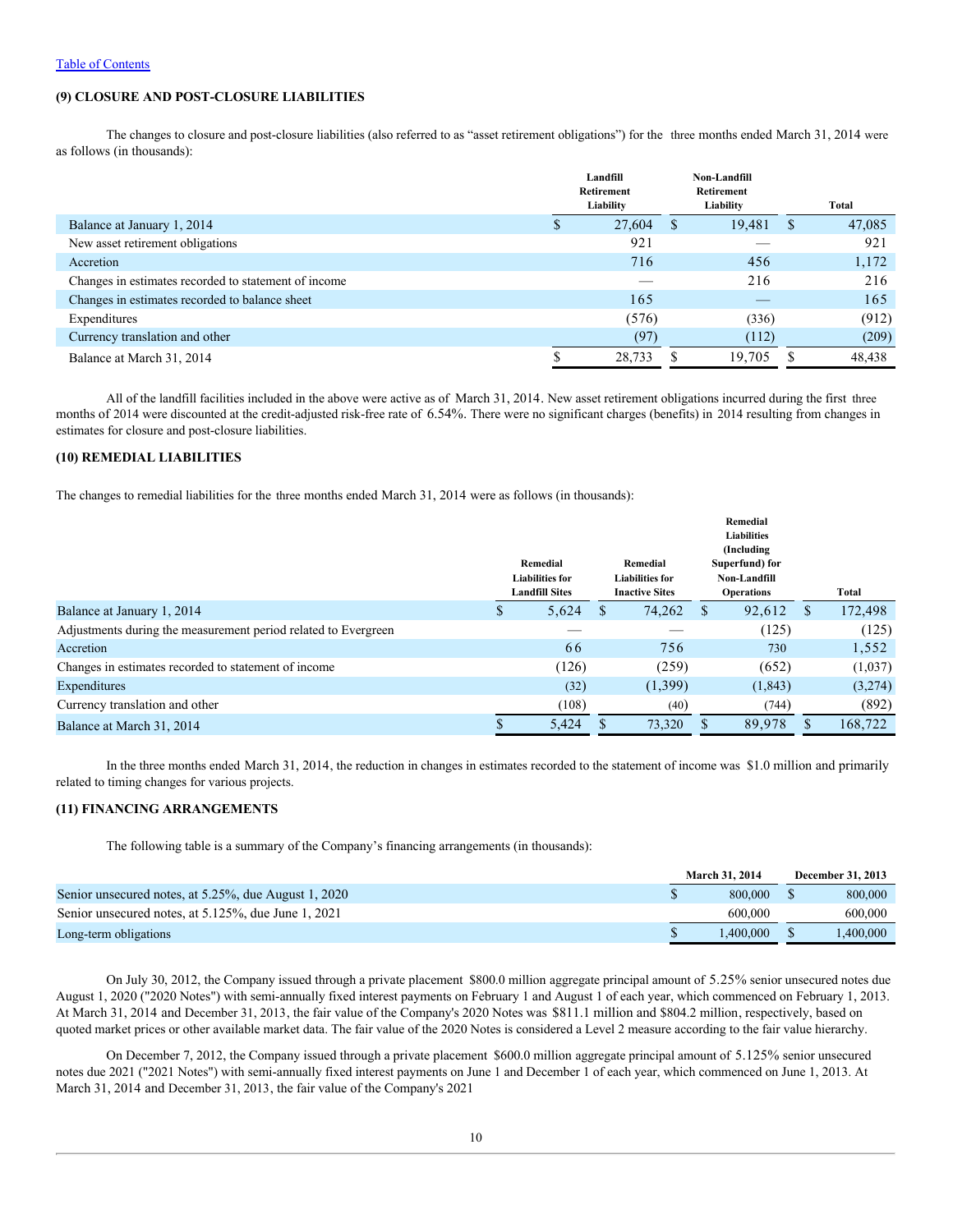Notes was \$603.2 million and \$601.6 million, respectively, based on quoted market prices or other available market data. The fair value of the 2021 Notes is considered a Level 2 measure according to the fair value hierarchy.

The Company also maintains a revolving credit facility which as of March 31, 2014 and December 31, 2013 had no outstanding loan balances. At March 31, 2014, \$251.1 million was available to borrow and outstanding letters of credit were \$148.9 million. At December 31, 2013, \$259.7 million was available to borrow and outstanding letters of credit were \$140.3 million December 31, 2013.

#### **(12) INCOME TAXES**

The Company's effective tax rate for the three months ended March 31, 2014 was 38.3% compared to 32.2% for the same period in 2013.

As of March 31, 2014 and December 31, 2013, the Company had recorded \$1.3 million of liabilities for unrecognized tax benefits and \$0.2 million of interest, respectively.

Due to expiring statute of limitation periods, the Company believes that total unrecognized tax benefits will decrease by approximately \$0.1 million within the next twelve months.

## **(13) EARNINGS PER SHARE**

The following are computations of basic and diluted earnings per share (in thousands except for per share amounts):

|                                                     |            | <b>Three Months Ended</b><br>March 31, |        |  |  |  |  |  |  |  |  |  |
|-----------------------------------------------------|------------|----------------------------------------|--------|--|--|--|--|--|--|--|--|--|
|                                                     | 2014       |                                        | 2013   |  |  |  |  |  |  |  |  |  |
| Numerator for basic and diluted earnings per share: |            |                                        |        |  |  |  |  |  |  |  |  |  |
| Net income                                          | 8,960<br>S | S                                      | 10,502 |  |  |  |  |  |  |  |  |  |
|                                                     |            |                                        |        |  |  |  |  |  |  |  |  |  |
| Denominator:                                        |            |                                        |        |  |  |  |  |  |  |  |  |  |
| Basic shares outstanding                            | 60,720     |                                        | 60,464 |  |  |  |  |  |  |  |  |  |
| Dilutive effect of equity-based compensation awards |            | 141                                    | 166    |  |  |  |  |  |  |  |  |  |
| Dilutive shares outstanding                         | 60,861     |                                        | 60,630 |  |  |  |  |  |  |  |  |  |
|                                                     |            |                                        |        |  |  |  |  |  |  |  |  |  |
| Basic earnings per share:                           |            | $\mathbb{S}$<br>0.15                   | 0.17   |  |  |  |  |  |  |  |  |  |
|                                                     |            |                                        |        |  |  |  |  |  |  |  |  |  |
| Diluted earnings per share:                         | S          | $\mathbf{s}$<br>0.15                   | 0.17   |  |  |  |  |  |  |  |  |  |
|                                                     |            |                                        |        |  |  |  |  |  |  |  |  |  |

For the three months ended March 31, 2014, the dilutive effect of all then outstanding options, restricted stock and performance awards is included in the EPS calculations above except for 101,059 outstanding performance stock awards for which the performance criteria were not attained at that time. For the three months ended March 31, 2013, the EPS calculations above include the dilutive effects of all then outstanding options, restricted stock, and performance awards except for 61,000 outstanding performance stock awards for which the performance criteria were not attained at that time.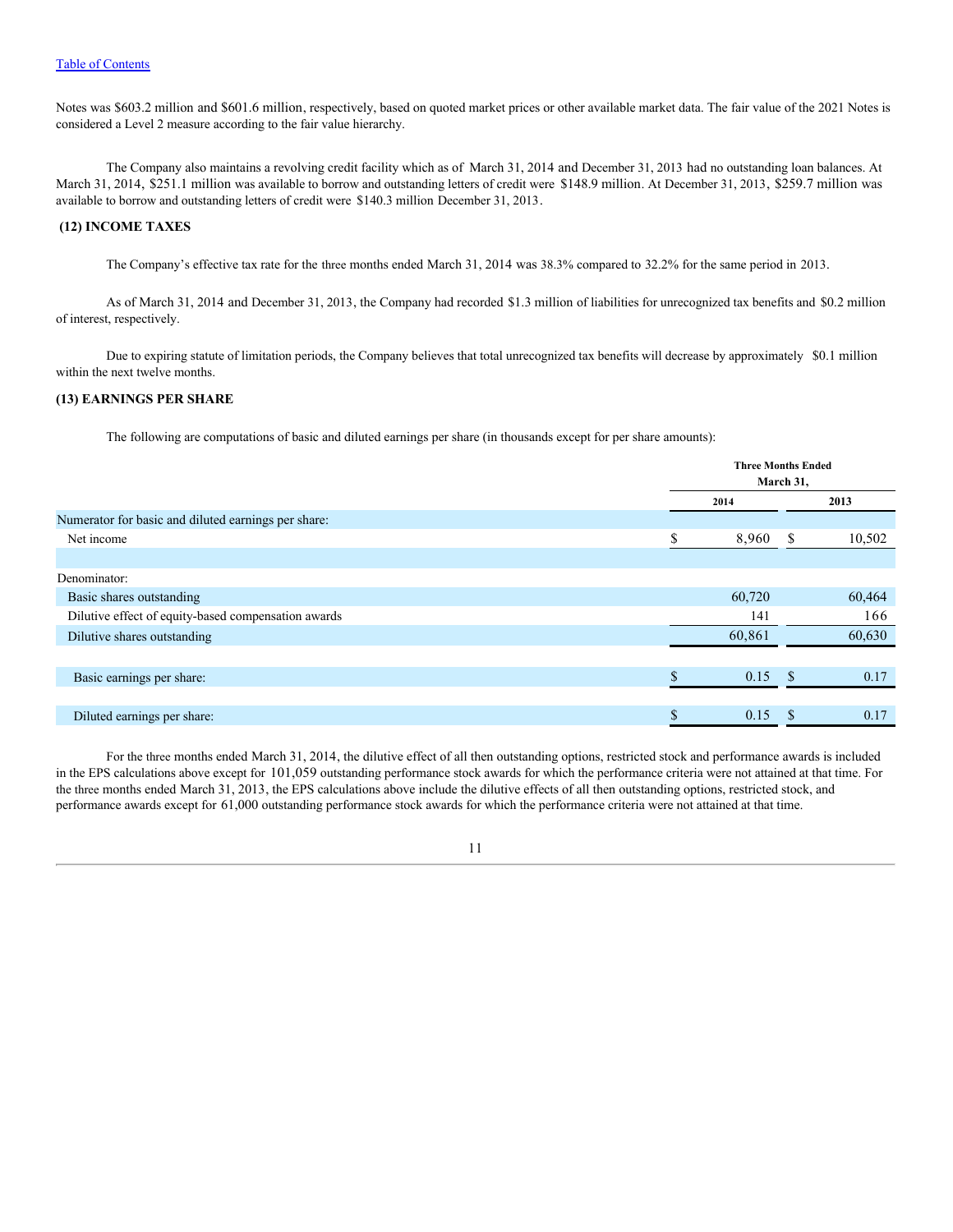## **(14) ACCUMULATED OTHER COMPREHENSIVE LOSS**

The changes in accumulated other comprehensive loss by component and related tax effects for the three months ended March 31, 2014 were as follows (in thousands):

|                                                                  |                                |   | <b>Unrealized Gains</b> |              |                          |           |
|------------------------------------------------------------------|--------------------------------|---|-------------------------|--------------|--------------------------|-----------|
|                                                                  |                                |   | (Losses) on             |              |                          |           |
|                                                                  | <b>Foreign Currency</b>        |   | <b>Available-For-</b>   |              | <b>Unfunded Pension</b>  |           |
|                                                                  | Translation                    |   | <b>Sale Securities</b>  |              | Liability                | Total     |
| <b>Balance at January 1, 2014</b>                                | (20, 164)                      | S | 1,904                   |              | (1,296)                  | (19, 556) |
| Other comprehensive loss before reclassifications                | (39, 573)                      |   | 1,012                   |              |                          | (38, 561) |
| Amounts reclassified out of accumulated other comprehensive loss | $\hspace{0.05cm}$              |   | (3,308)                 | -S           |                          | (3,308)   |
| Tax effects                                                      | $\overbrace{\hspace{25mm}}^{}$ |   | 344                     |              | $\overline{\phantom{a}}$ | 344       |
| Other comprehensive loss                                         | (39, 573)                      |   | (1, 952)                | <sup>S</sup> | $\overline{\phantom{m}}$ | (41, 525) |
| Balance at March 31, 2014                                        | (59, 737)                      |   | (48)                    |              | (1,296)                  | (61,081)  |

The amounts reclassified out of accumulated other comprehensive loss into the consolidated statement of income, with presentation location during the three months ended March 31, 2014 were as follows (in thousands):

| Comprehensive Loss Components                              | 2014<br>March       | Location     |
|------------------------------------------------------------|---------------------|--------------|
| Unrealized holding gains on available-for-sale investments | .3.308 <sup>o</sup> | Other income |

#### **(15) COMMITMENTS AND CONTINGENCIES**

#### *Legal and Administrative Proceedings*

The Company and its subsidiaries are subject to legal proceedings and claims arising in the ordinary course of business. Actions filed against the Company arise from commercial and employment-related claims including alleged class actions related to sales practices and wage and hour claims. The plaintiffs in these actions may be seeking damages or injunctive relief or both. These actions are in various jurisdictions and stages of proceedings, and some are covered in part by insurance. In addition, the Company's waste management services operations are regulated by federal, state, provincial and local laws enacted to regulate discharge of materials into the environment, remediation of contaminated soil and groundwater or otherwise protect the environment. This ongoing regulation results in the Company frequently becoming a party to legal or administrative proceedings involving all levels of governmental authorities and other interested parties. The issues involved in such proceedings generally relate to alleged violations of existing permits and licenses or alleged responsibility under federal or state Superfund laws to remediate contamination at properties owned either by the Company or by other parties ("third party sites") to which either the Company or the prior owners of certain of the Company's facilities shipped wastes.

At March 31, 2014 and December 31, 2013, the Company had recorded reserves of \$42.3 million and \$41.7 million, respectively, in the Company's financial statements for actual or probable liabilities related to the legal and administrative proceedings in which the Company was then involved, the principal of which are described below. At March 31, 2014 and December 31, 2013, the Company also believed that it was reasonably possible that the amount of these potential liabilities could be as much as \$3.4 million and \$3.5 million more, respectively. The Company periodically adjusts the aggregate amount of these reserves when actual or probable liabilities are paid or otherwise discharged, new claims arise, or additional relevant information about existing or probable claims becomes available. As of March 31, 2014, the \$42.3 million of reserves consisted of (i) \$33.8 million related to pending legal or administrative proceedings, including Superfund liabilities, which were included in remedial liabilities on the consolidated balance sheets, and (ii) \$8.5 million primarily related to federal and state enforcement actions, which were included in accrued expenses on the consolidated balance sheets.

As of March 31, 2014, the principal legal and administrative proceedings in which the Company was involved, or which had been terminated during 2014, were as follows:

*Ville Mercier.* In September 2002, the Company acquired the stock of a subsidiary (the "Mercier Subsidiary") which owns a hazardous waste incinerator in Ville Mercier, Quebec (the "Mercier Facility"). The property adjacent to the Mercier Facility, which is also owned by the Mercier Subsidiary, is now contaminated as a result of actions dating back to 1968, when the Government of Quebec issued to a company unrelated to the Mercier Subsidiary two permits to dump organic liquids into lagoons on the property. In 1999, Ville Mercier and three neighboring municipalities filed separate legal proceedings against the Mercier Subsidiary and the Government of Quebec. In 2012, the municipalities amended their existing statement of claim to seek \$2.9 million (cdn) in general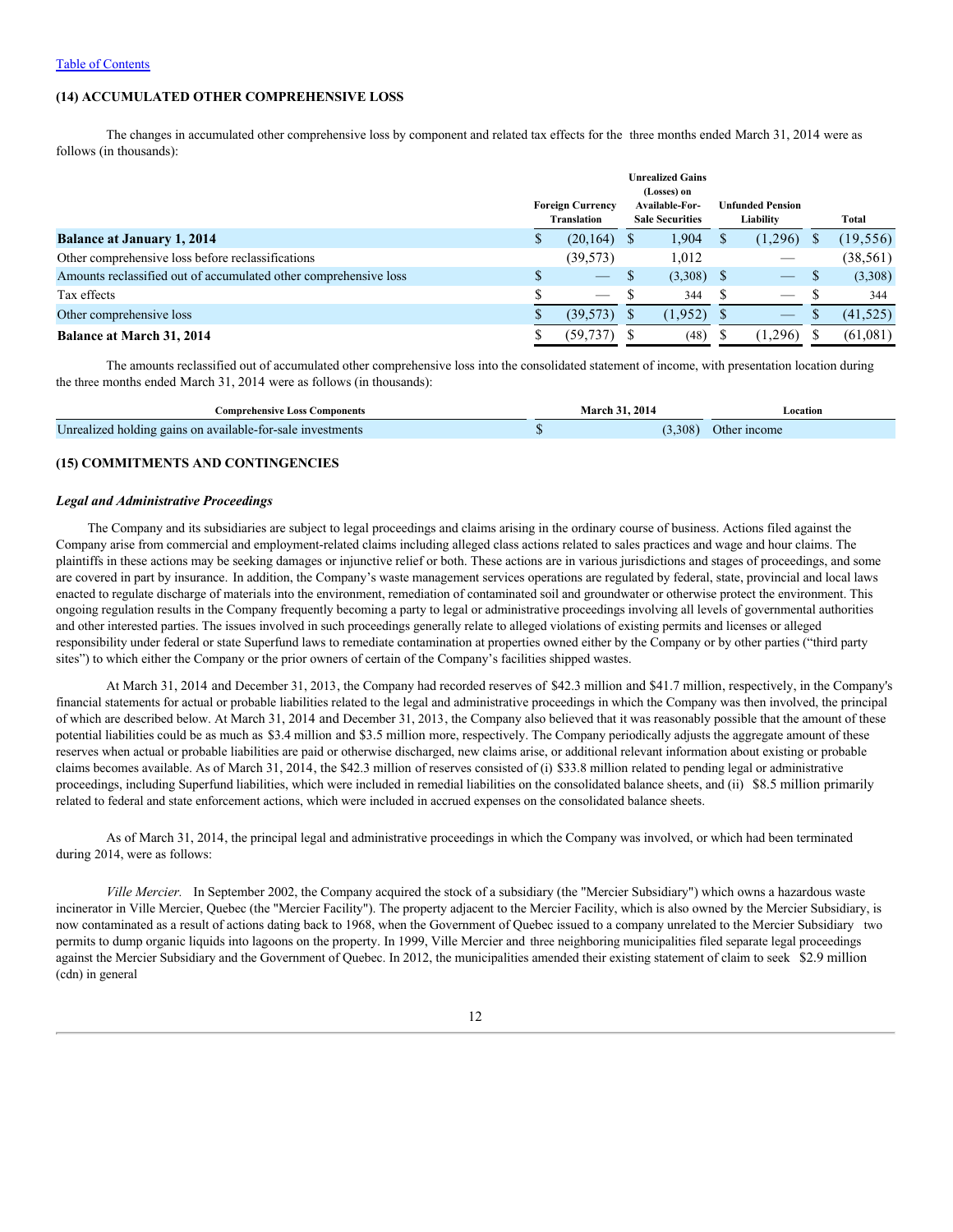damages and \$10.0 million (cdn) in punitive damages, plus interest and costs, as well as injunctive relief. Both the Government of Quebec and the Company have filed summary judgment motions against the municipalities that are scheduled to be heard in September of 2014. In September 2007, the Quebec Minister of Sustainable Development, Environment and Parks issued a Notice pursuant to Section 115.1 of the Environment Quality Act, superseding Notices issued in 1992, which are the subject of the pending litigation. The more recent Notice notifies the Mercier Subsidiary that, if the Mercier Subsidiary does not take certain remedial measures at the site, the Minister intends to undertake those measures at the site and claim direct and indirect costs related to such measures.

The Mercier Subsidiary continues to assert that it has no responsibility for the groundwater contamination in the region and will contest any action by the Ministry to impose costs for remedial measures on the Mercier Subsidiary. The Company also continues to pursue settlement options. At March 31, 2014 and December 31, 2013, the Company had accrued \$13.3 million and \$13.6 million, respectively, for remedial liabilities relating to the Ville Mercier legal proceedings.

*Safety-Kleen Legal Proceedings.* On December 28, 2012, the Company acquired Safety-Kleen and thereby became subject to the legal proceedings in which Safety-Kleen was a party on that date. In addition to certain Superfund proceedings in which Safety-Kleen has been named as a potentially responsible party as described below under "Superfund Proceedings," the principal such legal proceedings involving Safety-Kleen which were outstanding as of March 31, 2014 were as follows:

*Product Liability Cases.* Safety-Kleen is named as a defendant in various lawsuits that are currently pending in various courts and jurisdictions throughout the United States, including approximately 63 proceedings (excluding cases which have been settled but not formally dismissed) as of March 31, 2014, wherein persons claim personal injury resulting from the use of Safety-Kleen's parts cleaning equipment or cleaning products. These proceedings typically involve allegations that the solvent used in Safety-Kleen's parts cleaning equipment contains contaminants and/or that Safety-Kleen's recycling process does not effectively remove the contaminants that become entrained in the solvent during their use. In addition, certain claimants assert that Safety-Kleen failed to warn adequately the product user of potential risks, including an historic failure to warn that solvent contains trace amounts of toxic or hazardous substances such as benzene. Safety-Kleen maintains insurance that it believes will provide coverage for these claims (over amounts accrued for selfinsured retentions and deductibles in certain limited cases), except for punitive damages to the extent not insurable under state law or excluded from insurance coverage. Safety-Kleen believes that these claims lack merit and has historically vigorously defended, and intends to continue to vigorously defend, itself and the safety of its products against all of these claims. Such matters are subject to many uncertainties and outcomes are not predictable with assurance. Consequently, Safety-Kleen is unable to ascertain the ultimate aggregate amount of monetary liability or financial impact with respect to these matters as of March 31, 2014. From December 31, 2013 to March 31, 2014, six product liability claims were settled or dismissed. Due to the nature of these claims and the related insurance, the Company did not incur any expense as Safety-Kleen's insurance provided coverage in full for all such claims. Safety-Kleen may be named in similar, additional lawsuits in the future, including claims for which insurance coverage may not be available.

*Fee Class Action Claims.* In October 2010, two customers filed a complaint, individually and on behalf of all similarly situated customers in the State of Alabama, alleging that Safety-Kleen improperly assessed fuel surcharges and extended area service fees. Safety-Kleen disputes the basis of the claims on numerous grounds, including that Safety-Kleen has contracts with numerous customers authorizing the assessment of such fees and that in cases where no contract exists Safety-Kleen provides customers with a document at the time of service reflecting the assessment of the fee, followed by an invoice itemizing the fee. It is Safety-Kleen's position that it had the right to assess fuel surcharges, that the customers consented to the charges and that the surcharges were voluntarily paid by the customers when presented with an invoice. The lawsuit is still in its initial stages of discovery, with the focus being whether a class will be certified. The class certification-related fact discovery cutoff was extended to June 4, 2014, and a hearing on class certification will be scheduled to occur after October 15, 2014. The plaintiff has filed a motion to extend the discovery cutoff and trial date, but the court has not ruled on these requests. In late June 2012, a nearly identical lawsuit was filed by the same law firm on behalf of a California-based customer. That lawsuit contends, under various state law theories, that Safety-Kleen impermissibly assessed fuel surcharges and late payment fees and seeks certification of a class of California customers only. Safety-Kleen will assert the same defenses as in the Alabama litigation. In December 2012, a similar suit was filed by the same law firm on behalf of a Missouri-based customer which contends under various state law theories that Safety-Kleen impermissibly assessed fuel surcharges and seeks certification of a class of Missouri customers only. Safety-Kleen will assert the same defenses as in the Alabama and California cases. Plaintiff's class certification brief must be filed by May 1, 2014, with Safety-Kleen's opposition due by June 2, 2014. Trial has been set for May 18, 2015. The Company is unable to ascertain the ultimate aggregate amount of monetary liability or financial impact, if any, with respect to these matters as of March 31, 2014, and no reserve has been recorded.

#### *Superfund Proceedings*

The Company has been notified that either the Company (which, since December 28, 2012, includes Safety-Kleen) or the prior owners of certain of the Company's facilities for which the Company may have certain indemnification obligations have been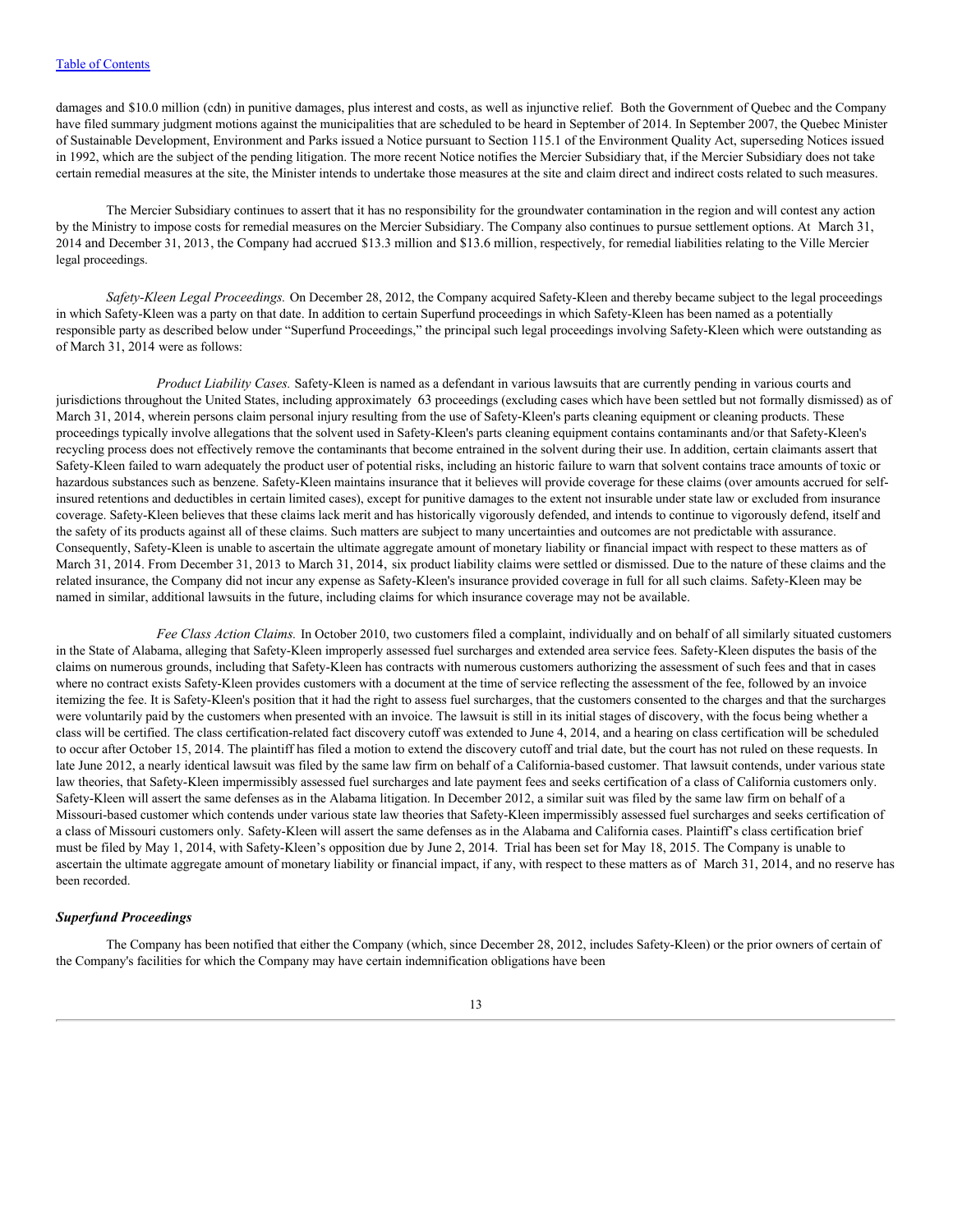identified as potentially responsible parties ("PRPs") or potential PRPs in connection with 124 sites which are subject to or are proposed to become subject to proceedings under federal or state Superfund laws. Of the 124 sites, two (the Wichita Facility and the BR Facility described below) involve facilities that are now owned by the Company and 122 involve third party sites to which either the Company or the prior owners of certain of the Company's facilities shipped wastes. Of the 122 third party sites, 29 are now settled, 21 are currently requiring expenditures on remediation and 72 are not currently requiring expenditures on remediation.

In connection with each site, the Company has estimated the extent, if any, to which it may be subject, either directly or as a result of any indemnification obligations, for cleanup and remediation costs, related legal and consulting costs associated with PRP investigations, settlements, and related legal and administrative proceedings. The amount of such actual and potential liability is inherently difficult to estimate because of, among other relevant factors, uncertainties as to the legal liability (if any) of the Company or the prior owners of certain of the Company's facilities to contribute a portion of the cleanup costs, the assumptions that must be made in calculating the estimated cost and timing of remediation, the identification of other PRPs and their respective capability and obligation to contribute to remediation efforts, and the existence and legal standing of indemnification agreements (if any) with prior owners, which may either benefit the Company or subject the Company to potential indemnification obligations. In addition to the Wichita Property and the BR Facility, Clean Harbors believes its potential liability could exceed \$100,000 at 16 of the 122 third party sites.

*Wichita Property.* The Company acquired in 2002 as part of the CSD assets a service center located in Wichita, Kansas (the "Wichita Property"). The Wichita Property is one of several properties located within the boundaries of a 1,400 acre state-designated Superfund site in an old industrial section of Wichita known as the North Industrial Corridor Site. Along with numerous other PRPs, the former owner executed a consent decree relating to such site with the U.S. Environmental Protection Agency (the "EPA"), and the Company is continuing an ongoing remediation program for the Wichita Property in accordance with that consent decree. The Company also acquired rights under an indemnification agreement between the former owner and an earlier owner of the Wichita Property which the Company anticipates but cannot guarantee will be available to reimburse certain such cleanup costs.

*BR Facility.* The Company acquired in 2002 a former hazardous waste incinerator and landfill in Baton Rouge (the "BR Facility"), for which operations had been previously discontinued by the prior owner. In September 2007, the EPA issued a special notice letter to the Company related to the Devil's Swamp Lake Site ("Devil's Swamp") in East Baton Rouge Parish, Louisiana. Devil's Swamp includes a lake located downstream of an outfall ditch where wastewater and stormwater have been discharged, and Devil's Swamp is proposed to be included on the National Priorities List due to the presence of Contaminants of Concern ("COC") cited by the EPA. These COCs include substances of the kind found in wastewater and storm water discharged from the BR Facility in past operations. The EPA originally requested COC generators to submit a good faith offer to conduct a remedial investigation feasibility study directed towards the eventual remediation of the site. The Company is currently performing corrective actions at the BR Facility under an order issued by the Louisiana Department of Environmental Quality (the "LDEQ"), and has begun conducting the remedial investigation and feasibility study under an order issued by the EPA. The Company cannot presently estimate the potential additional liability for the Devil's Swamp cleanup until a final remedy is selected by the EPA.

*Third Party Sites.* Of the 122 third party sites at which the Company has been notified it is a PRP or potential PRP or may have indemnification obligations, Clean Harbors has an indemnification agreement at 11 of these sites with ChemWaste, a former subsidiary of Waste Management, Inc., and at five additional of these third party sites, Safety-Kleen has a similar indemnification agreement with McKesson Corporation. These agreements indemnify the Company (which now includes Safety-Kleen) with respect to any liability at the 16 sites for waste disposed prior to the Company's (or Safety-Kleen's) acquisition of the former subsidiaries of Waste Management or McKesson which had shipped wastes to those sites. Accordingly, Waste Management or McKesson are paying all costs of defending those subsidiaries in those 16 cases, including legal fees and settlement costs. However, there can be no guarantee that the Company's ultimate liabilities for those sites will not exceed the amount recorded or that indemnities applicable to any of these sites will be available to pay all or a portion of related costs. Except for the indemnification agreements which the Company holds from ChemWaste and McKesson, the Company does not have an indemnity agreement with respect to any of the 122 third party sites discussed above.

#### *Federal, State and Provincial Enforcement Actions*

From time to time, the Company pays fines or penalties in regulatory proceedings relating primarily to waste treatment, storage or disposal facilities. As of March 31, 2014 and December 31, 2013, there were four and five proceedings, respectively, for which the Company reasonably believed that the sanctions could equal or exceed \$100,000. The Company believes that the fines or other penalties in these or any of the other regulatory proceedings will, individually or in the aggregate, not have a material effect on its financial condition, results of operations or cash flows.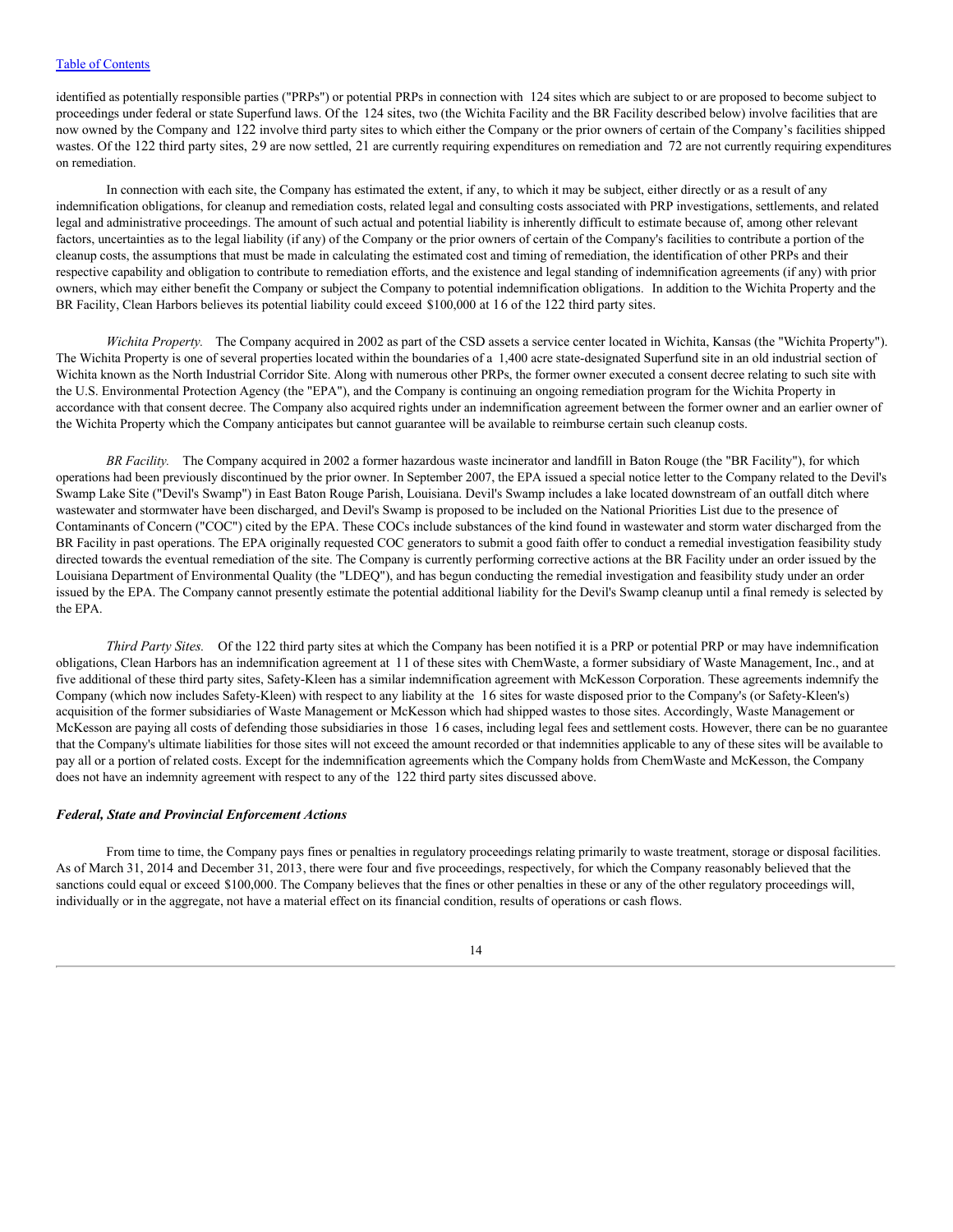#### **(16) SEGMENT REPORTING**

The Company's operations are managed in five reportable segments: Technical Services, Oil Re-refining and Recycling, SK Environmental Services, Industrial and Field Services and Oil and Gas Field Services.

Performance of the segments is evaluated on several factors, of which the primary financial measure is "Adjusted EBITDA," which consists of net income plus accretion of environmental liabilities, depreciation and amortization, net interest expense, provision for income taxes and pre-tax, non-cash acquisition accounting adjustments. Also excluded is other income as it is not considered part of usual business operations. Transactions between the segments are accounted for at the Company's estimate of fair value based on similar transactions with outside customers.

The operations not managed through the Company's five reportable segments are recorded as "Corporate Items." Corporate Items revenues consist of two different operations for which the revenues are insignificant. Corporate Items cost of revenues represents certain central services that are not allocated to the five segments for internal reporting purposes. Corporate Items selling, general and administrative expenses include typical corporate items such as legal, accounting and other items of a general corporate nature that are not allocated to the Company's five reportable segments.

The following table reconciles third party revenues to direct revenues for the three months ended March 31, 2014 and 2013 (in thousands). Third party revenue is revenue billed to outside customers by a particular segment. Direct revenue is the revenue allocated to the segment performing the provided service. The Company analyzes results of operations based on direct revenues because the Company believes that these revenues and related expenses best reflect the manner in which operations are managed. Intersegment revenues represent the sharing of third party revenues among the segments based on products and services provided by each segment as if the products and services were sold directly to the third party. The intersegment revenues are shown net. The negative intersegment revenues are due to more transfers out of customer revenues to other segments than transfers in of customer revenues from other segments.

|                            |    |                              |                                  |           |                                            |                                            |                                                   | For the Three Months Ended March 31, 2014         |                                             |                                             |    |                    |  |         |
|----------------------------|----|------------------------------|----------------------------------|-----------|--------------------------------------------|--------------------------------------------|---------------------------------------------------|---------------------------------------------------|---------------------------------------------|---------------------------------------------|----|--------------------|--|---------|
|                            |    | Technical<br><b>Services</b> | Oil Re-refining<br>and Recycling |           | <b>SK Environmental</b><br><b>Services</b> |                                            | <b>Industrial and</b><br>Field<br><b>Services</b> |                                                   | <b>Oil and Gas Field</b><br><b>Services</b> |                                             |    | Corporate<br>Items |  | Totals  |
| Third party revenues       | S  | 236,781                      | \$                               | 137,986   | \$                                         | 152,322                                    |                                                   | 215,676                                           | \$                                          | 103,751                                     | S  | 151                |  | 846,667 |
| Intersegment revenues, net |    | 37,434                       |                                  | (56,213)  |                                            | 28,054                                     |                                                   | (11, 113)                                         |                                             | 1,838                                       |    |                    |  |         |
| Corporate Items, net       |    | 399                          |                                  |           |                                            | (58)                                       |                                                   | 156                                               |                                             | 12                                          |    | (509)              |  |         |
| Direct revenues            |    | 274,614                      |                                  | 81,773    |                                            | 180,318                                    |                                                   | 204,719                                           |                                             | 105,601                                     |    | (358)              |  | 846,667 |
|                            |    |                              |                                  |           |                                            |                                            |                                                   | For the Three Months Ended March 31, 2013         |                                             |                                             |    |                    |  |         |
|                            |    | Technical<br><b>Services</b> | Oil Re-refining<br>and Recycling |           |                                            | <b>SK Environmental</b><br><b>Services</b> |                                                   | <b>Industrial and</b><br>Field<br><b>Services</b> |                                             | <b>Oil and Gas Field</b><br><b>Services</b> |    | Corporate<br>Items |  | Totals  |
| Third party revenues       | \$ | 233,939                      | \$                               | 146,931   | \$                                         | 152,955                                    | S.                                                | 221,418                                           | \$.                                         | 116,696                                     | \$ | (9,776)            |  | 862,163 |
| Intersegment revenues, net |    | 24,419                       |                                  | (56, 561) |                                            | 41,405                                     |                                                   | (13,356)                                          |                                             | 4,093                                       |    |                    |  |         |
| Corporate Items, net       |    | 852                          |                                  |           |                                            | 84                                         |                                                   | 138                                               |                                             | (151)                                       |    | (923)              |  |         |
| Direct revenues            |    | 259,210                      |                                  | 90,370    |                                            | 194,444                                    |                                                   | 208,200                                           |                                             | 120,638                                     |    | (10,699)           |  | 862,163 |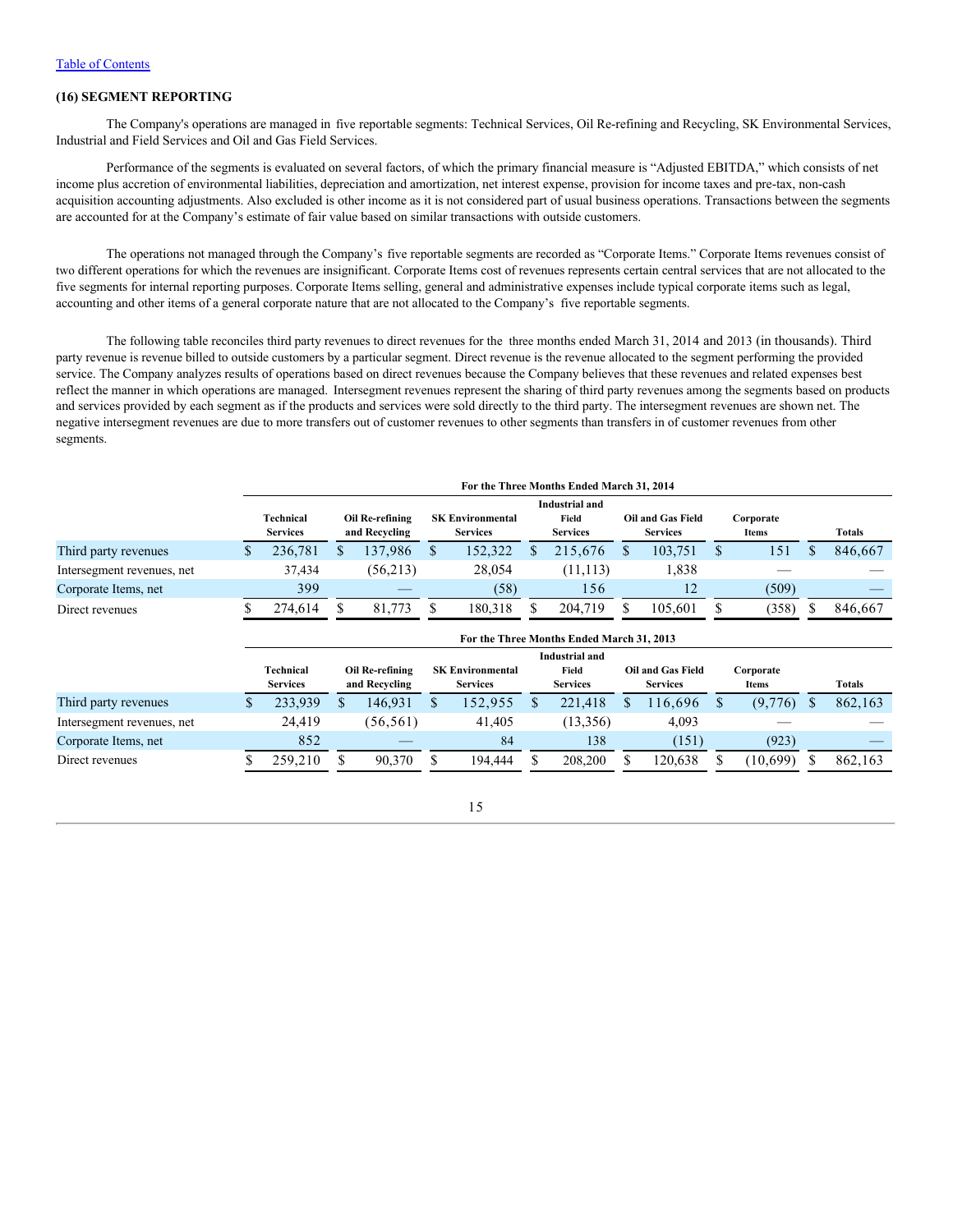## [Table of Contents](#page-1-0)

The following table presents information used by management for each reportable segment (in thousands). The Company does not allocate interest expense, income taxes, depreciation, amortization, accretion of environmental liabilities, pre-tax, non-cash acquisition accounting adjustments, and other income, to its segments.

|                                                               |    | <b>For the Three Months Ended</b> |    |          |  |  |  |
|---------------------------------------------------------------|----|-----------------------------------|----|----------|--|--|--|
|                                                               |    | March 31,                         |    |          |  |  |  |
|                                                               |    | 2014                              |    | 2013     |  |  |  |
| Adjusted EBITDA:                                              |    |                                   |    |          |  |  |  |
| <b>Technical Services</b>                                     | \$ | 62,177                            | S. | 60,045   |  |  |  |
| Oil Re-refining and Recycling                                 |    | 13,432                            |    | 15,312   |  |  |  |
| <b>SK Environmental Services</b>                              |    | 21,976                            |    | 27,040   |  |  |  |
| Industrial and Field Services                                 |    | 34,141                            |    | 36,346   |  |  |  |
| Oil and Gas Field Services                                    |    | 16,299                            |    | 27,551   |  |  |  |
| Corporate Items                                               |    | (46,039)                          |    | (55,066) |  |  |  |
| Total                                                         | \$ | 101,986                           | S. | 111,228  |  |  |  |
| Reconciliation to Consolidated Statements of Income:          |    |                                   |    |          |  |  |  |
| Pre-tax, non-cash acquisition accounting inventory adjustment |    |                                   |    | 13,559   |  |  |  |
| Accretion of environmental liabilities                        |    | 2,724                             |    | 2,835    |  |  |  |
| Depreciation and amortization                                 |    | 69,356                            |    | 60,006   |  |  |  |
| Income from operations                                        |    | 29,906                            |    | 34,828   |  |  |  |
| Other income                                                  |    | (4,178)                           |    | (525)    |  |  |  |
| Interest expense, net of interest income                      |    | 19,554                            |    | 19,873   |  |  |  |
| Income before provision for income taxes                      | S  | 14,530                            | S  | 15,480   |  |  |  |

The following table presents certain assets by reportable segment and in the aggregate (in thousands):

|                                    |   |                              |                                                                                                                              |         |  |         |  | <b>March 31, 2014</b> |  |         |  |                           |               |
|------------------------------------|---|------------------------------|------------------------------------------------------------------------------------------------------------------------------|---------|--|---------|--|-----------------------|--|---------|--|---------------------------|---------------|
|                                    |   | Technical<br><b>Services</b> | Industrial and<br>Oil Re-refining<br><b>SK Environmental</b><br>Field<br>and Recycling<br><b>Services</b><br><b>Services</b> |         |  |         |  |                       |  |         |  | Corporate<br><b>Items</b> | <b>Totals</b> |
| Property, plant and equipment, net | S | 401,130                      | \$.                                                                                                                          | 208,977 |  | 244,984 |  | 389,686               |  | 238.228 |  | 105.281                   | 1,588,286     |
| Goodwill                           |   | 45.384                       |                                                                                                                              | 170,073 |  | 171.314 |  | 142,014               |  | 36,277  |  |                           | 565,062       |
| Permits and other intangible, net  |   | 78,405                       |                                                                                                                              | 157,966 |  | 261,894 |  | 32,751                |  | 26.195  |  |                           | 557,211       |
| Total assets                       |   | 701,399                      |                                                                                                                              | 631.238 |  | 770,402 |  | 624,200               |  | 386,721 |  | 749.995                   | \$ 3,863,955  |

|                                    | December 31, 2013            |  |                                                                                |  |         |                                                   |         |  |                                      |  |                           |  |               |
|------------------------------------|------------------------------|--|--------------------------------------------------------------------------------|--|---------|---------------------------------------------------|---------|--|--------------------------------------|--|---------------------------|--|---------------|
|                                    | Technical<br><b>Services</b> |  | Oil Re-refining<br><b>SK Environmental</b><br>and Recycling<br><b>Services</b> |  |         | <b>Industrial and</b><br>Field<br><b>Services</b> |         |  | Oil and Gas Field<br><b>Services</b> |  | Corporate<br><b>Items</b> |  | <b>Totals</b> |
| Property, plant and equipment, net | 400.544                      |  | 211.513                                                                        |  | 239,596 |                                                   | 405,327 |  | 237,335                              |  | 107,855                   |  | .602,170      |
| Goodwill                           | 45.599                       |  | 171.161                                                                        |  | 172.308 |                                                   | 144.385 |  | 37,507                               |  |                           |  | 570,960       |
| Permits and other intangible, net  | 80,302                       |  | 160,807                                                                        |  | 265,104 |                                                   | 35.332  |  | 28,428                               |  |                           |  | 569,973       |
| Total assets                       | 699.675                      |  | 643.256                                                                        |  | 774.401 |                                                   | 634.541 |  | 395.805                              |  | 806,000                   |  | \$ 3.953,678  |

The following table presents total assets by geographical area (in thousands):

|                      | March 31, 2014 | December 31, 2013 |
|----------------------|----------------|-------------------|
| <b>United States</b> | 2,652,218      | 2,684,686         |
| Canada               | 1,209,350      | 1,266,505         |
| Other foreign        | 2.387          | 2,487             |
| Total                | 3,863,955      | 3,953,678         |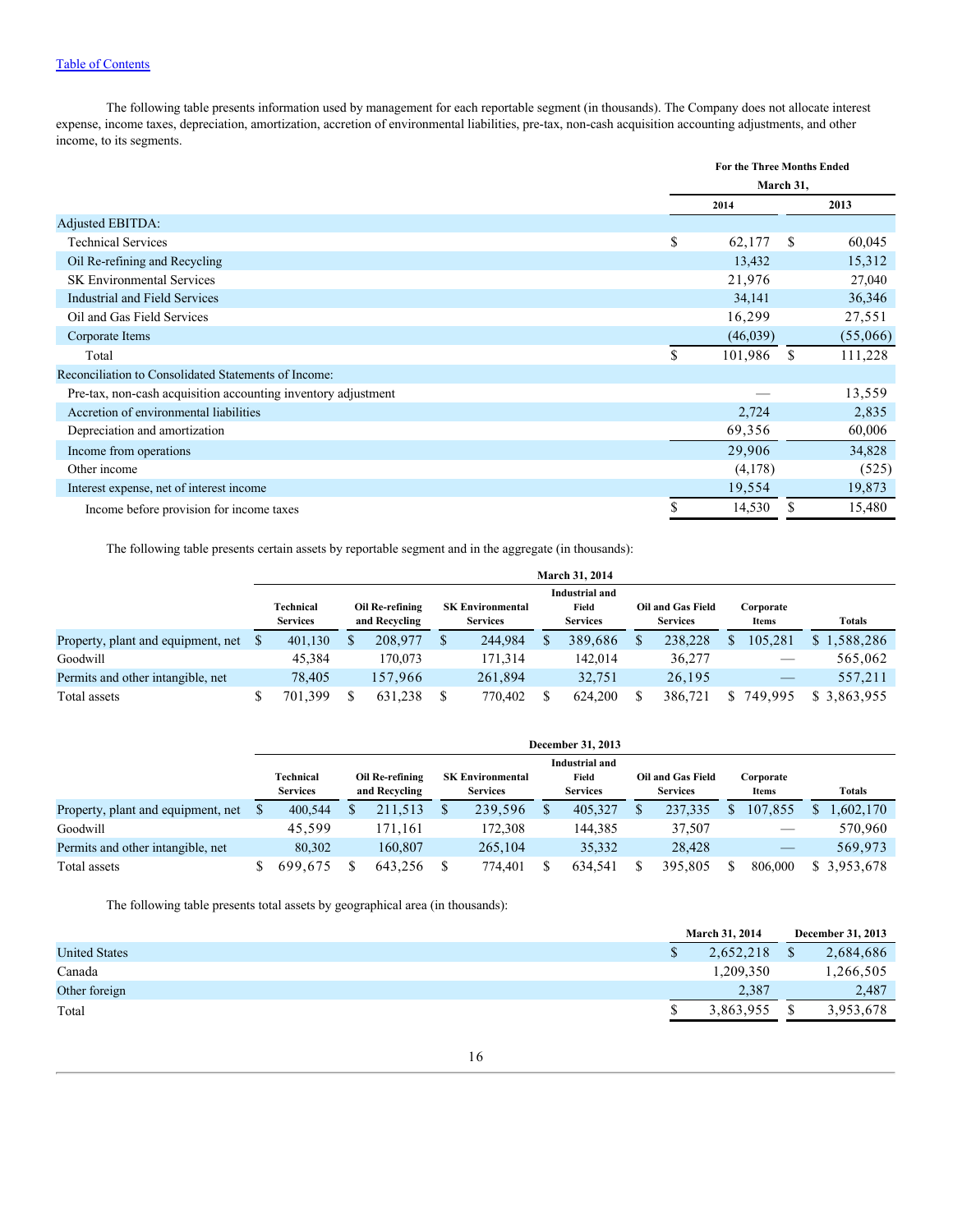## **(17) GUARANTOR AND NON-GUARANTOR SUBSIDIARIES FINANCIAL INFORMATION**

The 2020 Notes and 2021 Notes are guaranteed by substantially all of the Company's subsidiaries organized in the United States. Each guarantor for the 2020 Notes and 2021 Notes is a wholly-owned subsidiary of the Company and its guarantee is both full and unconditional and joint and several. The 2020 Notes and 2021 Notes are not guaranteed by the Company's Canadian or other foreign subsidiaries. The following presents supplemental condensed consolidating financial information for the parent company, the guarantor subsidiaries and the non-guarantor subsidiaries, respectively.

Following is the condensed consolidating balance sheet at March 31, 2014 (in thousands):

|    | Clean     | <b>U.S. Guarantor</b>                                                              |           |                     | Non-Guarantor<br><b>Subsidiaries</b> |               | Consolidating   |                    | Total     |
|----|-----------|------------------------------------------------------------------------------------|-----------|---------------------|--------------------------------------|---------------|-----------------|--------------------|-----------|
|    |           |                                                                                    |           |                     |                                      |               |                 |                    |           |
| \$ | 1,006     | \$.                                                                                | 200,691   | \$                  | 47,310                               | <sup>\$</sup> |                 | \$                 | 249,007   |
|    | 255,774   |                                                                                    | 2,418     |                     | 212,558                              |               | (470, 750)      |                    |           |
|    |           |                                                                                    | 374,008   |                     | 192,386                              |               |                 |                    | 566,394   |
|    | 24,087    |                                                                                    | 201,731   |                     | 73,339                               |               |                 |                    | 299,157   |
|    |           |                                                                                    | 954,458   |                     | 633,828                              |               | $\qquad \qquad$ |                    | 1,588,286 |
|    |           |                                                                                    | 952,030   |                     | 144,953                              |               | (3,768,727)     |                    |           |
|    |           |                                                                                    | 475,548   |                     | 3,701                                |               | (479, 249)      |                    |           |
|    |           |                                                                                    | 415,453   |                     | 149,609                              |               |                 |                    | 565,062   |
|    |           |                                                                                    | 453,122   |                     | 104,089                              |               |                 |                    | 557,211   |
|    | 22,946    |                                                                                    | 7,263     |                     | 8,629                                |               |                 |                    | 38,838    |
|    |           | S.                                                                                 | 4,036,722 | \$                  | 1,570,402                            | S.            | (4,718,726)     | S.                 | 3,863,955 |
|    |           |                                                                                    |           |                     |                                      |               |                 |                    |           |
| S  | 37,586    | S                                                                                  | 424,583   | \$                  | 125,149                              | <sup>\$</sup> |                 | S.                 | 587,318   |
|    |           |                                                                                    | 468,281   |                     | 2,469                                |               | (470, 750)      |                    |           |
|    |           |                                                                                    | 154,440   |                     | 30,854                               |               |                 |                    | 185,294   |
|    | 1,400,000 |                                                                                    |           |                     |                                      |               |                 |                    | 1,400,000 |
|    |           |                                                                                    | 152       |                     | 761                                  |               |                 |                    | 913       |
|    | 3,701     |                                                                                    |           |                     | 475,548                              |               | (479, 249)      |                    |           |
|    | 88,635    |                                                                                    | 103,107   |                     | 53,053                               |               |                 |                    | 244,795   |
|    |           |                                                                                    | 1,150,563 |                     | 687,834                              |               | (949, 999)      |                    | 2,418,320 |
|    |           |                                                                                    | 2,886,159 |                     | 882,568                              |               | (3,768,727)     |                    | 1,445,635 |
|    |           | \$                                                                                 | 4,036,722 | \$                  | 1,570,402                            |               | (4,718,726)     |                    | 3,863,955 |
|    |           | Harbors, Inc.<br>2,671,744<br>\$2,975,557<br>1,529,922<br>1,445,635<br>\$2,975,557 |           | <b>Subsidiaries</b> |                                      | Foreign       |                 | <b>Adjustments</b> |           |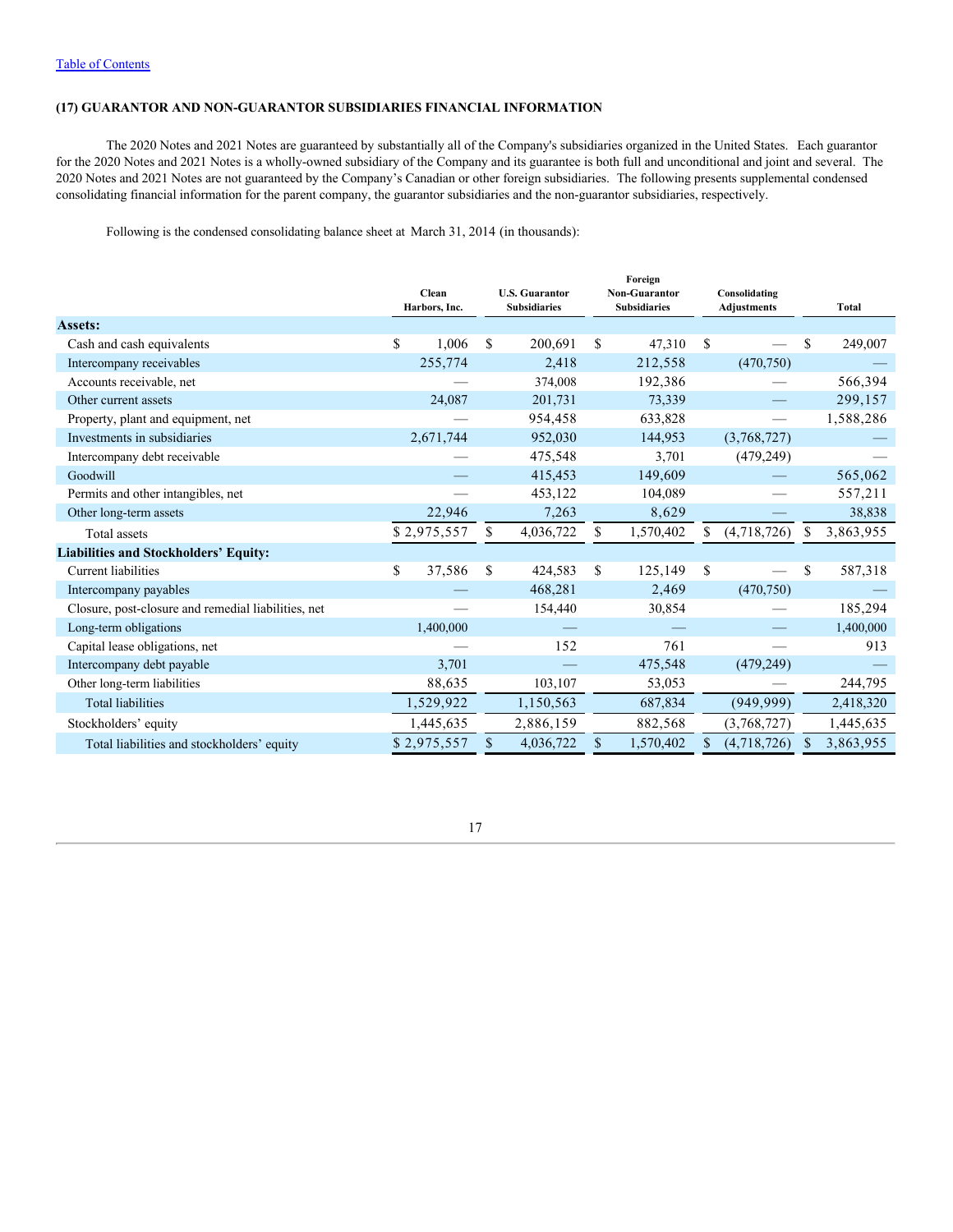Following is the condensed consolidating balance sheet at December 31, 2013 (in thousands):

|                                                     |    |                        |               |                                              |    | Foreign                                     |               |                                     |    |           |
|-----------------------------------------------------|----|------------------------|---------------|----------------------------------------------|----|---------------------------------------------|---------------|-------------------------------------|----|-----------|
|                                                     |    | Clean<br>Harbors, Inc. |               | <b>U.S. Guarantor</b><br><b>Subsidiaries</b> |    | <b>Non-Guarantor</b><br><b>Subsidiaries</b> |               | Consolidating<br><b>Adjustments</b> |    | Total     |
| Assets:                                             |    |                        |               |                                              |    |                                             |               |                                     |    |           |
| Cash and cash equivalents                           | \$ | 1,006                  | <sup>\$</sup> | 235,445                                      | \$ | 73,622                                      | <sup>\$</sup> |                                     | \$ | 310,073   |
| Intercompany receivables                            |    | 269,580                |               | 2,448                                        |    | 230,224                                     |               | (502, 252)                          |    |           |
| Accounts receivables                                |    |                        |               | 387,006                                      |    | 192,388                                     |               |                                     |    | 579,394   |
| Other current assets                                |    | 24,087                 |               | 182,881                                      |    | 74,744                                      |               |                                     |    | 281,712   |
| Property, plant and equipment, net                  |    |                        |               | 945,280                                      |    | 656,890                                     |               | $\overbrace{\phantom{aaaaa}}$       |    | 1,602,170 |
| Investments in subsidiaries                         |    | 2,683,158              |               | 967,186                                      |    | 144,953                                     |               | (3,795,297)                         |    |           |
| Intercompany debt receivable                        |    |                        |               | 493,402                                      |    | 3,701                                       |               | (497, 103)                          |    |           |
| Goodwill                                            |    |                        |               | 415,541                                      |    | 155,419                                     |               |                                     |    | 570,960   |
| Permits and other intangibles, net                  |    |                        |               | 458,917                                      |    | 111,056                                     |               |                                     |    | 569,973   |
| Other long-term assets                              |    | 23,770                 |               | 7,018                                        |    | 8,608                                       |               |                                     |    | 39,396    |
| Total assets                                        | S  | 3,001,601              | \$            | 4,095,124                                    | S. | 1,651,605                                   | S.            | (4,794,652)                         | S. | 3,953,678 |
| <b>Liabilities and Stockholders' Equity:</b>        |    |                        |               |                                              |    |                                             |               |                                     |    |           |
| Current liabilities                                 | \$ | 33,626                 | \$            | 466,454                                      | \$ | 139,465                                     | <sup>\$</sup> |                                     | \$ | 639,545   |
| Intercompany payables                               |    |                        |               | 499,749                                      |    | 2,503                                       |               | (502, 252)                          |    |           |
| Closure, post-closure and remedial liabilities, net |    |                        |               | 158,298                                      |    | 31,814                                      |               |                                     |    | 190,112   |
| Long-term obligations                               |    | 1,400,000              |               |                                              |    |                                             |               |                                     |    | 1,400,000 |
| Capital lease obligations, net                      |    |                        |               | 191                                          |    | 1,244                                       |               |                                     |    | 1,435     |
| Intercompany debt payable                           |    | 3,701                  |               |                                              |    | 493,402                                     |               | (497, 103)                          |    |           |
| Other long-term liabilities                         |    | 88,635                 |               | 103,125                                      |    | 55,187                                      |               |                                     |    | 246,947   |
| <b>Total liabilities</b>                            |    | 1,525,962              |               | 1,227,817                                    |    | 723,615                                     |               | (999, 355)                          |    | 2,478,039 |
| Stockholders' equity                                |    | 1,475,639              |               | 2,867,307                                    |    | 927,990                                     |               | (3,795,297)                         |    | 1,475,639 |
| Total liabilities and stockholders' equity          |    | 3,001,601              | \$            | 4,095,124                                    | S  | 1,651,605                                   | \$            | (4,794,652)                         | \$ | 3,953,678 |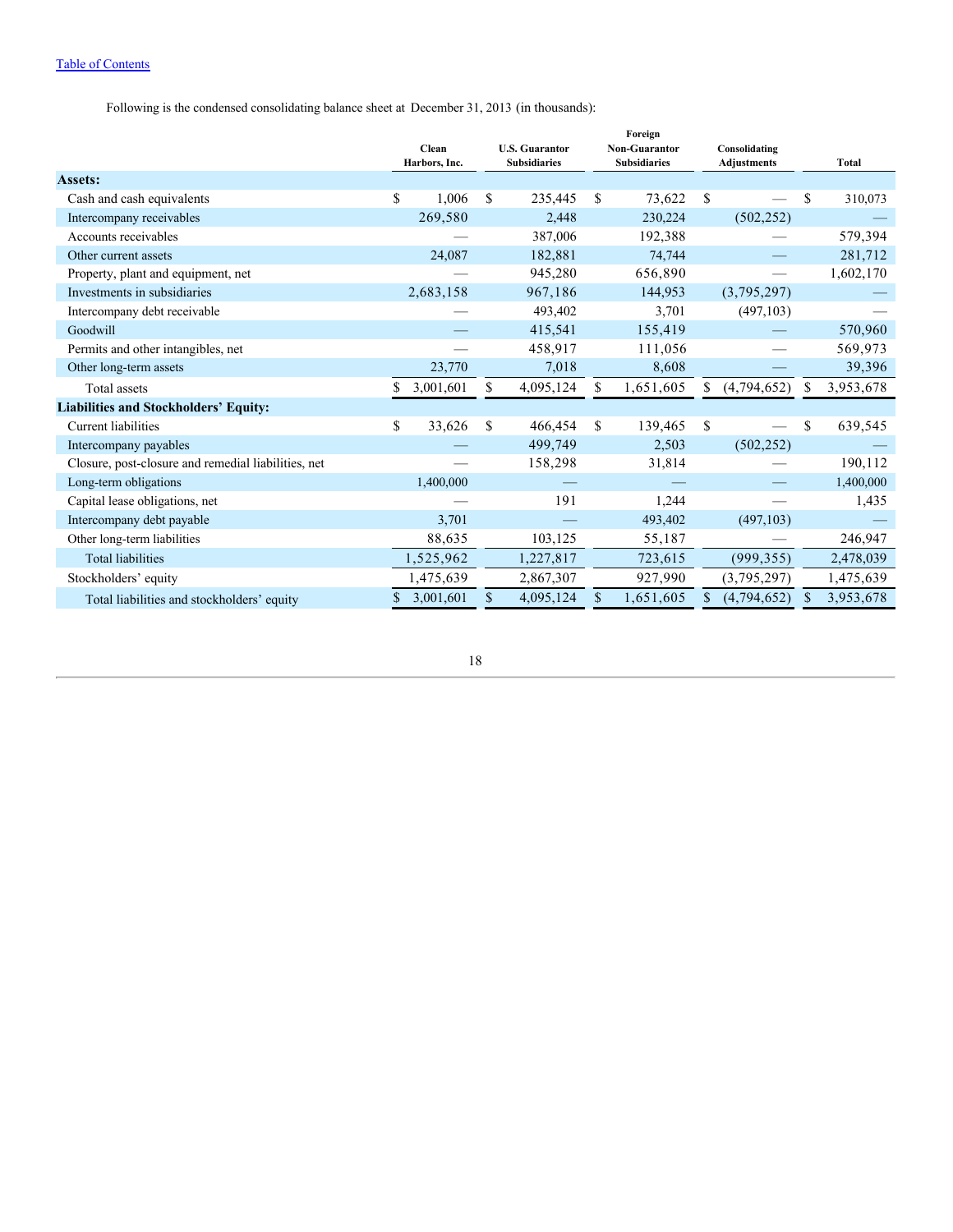Following is the consolidating statement of (loss) income for the three months ended March 31, 2014 (in thousands):

|                                                              | Clean<br><b>U.S. Guarantor</b> |               | <b>Subsidiaries</b> |           | Foreign<br><b>Non-Guarantor</b><br><b>Subsidiaries</b> | Consolidating<br><b>Adjustments</b> |    |                                 | <b>Total</b> |           |
|--------------------------------------------------------------|--------------------------------|---------------|---------------------|-----------|--------------------------------------------------------|-------------------------------------|----|---------------------------------|--------------|-----------|
|                                                              |                                | Harbors, Inc. |                     |           |                                                        |                                     |    |                                 |              |           |
| Revenues                                                     |                                |               |                     |           |                                                        |                                     |    |                                 |              |           |
| Service revenues                                             | \$                             |               | S                   | 443,874   | \$.                                                    | 219,005                             | S  | (2,784)                         | S.           | 660,095   |
| Product revenues                                             |                                |               |                     | 134,875   |                                                        | 52,493                              |    | (796)                           |              | 186,572   |
| Total revenues                                               |                                |               |                     | 578,749   |                                                        | 271,498                             |    | (3,580)                         |              | 846,667   |
| Cost of revenues (exclusive of items shown separately below) |                                |               |                     |           |                                                        |                                     |    |                                 |              |           |
| Service cost of revenues                                     |                                |               |                     | 304,641   |                                                        | 164,942                             |    | (2,784)                         |              | 466,799   |
| Product cost of revenues                                     |                                |               |                     | 114,928   |                                                        | 44,788                              |    | (796)                           |              | 158,920   |
| Total cost of revenues                                       |                                |               |                     | 419,569   |                                                        | 209,730                             |    | (3,580)                         |              | 625,719   |
| Selling, general and administrative expenses                 |                                | 31            |                     | 87,553    |                                                        | 31,378                              |    |                                 |              | 118,962   |
| Accretion of environmental liabilities                       |                                |               |                     | 2,348     |                                                        | 376                                 |    |                                 |              | 2,724     |
| Depreciation and amortization                                |                                |               |                     | 42,732    |                                                        | 26,624                              |    |                                 |              | 69,356    |
| Income from operations                                       |                                | (31)          |                     | 26,547    |                                                        | 3,390                               |    |                                 |              | 29,906    |
| Other income                                                 |                                |               |                     | 909       |                                                        | 3,269                               |    |                                 |              | 4,178     |
| Interest (expense) income                                    |                                | (19, 734)     |                     | 230       |                                                        | (50)                                |    | $\hspace{0.1mm}-\hspace{0.1mm}$ |              | (19, 554) |
| Equity in earnings of subsidiaries                           |                                | 30,109        |                     | 8,462     |                                                        |                                     |    | (38, 571)                       |              |           |
| Intercompany dividend income                                 |                                |               |                     |           |                                                        | 3,100                               |    | (3,100)                         |              |           |
| Intercompany interest income (expense)                       |                                |               |                     | 9,384     |                                                        | (9, 384)                            |    |                                 |              |           |
| Income before provision for income taxes                     |                                | 10,344        |                     | 45,532    |                                                        | 325                                 |    | (41,671)                        |              | 14,530    |
| Provision for income taxes                                   |                                | 1,384         |                     | 4,105     |                                                        | 81                                  |    |                                 |              | 5,570     |
| Net income                                                   |                                | 8,960         |                     | 41,427    |                                                        | 244                                 |    | (41,671)                        |              | 8,960     |
| Other comprehensive (loss) income                            |                                | (41, 525)     |                     | (41, 525) |                                                        | 19,682                              |    | 21,843                          |              | (41, 525) |
| Comprehensive (loss) income                                  |                                | (32, 565)     | \$                  | (98)      | \$                                                     | 19,926                              | \$ | (19, 828)                       | \$           | (32, 565) |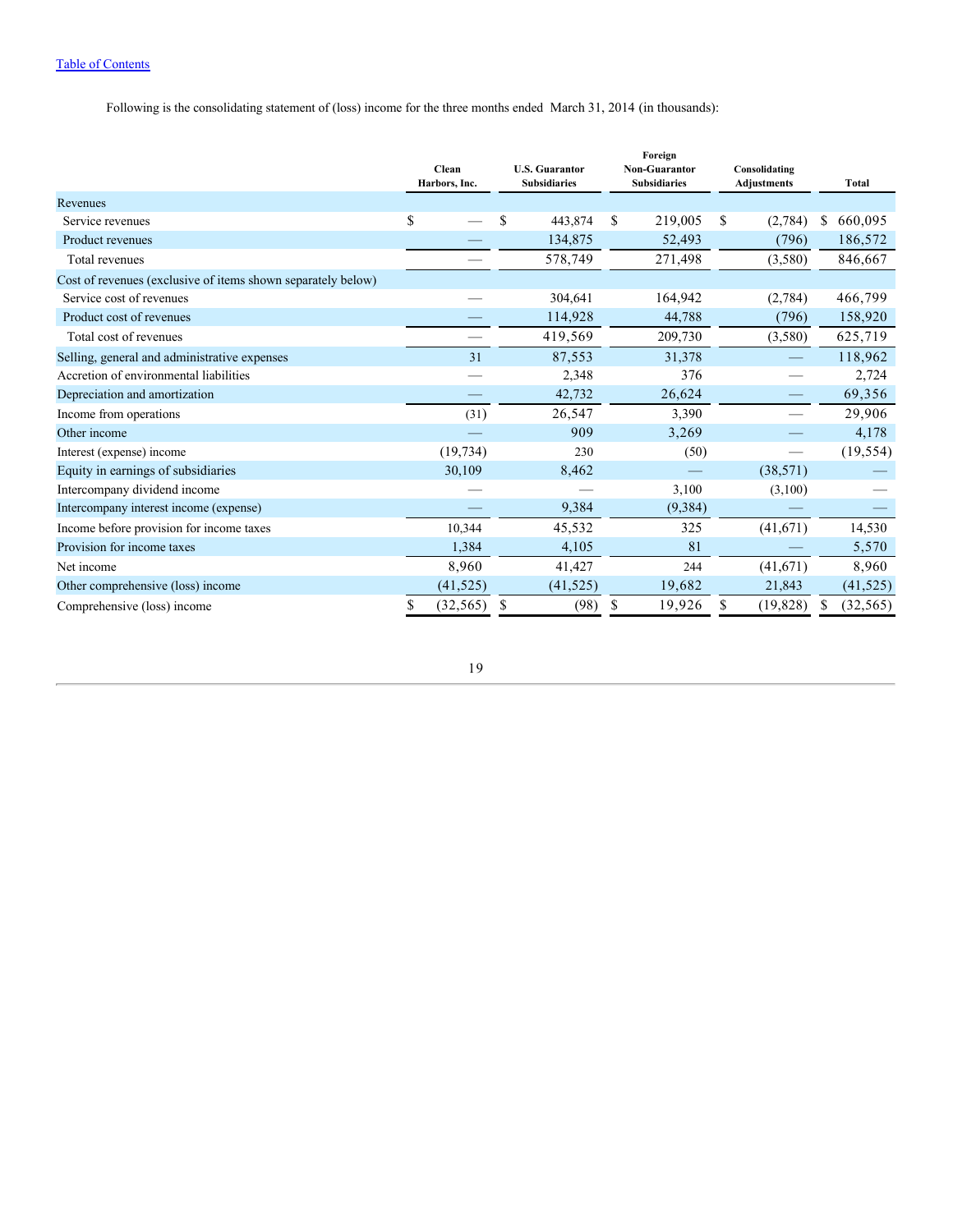Following is the consolidating statement of (loss) income for the three months ended March 31, 2013 (in thousands):

|                                                              | Clean<br>Harbors, Inc. | <b>U.S. Guarantor</b><br><b>Subsidiaries</b> |    | Foreign<br><b>Non-Guarantor</b><br><b>Subsidiaries</b> | Consolidating<br><b>Adjustments</b> |                 |    | <b>Total</b> |
|--------------------------------------------------------------|------------------------|----------------------------------------------|----|--------------------------------------------------------|-------------------------------------|-----------------|----|--------------|
| Revenues                                                     |                        |                                              |    |                                                        |                                     |                 |    |              |
| Service revenues                                             | \$                     | 399,235                                      | S  | 281,419                                                | \$                                  | (8,032)         | S. | 672,622      |
| Product revenues                                             |                        | 160,863                                      |    | 30,942                                                 |                                     | (2,264)         |    | 189,541      |
| Total revenues                                               |                        | 560,098                                      |    | 312,361                                                |                                     | (10, 296)       |    | 862,163      |
| Cost of revenues (exclusive of items shown separately below) |                        |                                              |    |                                                        |                                     |                 |    |              |
| Service cost of revenues                                     |                        | 274,172                                      |    | 202,232                                                |                                     | (8,032)         |    | 468,372      |
| Product cost of revenues                                     |                        | 143,641                                      |    | 26,275                                                 |                                     | (2,264)         |    | 167,652      |
| Total cost of revenues                                       |                        | 417,813                                      |    | 228,507                                                |                                     | (10, 296)       |    | 636,024      |
| Selling, general and administrative expenses                 | 25                     | 95,561                                       |    | 32,884                                                 |                                     |                 |    | 128,470      |
| Accretion of environmental liabilities                       |                        | 2,400                                        |    | 435                                                    |                                     |                 |    | 2,835        |
| Depreciation and amortization                                |                        | 37,289                                       |    | 22,717                                                 |                                     |                 |    | 60,006       |
| Income from operations                                       | (25)                   | 7,035                                        |    | 27,818                                                 |                                     |                 |    | 34,828       |
| Other income (expense)                                       |                        | 720                                          |    | (195)                                                  |                                     |                 |    | 525          |
| Interest expense                                             | (19, 800)              |                                              |    | (73)                                                   |                                     | $\qquad \qquad$ |    | (19, 873)    |
| Equity in earnings of subsidiaries                           | 30,221                 | 21,413                                       |    |                                                        |                                     | (51, 634)       |    |              |
| Intercompany dividend income                                 |                        |                                              |    | 3,645                                                  |                                     | (3,645)         |    |              |
| Intercompany interest income (expense)                       |                        | 10,338                                       |    | (10, 338)                                              |                                     |                 |    |              |
| Income before provision for income taxes                     | 10,396                 | 39,506                                       |    | 20,857                                                 |                                     | (55, 279)       |    | 15,480       |
| (Benefit) provision for income taxes                         | (106)                  | (474)                                        |    | 5,558                                                  |                                     |                 |    | 4,978        |
| Net income                                                   | 10,502                 | 39,980                                       |    | 15,299                                                 |                                     | (55,279)        |    | 10,502       |
| Other comprehensive (loss) income                            | (23, 861)              | (23, 861)                                    |    | 11,772                                                 |                                     | 12,089          |    | (23, 861)    |
| Comprehensive (loss) income                                  | \$<br>(13, 359)        | \$<br>16,119                                 | \$ | 27,071                                                 | \$                                  | (43,190)        | S. | (13,359)     |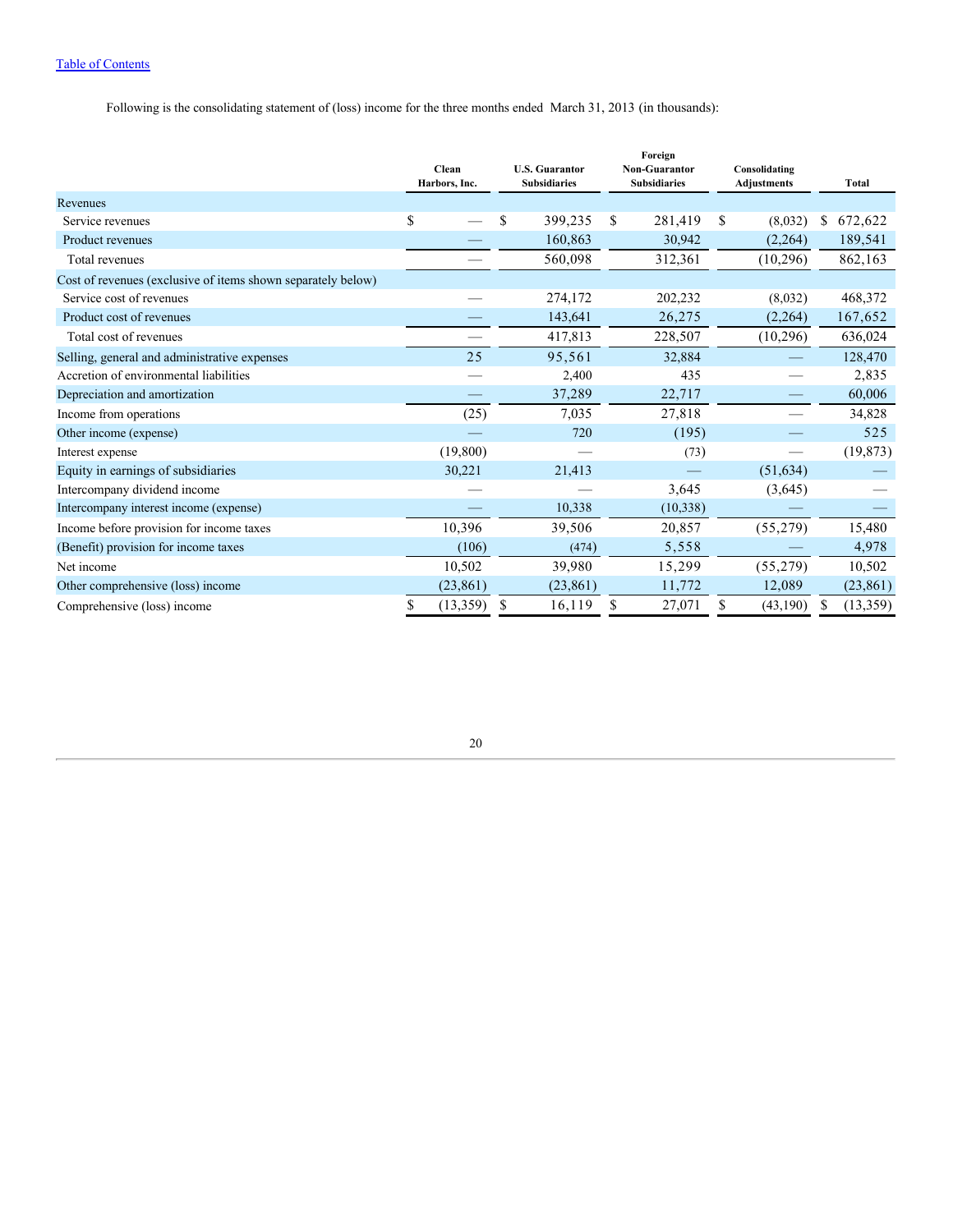# [Table of Contents](#page-1-0)

Following is the condensed consolidating statement of cash flows for the three months ended March 31, 2014 (in thousands):

|                                                | Clean<br>Harbors, Inc. |              | <b>U.S. Guarantor</b><br><b>Subsidiaries</b> |               | Foreign<br><b>Non-Guarantor</b><br><b>Subsidiaries</b> |              | <b>Total</b> |
|------------------------------------------------|------------------------|--------------|----------------------------------------------|---------------|--------------------------------------------------------|--------------|--------------|
| Net cash from operating activities             | \$<br>(283)            | <sup>S</sup> | 2,808                                        | <sup>\$</sup> | 2,071                                                  | $\mathbb{S}$ | 4,596        |
| Cash flows from investing activities:          |                        |              |                                              |               |                                                        |              |              |
| Additions to property, plant and equipment     |                        |              | (46, 287)                                    |               | (28, 718)                                              |              | (75,005)     |
| Proceeds from sales of fixed assets            |                        |              | 228                                          |               | 648                                                    |              | 876          |
| Costs to obtain or renew permits               |                        |              | (111)                                        |               | (964)                                                  |              | (1,075)      |
| Proceeds from sales of marketable securities   |                        |              |                                              |               | 12,870                                                 |              | 12,870       |
| Net cash used in investing activities          |                        |              | (46, 170)                                    |               | (16, 164)                                              |              | (62, 334)    |
|                                                |                        |              |                                              |               |                                                        |              |              |
| Cash flows from financing activities:          |                        |              |                                              |               |                                                        |              |              |
| Change in uncashed checks                      |                        |              | 60                                           |               | (39)                                                   |              | 21           |
| Proceeds from employee stock purchase plan     | 2,141                  |              |                                              |               |                                                        |              | 2,141        |
| Remittance of shares, net                      | (750)                  |              |                                              |               |                                                        |              | (750)        |
| Repurchases of common stock                    | (1,225)                |              |                                              |               |                                                        |              | (1,225)      |
| Excess tax benefit of stock-based compensation | 117                    |              |                                              |               |                                                        |              | 117          |
| Payments on capital leases                     |                        |              | (41)                                         |               | (597)                                                  |              | (638)        |
| Dividends (paid) / received                    |                        |              | (4,275)                                      |               | 4,275                                                  |              |              |
| Interest (payments) / received                 |                        |              | 12,864                                       |               | (12, 864)                                              |              |              |
| Net cash from financing activities             | 283                    |              | 8,608                                        |               | (9,225)                                                |              | (334)        |
| Effect of exchange rate change on cash         |                        |              |                                              |               | (2,994)                                                |              | (2,994)      |
| Decrease in cash and cash equivalents          |                        |              | (34, 754)                                    |               | (26,312)                                               |              | (61,066)     |
| Cash and cash equivalents, beginning of period | 1.006                  |              | 235,445                                      |               | 73,622                                                 |              | 310,073      |
| Cash and cash equivalents, end of period       | \$<br>1,006            | \$           | 200,691                                      | \$            | 47,310                                                 | S            | 249,007      |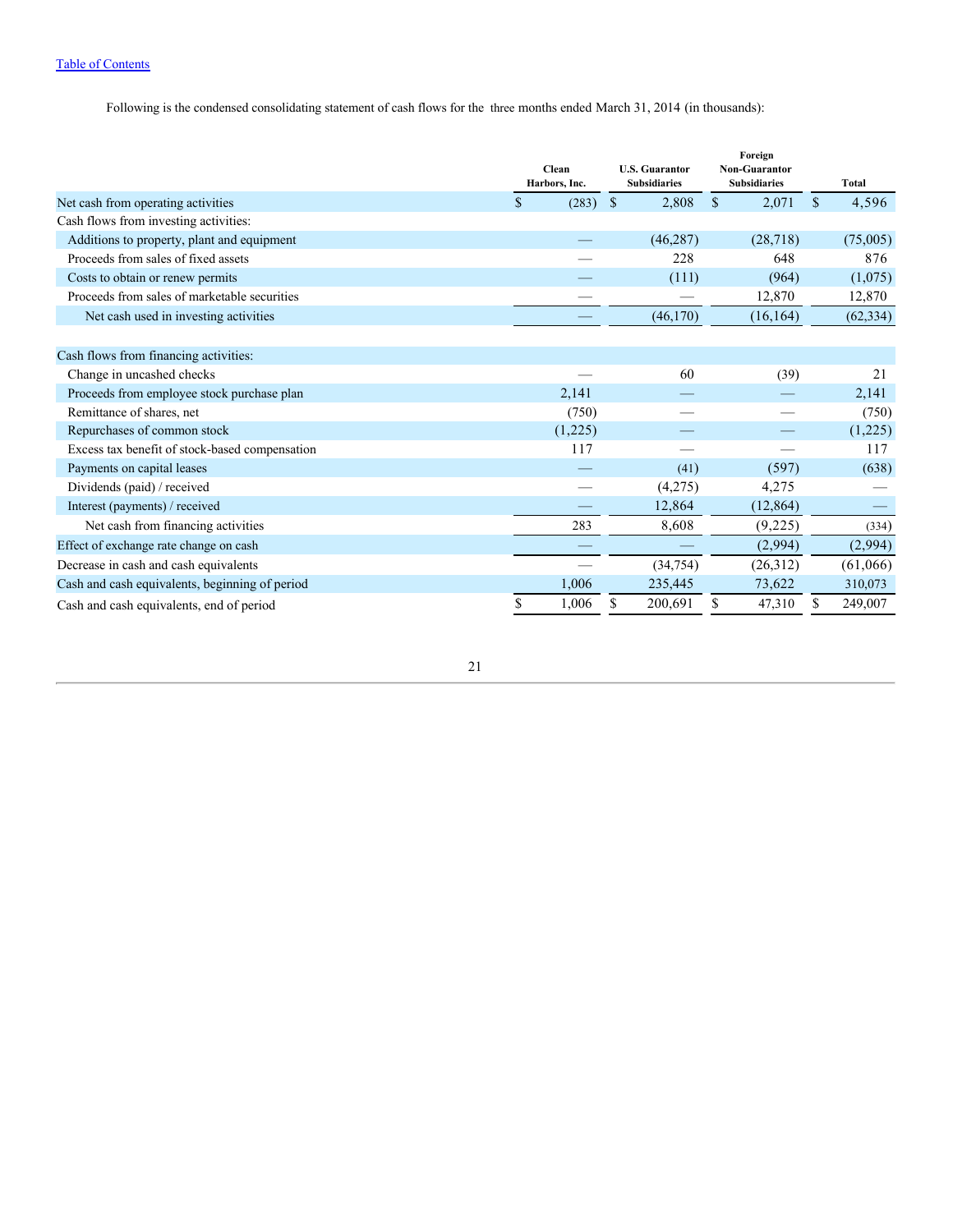# <span id="page-25-0"></span>[Table of Contents](#page-1-0)

Following is the condensed consolidating statement of cash flows for the three months ended March 31, 2013 (in thousands):

|                                                         |               | Clean<br>Harbors, Inc. |                    | <b>U.S. Guarantor</b><br><b>Subsidiaries</b> |                    | Foreign<br><b>Non-Guarantor</b><br><b>Subsidiaries</b> | <b>Total</b>  |
|---------------------------------------------------------|---------------|------------------------|--------------------|----------------------------------------------|--------------------|--------------------------------------------------------|---------------|
| Net cash from operating activities                      | <sup>\$</sup> | (32,042)               | $\mathbf{\hat{s}}$ | 33,154                                       | $\mathbf{\hat{s}}$ | 38,477                                                 | \$<br>39,589  |
| Cash flows from investing activities:                   |               |                        |                    |                                              |                    |                                                        |               |
| Additions to property, plant and equipment              |               |                        |                    | (36,962)                                     |                    | (35, 287)                                              | (72, 249)     |
| Proceeds from sale of fixed assets                      |               |                        |                    | 250                                          |                    | 671                                                    | 921           |
| Acquisitions, net of cash acquired                      |               | (197)                  |                    |                                              |                    |                                                        | (197)         |
| Costs to obtain or renew permits                        |               |                        |                    | (113)                                        |                    | (612)                                                  | (725)         |
| Net cash used in investing activities                   |               | (197)                  |                    | (36, 825)                                    |                    | (35,228)                                               | (72, 250)     |
| Cash flows from financing activities:                   |               |                        |                    |                                              |                    |                                                        |               |
| Change in uncashed checks                               |               |                        |                    | 20,562                                       |                    | 5,857                                                  | 26,419        |
| Proceeds from exercise of stock options                 |               | 397                    |                    |                                              |                    |                                                        | 397           |
| Proceeds from employee stock purchase plan              |               | 1,546                  |                    |                                              |                    |                                                        | 1,546         |
| Remittance of shares, net                               |               | (41)                   |                    |                                              |                    |                                                        | (41)          |
| Excess tax benefit of stock-based compensation          |               | 1,227                  |                    |                                              |                    |                                                        | 1,227         |
| Deferred financing costs paid                           |               | (2,318)                |                    |                                              |                    |                                                        | (2,318)       |
| Payments of capital leases                              |               |                        |                    | (80)                                         |                    | (1,266)                                                | (1,346)       |
| Issuance costs related to 2012 issuance of common stock |               | (250)                  |                    |                                              |                    |                                                        | (250)         |
| Dividends (paid) / received                             |               |                        |                    | (3,645)                                      |                    | 3,645                                                  |               |
| Interest received / (payments)                          |               |                        |                    | 11,307                                       |                    | (11, 307)                                              |               |
| Net cash from financing activities                      |               | 561                    |                    | 28,144                                       |                    | (3,071)                                                | 25,634        |
| Effect of exchange rate change on cash                  |               |                        |                    |                                              |                    | (705)                                                  | (705)         |
| (Decrease) increase in cash and cash equivalents        |               | (31,678)               |                    | 24,473                                       |                    | (527)                                                  | (7, 732)      |
| Cash and cash equivalents, beginning of period          |               | 35,214                 |                    | 140,683                                      |                    | 53,939                                                 | 229,836       |
| Cash and cash equivalents, end of period                | \$            | 3,536                  | \$                 | 165,156                                      | \$                 | 53,412                                                 | \$<br>222,104 |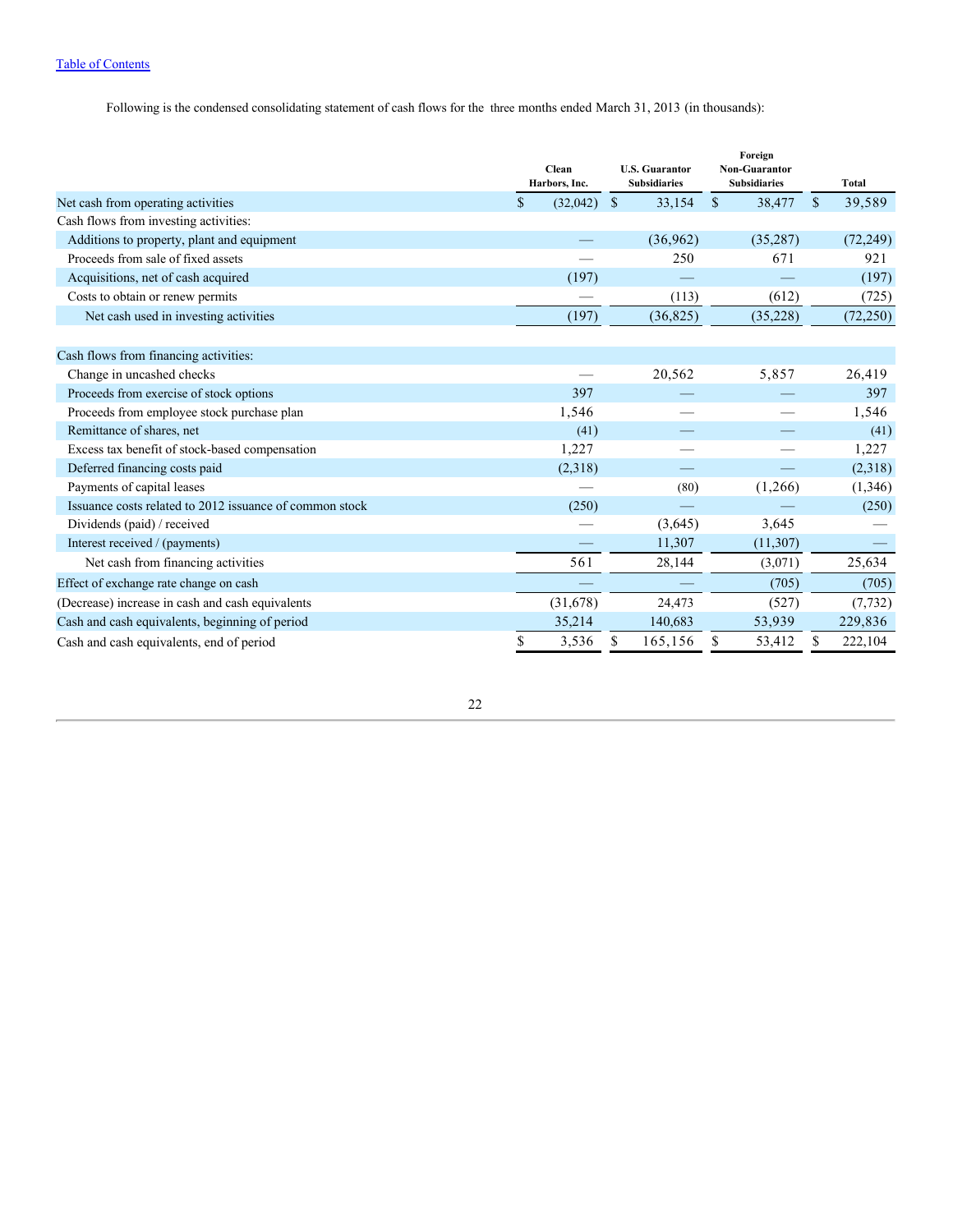## **ITEM 2. MANAGEMENT'S DISCUSSION AND ANALYSIS OF FINANCIAL CONDITION AND RESULTS OF OPERATIONS**

#### *Forward-Looking Statements*

In addition to historical information, this Quarterly Report on Form 10-Q contains forward-looking statements, which are generally identifiable by use of the words "believes," "expects," "intends," "anticipates," "plans to," "estimates," "projects," or similar expressions. These forward-looking statements are subject to certain risks and uncertainties that could cause actual results to differ materially from those reflected in these forward-looking statements. Factors that might cause such a difference include, but are not limited to, those discussed under Item 1A, "Risk Factors," in our Annual Report on Form 10-K filed with the Securities and Exchange Commission on March 3, 2014, under Item 1A, "Risk Factors," included in Part II—Other Information in this report, and in other documents we file from time to time with the Securities and Exchange Commission. Readers are cautioned not to place undue reliance on these forward-looking statements, which reflect management's opinions only as of the date hereof. We undertake no obligation to revise or publicly release the results of any revision to these forward-looking statements.

#### *Highlights*

Total revenues for the first three months of 2014 decreased 1.8% to \$846.7 million from \$862.2 million in the first three months of 2013. Decreases in total revenue were primarily attributable to negative impacts of foreign currency translation partially offset by revenues from the September 2013 acquisition of Evergreen Oil, Inc. ("Evergreen"). Changes in segment revenues are more fully described in our Segment Performance section below under the heading *"Direct Revenues."* Income from operations in the first three months of 2014 was \$29.9 million compared with \$34.8 million in the first three months of 2013. Decreases in income from operations were primarily due to decreased revenues and increased depreciation and amortization expense from our recent acquisitions, partially offset by decreases in consolidated selling general and administrative expenses inclusive of \$4.7 million in severance and integration costs. Adjusted EBITDA decreased 8.3% to \$102.0 million for the first three months of 2014 from \$111.2 million for the first three months of 2013. Additional information, including a reconciliation of Adjusted EBITDA to Net Income, appears below under the heading *"Adjusted EBITDA."*

## *Acquisition of Evergreen Oil, Inc.*

On September 13, 2013, we acquired 100% of the outstanding common shares of Evergreen Oil, Inc. for approximately \$55.9 million in cash, net of cash acquired. The final purchase price remains subject to adjustment upon finalization of Evergreen's net working capital balance as of the closing date. Evergreen, headquartered in Irvine, California, specializes in the recovery and re-refining of used oil and is currently the second-largest collector of used oil in California. Evergreen owns and operates one of the only oil re-refining operations in the western United States and also offers other ancillary environmental services, including parts cleaning and containerized waste services, vacuum services and hazardous waste management services. The acquisition of Evergreen enables us to further penetrate the small quantity waste generator market and further expand its oil re-refining, oil recycling and waste treatment capabilities. Financial information and results of Evergreen have been recorded in our consolidated financial statements since acquisition and are primarily included in the Oil Re-refining and Recycling segment.

#### *Environmental Liabilities*

| (in thousands)                       | <b>March 31, 2014</b> | <b>December 31, 2013</b> | <b>S Change</b> | % Change  |
|--------------------------------------|-----------------------|--------------------------|-----------------|-----------|
| Closure and post-closure liabilities | 48.438                | 47.085                   | 1.353           | 2.9%      |
| Remedial liabilities                 | 168.722               | 172.498                  | (3,776)         | $(2.2)\%$ |
| Total environmental liabilities      | 217,160               | 219.583                  | (2.423)         | $(1.1)\%$ |

Total environmental liabilities as of March 31, 2014 were \$217.2 million, a decrease of 1.1%, or \$2.4 million, compared to the comparable period in 2013 primarily due to expenditures and changes in estimates recorded to the statement of income partially offset by accretion.

We anticipate our environmental liabilities, substantially all of which we assumed in connection with our acquisitions, will be payable over many years and that cash flow from operations will generally be sufficient to fund the payment of such liabilities when required. However, events not anticipated (such as future changes in environmental laws and regulations) could require that such payments be made earlier or in greater amounts than currently anticipated, which could adversely affect our results of operations, cash flow and financial condition.

In the three months ended March 31, 2014, the net reduction in our environmental liabilities from changes in estimates recorded to the statement of income was \$0.8 million and primarily related to timing changes for various projects.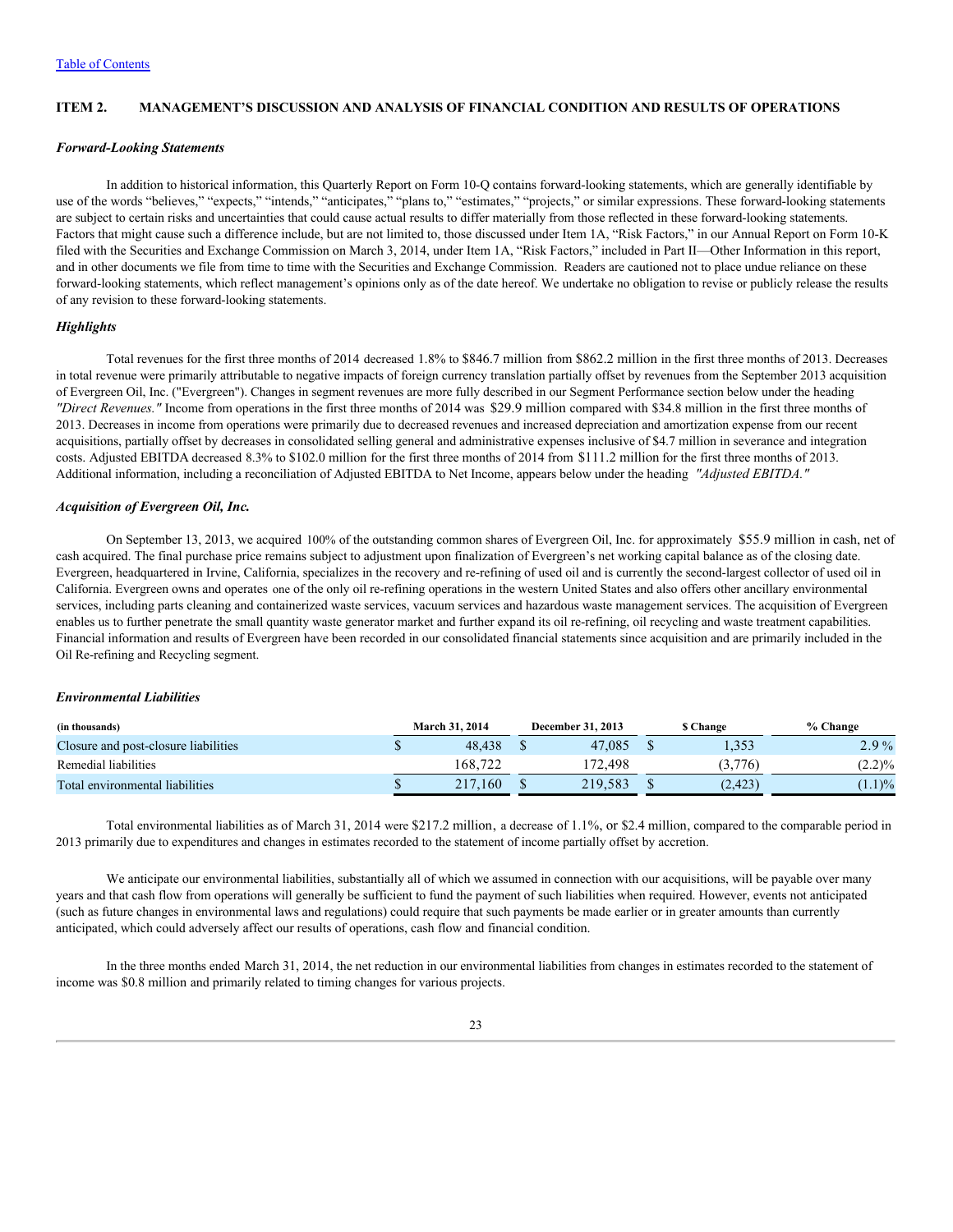## *Segment data*

Performance of our segments is evaluated on several factors of which the primary financial measure is Adjusted EBITDA. The following tables set forth certain operating data associated with our results of operations and summarize Adjusted EBITDA contribution by reportable segment for the three months ended March 31, 2014 and 2013 (in thousands).

|                                             |                                                                       |          |               | <b>Summary of Operations (in thousands)</b><br>For the Three Months Ended March 31, |               |           |           |
|---------------------------------------------|-----------------------------------------------------------------------|----------|---------------|-------------------------------------------------------------------------------------|---------------|-----------|-----------|
|                                             |                                                                       | 2014     |               | 2013                                                                                |               | \$ Change | % Change  |
| Third Party Revenues <sup>(1)</sup> :       |                                                                       |          |               |                                                                                     |               |           |           |
| <b>Technical Services</b>                   | \$                                                                    | 236,781  | <sup>\$</sup> | 233,939                                                                             | <sup>\$</sup> | 2,842     | $1.2\%$   |
| Oil Re-refining and Recycling               |                                                                       | 137,986  |               | 146,931                                                                             |               | (8,945)   | (6.1)     |
| <b>SK Environmental Services</b>            |                                                                       | 152,322  |               | 152,955                                                                             |               | (633)     | (0.4)     |
| <b>Industrial and Field Services</b>        |                                                                       | 215,676  |               | 221,418                                                                             |               | (5,742)   | (2.6)     |
| Oil and Gas Field Services                  |                                                                       | 103,751  |               | 116,696                                                                             |               | (12, 945) | (11.1)    |
| Corporate Items <sup>(2)</sup>              |                                                                       | 151      |               | (9,776)                                                                             |               | 9.927     | 101.5     |
| Total                                       | $\mathbb{S}% _{t}\left( t\right) \equiv\mathbb{S}_{t}\left( t\right)$ | 846,667  | \$            | 862,163                                                                             | \$            | (15, 496) | $(1.8)\%$ |
| Direct Revenues <sup>(1)</sup> :            |                                                                       |          |               |                                                                                     |               |           |           |
| <b>Technical Services</b>                   | \$                                                                    | 274,614  | \$            | 259,210                                                                             | S             | 15,404    | 5.9%      |
| Oil Re-refining and Recycling               |                                                                       | 81,773   |               | 90,370                                                                              |               | (8,597)   | (9.5)     |
| SK Environmental Services                   |                                                                       | 180,318  |               | 194,444                                                                             |               | (14, 126) | (7.3)     |
| <b>Industrial and Field Services</b>        |                                                                       | 204,719  |               | 208,200                                                                             |               | (3,481)   | (1.7)     |
| Oil and Gas Field Services                  |                                                                       | 105,601  |               | 120,638                                                                             |               | (15,037)  | (12.5)    |
| Corporate Items <sup>(2)</sup>              |                                                                       | (358)    |               | (10,699)                                                                            |               | 10,341    | 96.7      |
| Total                                       |                                                                       | 846,667  |               | 862,163                                                                             |               | (15, 496) | (1.8)     |
| Cost of Revenues <sup>(3)</sup> :           |                                                                       |          |               |                                                                                     |               |           |           |
| <b>Technical Services</b>                   |                                                                       | 189,775  |               | 178,693                                                                             |               | 11,082    | 6.2       |
| Oil Re-refining and Recycling               |                                                                       | 64,146   |               | 68,450                                                                              |               | (4,304)   | (6.3)     |
| <b>SK Environmental Services</b>            |                                                                       | 130,235  |               | 139,046                                                                             |               | (8, 811)  | (6.3)     |
| <b>Industrial and Field Services</b>        |                                                                       | 154,944  |               | 155,829                                                                             |               | (885)     | (0.6)     |
| Oil and Gas Field Services                  |                                                                       | 81,703   |               | 84,910                                                                              |               | (3,207)   | (3.8)     |
| Corporate Items <sup>(2)</sup>              |                                                                       | 4,916    |               | 9,096                                                                               |               | (4,180)   | (46.0)    |
| Total                                       |                                                                       | 625,719  |               | 636,024                                                                             |               | (10,305)  | (1.6)     |
| Selling, General & Administrative Expenses: |                                                                       |          |               |                                                                                     |               |           |           |
| <b>Technical Services</b>                   |                                                                       | 22,662   |               | 20,472                                                                              |               | 2,190     | 10.7      |
| Oil Re-refining and Recycling               |                                                                       | 4,195    |               | 6,608                                                                               |               | (2, 413)  | (36.5)    |
| <b>SK Environmental Services</b>            |                                                                       | 28,107   |               | 28,358                                                                              |               | (251)     | (0.9)     |
| <b>Industrial and Field Services</b>        |                                                                       | 15,634   |               | 16,025                                                                              |               | (391)     | (2.4)     |
| Oil and Gas Field Services                  |                                                                       | 7,599    |               | 8,177                                                                               |               | (578)     | (7.1)     |
| Corporate Items                             |                                                                       | 40,765   |               | 48,830                                                                              |               | (8,065)   | (16.5)    |
| Total                                       |                                                                       | 118,962  |               | 128,470                                                                             |               | (9,508)   | (7.4)     |
| <b>Adjusted EBITDA:</b>                     |                                                                       |          |               |                                                                                     |               |           |           |
| <b>Technical Services</b>                   |                                                                       | 62,177   |               | 60,045                                                                              |               | 2,132     | 3.6       |
| Oil Re-refining and Recycling               |                                                                       | 13,432   |               | 15,312                                                                              |               | (1,880)   | (12.3)    |
| <b>SK Environmental Services</b>            |                                                                       | 21,976   |               | 27,040                                                                              |               | (5,064)   | (18.7)    |
| <b>Industrial and Field Services</b>        |                                                                       | 34,141   |               | 36,346                                                                              |               | (2,205)   | (6.1)     |
| Oil and Gas Field Services                  |                                                                       | 16,299   |               | 27,551                                                                              |               | (11,252)  | (40.8)    |
| Corporate Items                             |                                                                       | (46,039) |               | (55,066)                                                                            |               | 9,027     | (16.4)    |
| Total                                       | $\mathbb{S}% _{t}\left( t\right) \equiv\mathbb{S}_{t}\left( t\right)$ | 101,986  | $\mathbb{S}$  | 111,228                                                                             | $\mathbb{S}$  | (9,242)   | $(8.3)\%$ |

(1) Third party revenue is revenue billed to outside customers by a particular segment. Direct revenue is revenue allocated to the segment performing the provided service.

(2) Corporate Items revenues and costs of revenues for the three months ended March 31, 2013 includes purchase price measurement period adjustments.

(3) Cost of revenue is shown exclusive of items shown separately on the statements of income which consist of (i) accretion of environmental liabilities and (ii) depreciation and amortization.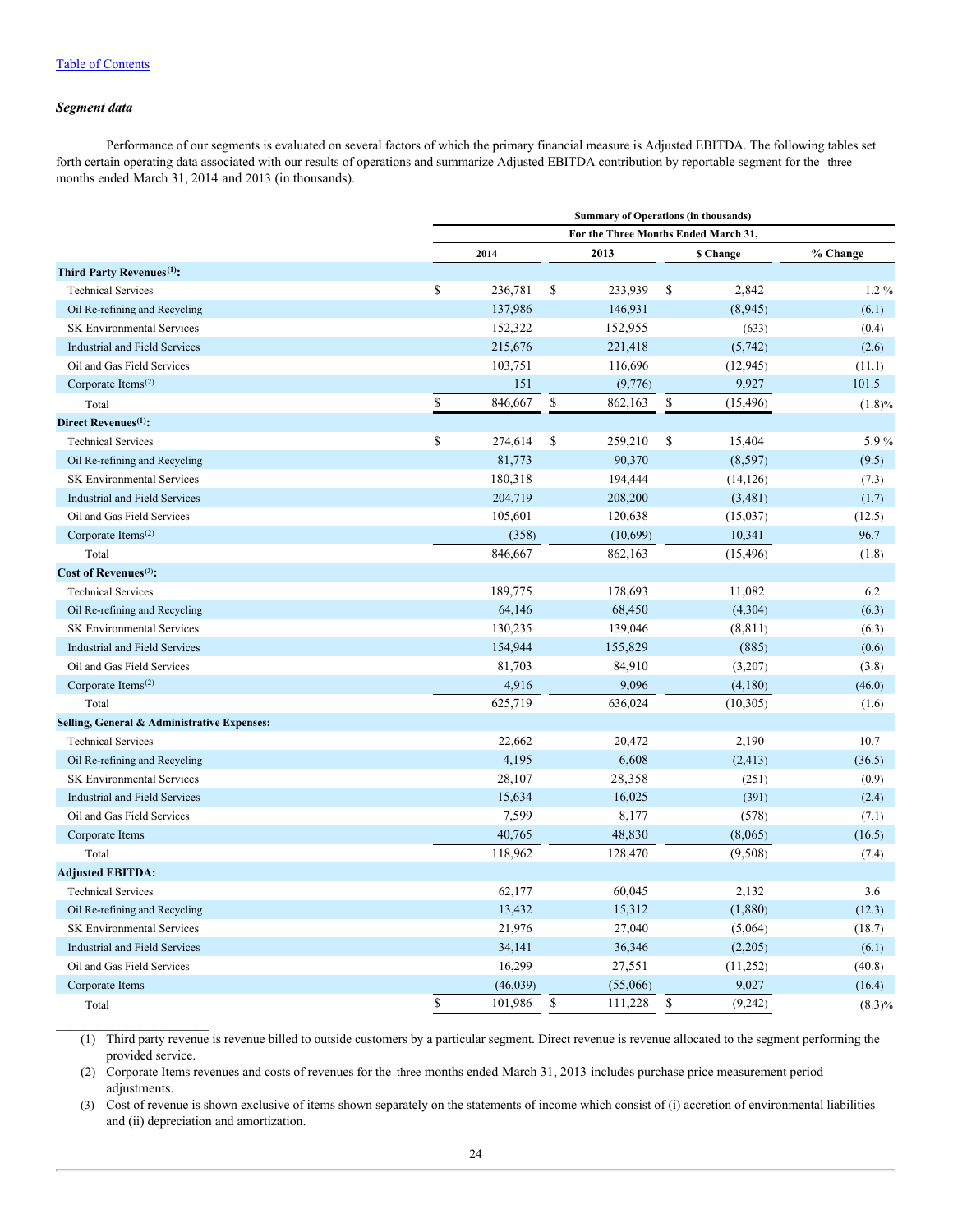#### *Direct Revenues*

There are many factors which have impacted, and continue to impact, our revenues. These factors include, but are not limited to: foreign currency translation, acquisitions, the general conditions of the oil and gas industries, competitive industry pricing, the effects of fuel prices on our fuel recovery fees, and the level of emergency response projects.

Technical Services revenues increased 5.9%, or \$15.4 million, in the three months ended March 31, 2014 from the comparable period in 2013 primarily due to growth in our treatment, storage and disposal network as a result of greater drum volumes and increases in remediation projects. These increases were partially offset by negative impacts from foreign currency translation as the U.S. dollar strengthened against the Canadian dollar. The utilization rate at our incinerators was 91.0% for the three months ended March 31, 2014, compared with 88.9% in the comparable period of 2013, and our landfill volumes increased by approximately 24.8% in the three months ended March 31, 2014 from the comparable period in 2013.

Oil Re-refining and Recycling revenues decreased 9.5%, or \$8.6 million, in the three months ended March 31, 2014 from the comparable period in 2013. The decrease was primarily due to lower overall oil pricing and sales mix between base oils and higher priced blended oils, partially offset by increases in volumes. Revenues were further negatively impacted as compared to the first quarter of 2013 by the effects of foreign currency translation.

SK Environmental Services revenues decreased 7.3%, or \$14.1 million, in the three months ended March 31, 2014 from the comparable period in 2013 primarily due to numerous weather related shutdowns in the branch network.

Industrial and Field Services revenues decreased 1.7%, or \$3.5 million, in the three months ended March 31, 2014 from the comparable period in 2013. During the first quarter of 2014, we recognized increased revenues relative to our lodging business, offset by negative impacts of foreign currency translation from the comparable period in 2013.

Oil and Gas Field Services revenues decreased 12.5%, or \$15.0 million, in the three months ended March 31, 2014 from the comparable period in 2013 primarily due to lower rig counts in Western Canada that resulted in a reduction in surface rental activity and continued decline in the level of seismic activities, along with negative impacts from foreign currency translation.

Corporate Items revenues increased \$10.3 million in the three months ended March 31, 2014 from the comparable period in 2013 primarily due to the impact of purchase accounting adjustments to deferred revenue balances recorded in 2013 that did not reoccur in 2014.

## *Cost of Revenues*

We believe that our ability to manage operating costs is important to our ability to remain price competitive. We continue to upgrade the quality and efficiency of our waste treatment services through the development of new technology and continued modifications at our facilities, and implementation of strategic sourcing initiatives.

Technical Services cost of revenues increased 6.2%, or \$11.1 million, in the three months ended March 31, 2014 from the comparable period in 2013 primarily due to increases in materials and supplies, outside transportation, utilities and turnaround costs.

Oil Re-refining and Recycling cost of revenues decreased 6.3%, or \$4.3 million, in the three months ended March 31, 2014 from the comparable period in 2013 primarily due to decreases to overall inventory costs and outside transportation as a result of lower sales levels. These decreases are partially offset by increases in transportation expense, maintenance and utilities costs.

SK Environmental Services cost of revenues decreased 6.3%, or \$8.8 million, in the three months ended March 31, 2014 from the comparable period in 2013 primarily due to decreases in solvent costs and vehicle expense as a result of decreased sales activity.

Industrial and Field Services cost of revenues decreased 0.6%, or \$0.9 million, in the three months ended March 31, 2014 from the comparable period in 2013 primarily due to increases in material and supplies, subcontractors, equipment rentals and utilities partially offset by decreases in salary, benefits and catering costs.

Oil and Gas Field Services cost of revenues decreased 3.8%, or \$3.2 million, in the three months ended March 31, 2014 from the comparable period in 2013 primarily due to decreases in salary and benefits partially offset by increases in subcontractors, equipment rentals and materials and supplies.

Corporate Items cost of revenues decreased 46.0%, or \$4.2 million, in the three months ended March 31, 2014 from the comparable period in 2013 primarily due to the impact on Safety-Kleen's non-cash acquisition inventory accounting adjustments at December 28, 2012 which did not reoccur during 2014. Decreases were also realized related to salary, benefits and insurance costs as compared to the first quarter of 2013.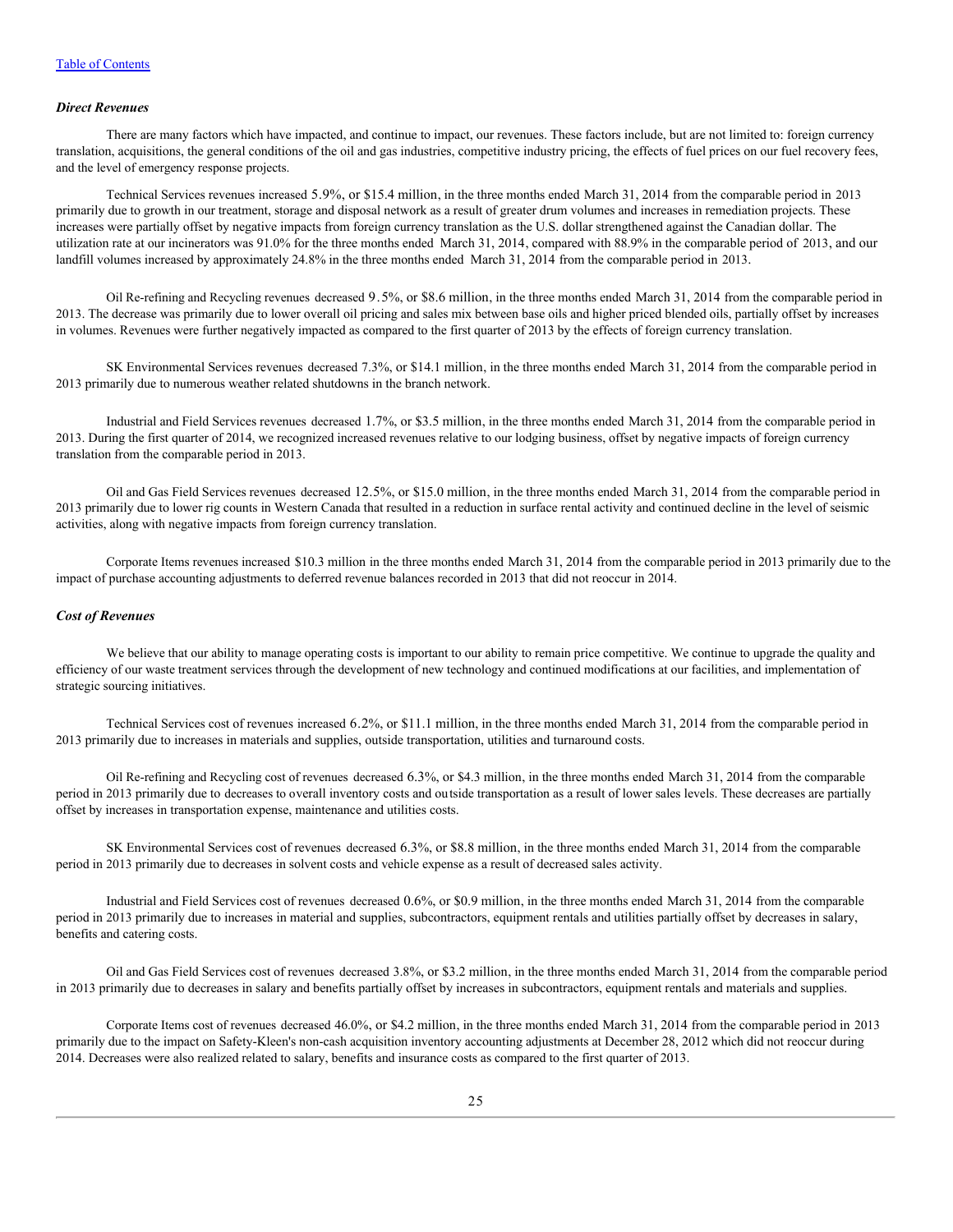#### *Selling, General and Administrative Expenses*

Technical Services selling, general and administrative expenses increased 10.7%, or \$2.2 million, in the three months ended March 31, 2014 from the comparable period in 2013. As a percentage of revenue, selling, general and administrative expenses remained flat at approximately 8% in both the three months ended March 31, 2014 and 2013.

Oil Re-refining and Recycling selling, general and administrative expenses decreased 36.5%, or \$2.4 million, in the three months ended March 31, 2014 from the comparable period in 2013 primarily due to savings generated from cost cutting initiatives.

SK Environmental Services selling, general and administrative expenses decreased 0.9%, or \$0.3 million, in the three months ended March 31, 2014 from the comparable period in 2013.

Industrial and Field Services selling, general and administrative expenses decreased 2.4%, or \$0.4 million, in the three months ended March 31, 2014 from the comparable period in 2013 primarily due to savings generated from cost cutting initiatives.

Oil and Gas Field Services selling, general and administrative expenses decreased 7.1%, or \$0.6 million, in the three months ended March 31, 2014 from the comparable period in 2013 primarily due to savings generated from cost cutting initiatives.

Corporate Items selling, general and administrative expenses decreased 16.5%, or \$8.1 million, for the three months ended March 31, 2014, as compared to the same period in 2013 primarily due to decreases in system integration expenses related to our acquisition of Safety-Kleen on December 28, 2012, as well as decreases in salary, employee benefits and professional fees.

#### *Earnings Before Interest, Taxes, Depreciation and Amortization ("Adjusted EBITDA")*

Management considers Adjusted EBITDA to be a measurement of performance which provides useful information to both management and investors. Adjusted EBITDA should not be considered an alternative to net income or other measurements under generally accepted accounting principles ("GAAP"). Adjusted EBITDA is not calculated identically by all companies, therefore our measurements of Adjusted EBITDA may not be comparable to similarly titled measures reported by other companies.

We use Adjusted EBITDA to enhance our understanding of our operating performance, which represents our views concerning our performance in the ordinary, ongoing and customary course of our operations. We historically have found it helpful, and believe that investors have found it helpful, to consider an operating measure that excludes certain expenses relating to transactions not reflective of our core operations.

The information about our operating performance provided by this financial measure is used by our management for a variety of purposes. We regularly communicate Adjusted EBITDA results to our lenders and to our board of directors and discuss with the board our interpretation of such results. We also compare our Adjusted EBITDA performance against internal targets as a key factor in determining cash bonus compensation for executives and other employees, largely because we believe that this measure is indicative of the how the fundamental business is performing and is being managed.

We also provide information relating to our Adjusted EBITDA so that analysts, investors and other interested persons have the same data that we use to assess our core operating performance. We believe that Adjusted EBITDA should be viewed only as a supplement to the GAAP financial information. We also believe, however, that providing this information in addition to, and together with, GAAP financial information permits the foregoing persons to obtain a better understanding of our core operating performance and to evaluate the efficacy of the methodology and information used by management to evaluate and measure such performance on a standalone and a comparative basis.

The following is a reconciliation of net income to Adjusted EBITDA (in thousands):

|                                                               | <b>For the Three Months Ended</b> | March 31,    |         |
|---------------------------------------------------------------|-----------------------------------|--------------|---------|
|                                                               | 2014                              |              | 2013    |
| Net income                                                    | 8,960                             | <sup>S</sup> | 10,502  |
| Accretion of environmental liabilities                        | 2,724                             |              | 2,835   |
| Depreciation and amortization                                 | 69,356                            |              | 60,006  |
| Other income                                                  | (4,178)                           |              | (525)   |
| Interest expense, net                                         | 19,554                            |              | 19,873  |
| Pre-tax, non-cash acquisition accounting inventory adjustment |                                   |              | 13,559  |
| Provision for income taxes                                    | 5,570                             |              | 4,978   |
| <b>Adjusted EBITDA</b>                                        | 101,986                           |              | 111,228 |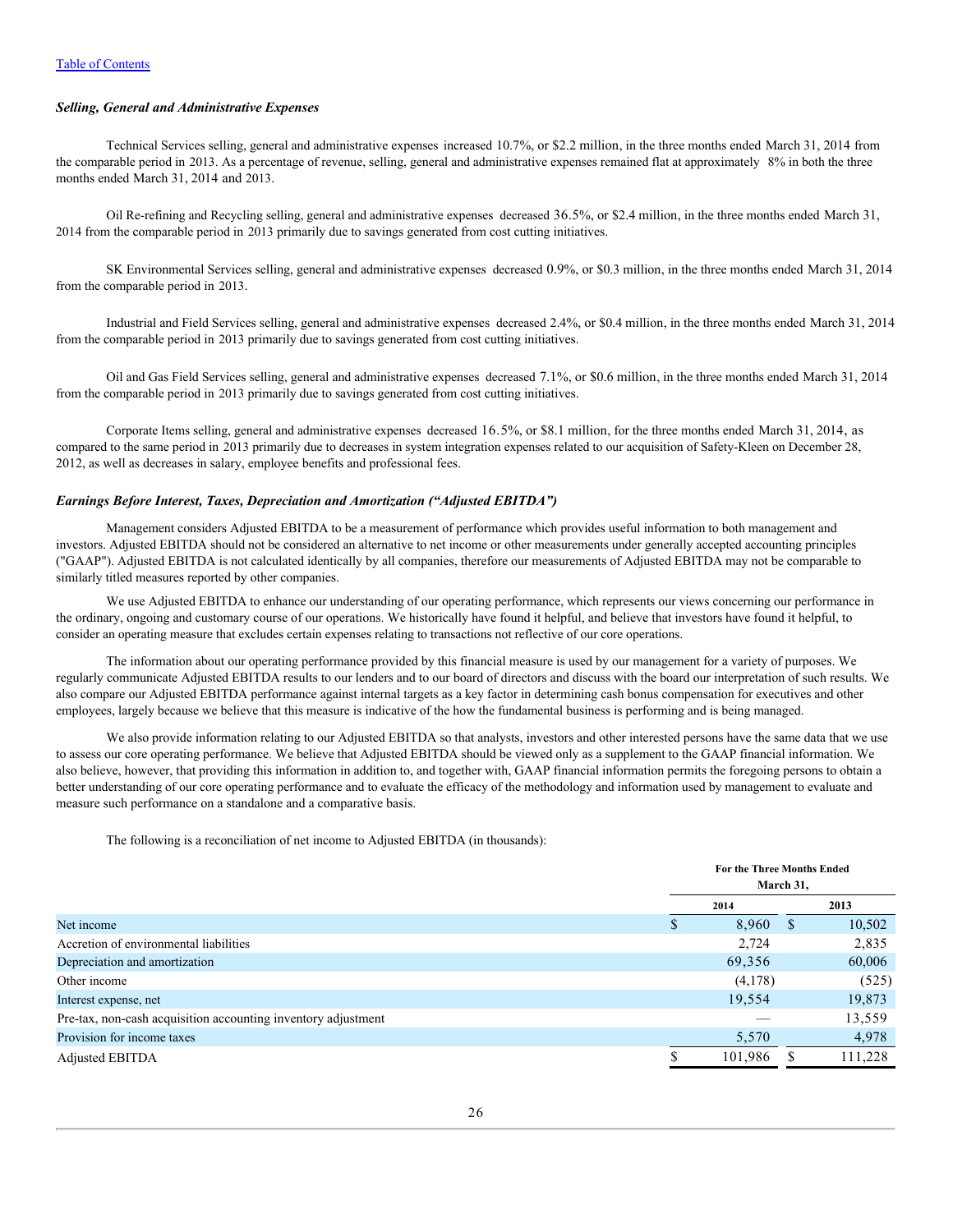#### *Depreciation and Amortization*

|                                     |        |           | <b>For the Three Months Ended</b> |                |           |            |  |
|-------------------------------------|--------|-----------|-----------------------------------|----------------|-----------|------------|--|
|                                     |        | March 31. |                                   | 2014 over 2013 |           |            |  |
|                                     | 2014   |           | 2013                              |                | \$ Change | $%$ Change |  |
| Depreciation of fixed assets        | 56,658 |           | 48.568                            |                | 8,090     | 16.7%      |  |
| Landfill and other amortization     | 12.698 |           | 11.438                            |                | 1.260     | 11.0%      |  |
| Total depreciation and amortization | 69.356 |           | 60,006                            |                | 9.350     | 15.6%      |  |

Depreciation and amortization increased 15.6%, or \$9.4 million, in the three months ended March 31, 2014 from the comparable period in 2013. Depreciation of fixed assets increased primarily due to acquisitions and other increased capital expenditures in recent periods. Landfill and other amortization increased primarily due to the increase in volumes at our landfill facilities and additional amortization resulting from an increase in other intangibles balances from recent acquisitions.

#### *Other Income*

|              |       |           | <b>For the Three Months Ended</b> |                |          |
|--------------|-------|-----------|-----------------------------------|----------------|----------|
|              |       | March 31. |                                   | 2014 over 2013 |          |
|              | 2014  |           | 2013                              | \$ Change      | % Change |
| Other income | 4.178 | ۵         |                                   | 3,653          | 695.8%   |

Other income increased \$3.7 million in the three months ended March 31, 2014 from the comparable period in 2013 primarily due to a realized gain of \$3.3 million on the sale of our available-for-sale securities.

## *Provision for Income Taxes*

|                            | <b>For the Three Months Ended</b> |      |       |           |                |          |  |
|----------------------------|-----------------------------------|------|-------|-----------|----------------|----------|--|
|                            | March 31.                         |      |       |           | 2014 over 2013 |          |  |
|                            | 2014                              | 2013 |       | \$ Change |                | % Change |  |
| Provision for income taxes | 5.570                             |      | 4.978 |           | 592            | 1.9%     |  |
| Effective income tax rate  | 38.3%                             |      | 32.2% |           |                |          |  |

 Income tax expense for the three months ended March 31, 2014 increased \$0.6 million to \$5.6 million from \$5.0 million for the comparable period in 2013, while the effective tax rate for the three months ended March 31, 2014 was 38.3% compared to 32.2% for the same period in 2013. The increase in the effective tax rate for the three months ended March 31, 2014 was primarily attributable to the greater percentage of taxable earnings in the US versus Canada and the release of an unrecognized tax benefit recorded in 2013.

A valuation allowance is required to be established when, based on an evaluation of available evidence, it is more likely than not that some portion or all of the deferred tax assets will not be realized. At March 31, 2014 and December 31, 2013, we had a remaining valuation allowance of \$29.7 million. The allowance as of March 31, 2014 and December 31, 2013 consisted of \$13.4 million of foreign tax credits, \$7.0 million of state net operating loss carryforwards, \$7.5 million of foreign net operating loss carryforwards and \$1.8 million for the deferred tax assets of a Canadian subsidiary.

#### *Liquidity and Capital Resources*

|                                       |  |           |  | For the Three Months Ended March 31, |  |
|---------------------------------------|--|-----------|--|--------------------------------------|--|
| (in thousands)                        |  | 2014      |  | 2013                                 |  |
| Net cash from operating activities    |  | 4.596     |  | 39.589                               |  |
| Net cash used in investing activities |  | (62, 334) |  | (72,250)                             |  |
| Net cash from financing activities    |  | (334)     |  | 25.634                               |  |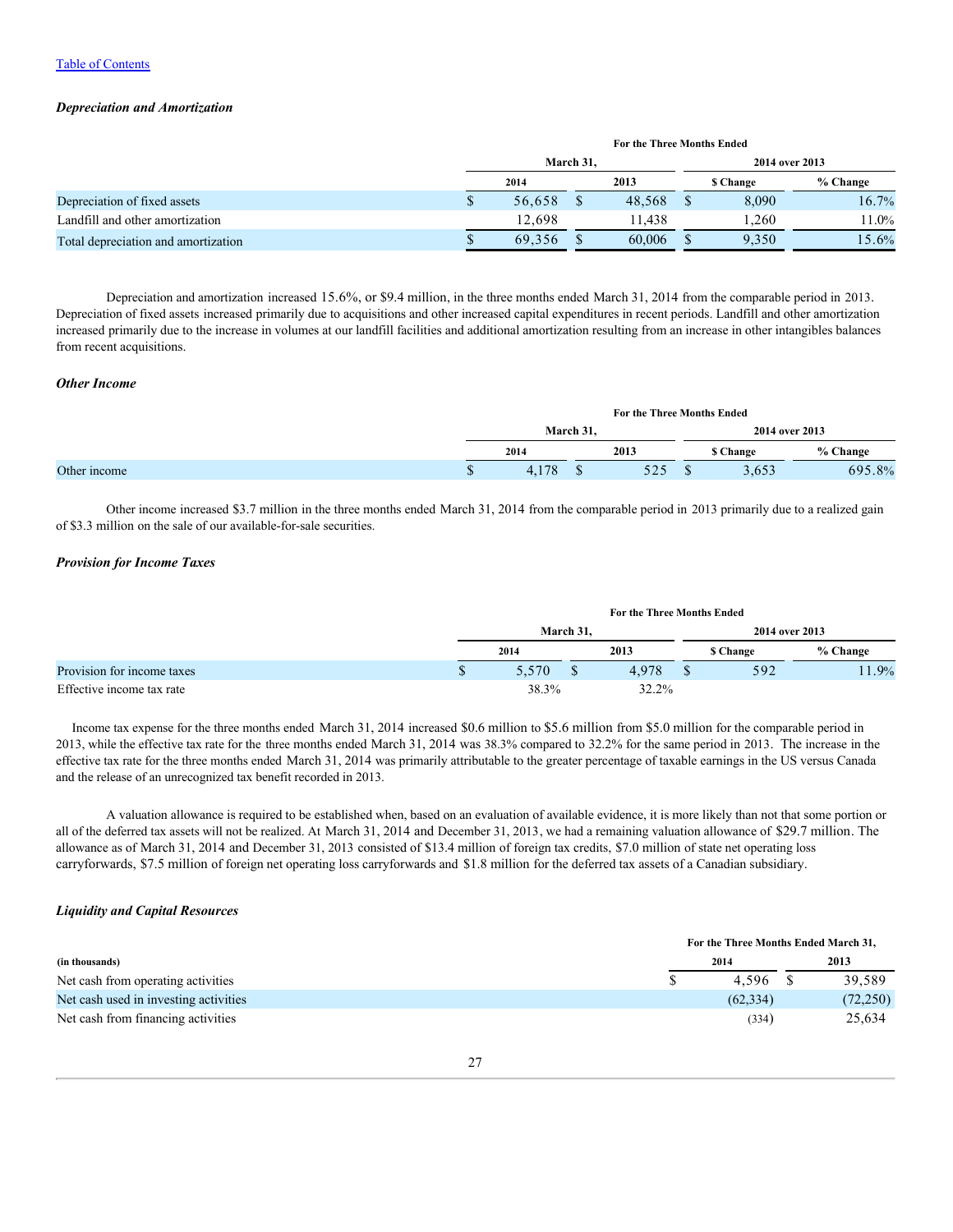#### *Net cash from operating activities*

Net cash from operating activities for the three months ended March 31, 2014 was \$4.6 million, a decrease of 88.4%, or \$35.0 million, compared with net cash from operating activities for the comparable period in 2013. The change was primarily the result of a net increase in working capital driven by the payment of liabilities existing at the beginning of the period. We anticipate that operating cash flows will increase in quarterly periods for the remainder of the year as has been consistent with prior periods.

#### *Net cash used in investing activities*

Net cash used in investing activities for the year ended March 31, 2014 was \$62.3 million, a decrease of 13.7%, or \$9.9 million, compared with cash used in investing activities for the comparable period in 2013. The change was primarily the result of an increase in capital expenditures offset by proceeds from the sale of marketable securities.

#### *Net cash from financing activities*

Net cash from financing activities for the year ended March 31, 2014 was \$0.3 million, compared to net cash from financing activities of \$26.0 million for the comparable period in 2013. The change in net cash from financing activities during the three month ended March 31, 2014 was primarily due to the change in uncashed checks.

#### *Working Capital*

We intend to use our existing cash and cash equivalents, marketable securities and cash flow from operations primarily to provide for our working capital needs and to fund capital expenditures and potential future acquisitions. We anticipate that our cash flow provided by operating activities will provide the necessary funds on both a short- and long-term basis to meet operating cash requirements.

At March 31, 2014, cash and cash equivalents totaled \$249.0 million, compared to \$310.1 million at December 31, 2013. At March 31, 2014, cash and cash equivalents held by foreign subsidiaries totaled \$47.3 million and were readily convertible into other foreign currencies including U.S. dollars. At March 31, 2014, the cash and cash equivalent balances for our U.S. operations were \$201.7 million. Our U.S. operations had net operating cash from operations of \$2.5 million for the three months ended March 31, 2014. Additionally, we have available a \$400.0 million revolving credit facility of which \$251.1 million was available to borrow at March 31, 2014. Based on the above and on our current plans, we believe that our U.S. operations have adequate financial resources to satisfy their liquidity needs without being required to repatriate earnings from foreign subsidiaries. Accordingly, although repatriation to the U.S. of foreign earnings would generally be subject to U.S. income taxation, net of any available foreign tax credits, we have not recorded any deferred tax liability related to such repatriation since we intend to permanently reinvest foreign earnings outside the U.S.

We assess our liquidity in terms of our ability to generate cash to fund our operating, investing, and financing activities. Our primary ongoing cash requirements will be to fund operations, capital expenditures, interest payments and investments in line with our business strategy. We believe our future operating cash flows will be sufficient to meet our future operating and investing cash needs as well as any cash needs relating to the stock repurchase program. Furthermore, the existing cash balances and the availability of additional borrowings under our revolving credit facility provide potential sources of liquidity should they be required.

#### *Common Stock Repurchase Program*

On February 25, 2014, our Board of Directors authorized the repurchase of up to \$150 million of our common stock. We intend to fund the repurchases through available cash resources. The repurchase program authorizes us to purchase our common stock on the open market from time to time. The share repurchases will be made in a manner that complies with applicable U.S. securities laws. The number of shares purchased and the timing of the purchases will depend on a number of factors, including share price, cash required for future business plans, trading volume and other conditions. We have no obligation to repurchase stock under this program and may suspend or terminate the repurchase program at any time. As of March 31, 2014, we had repurchased and retired a total of 25,000 shares of our common stock for approximately \$1.2 million under this program. As of March 31, 2014, an additional \$148.8 million remains available for repurchase of shares under the current authorized program.

#### *Financing Arrangements*

The financing arrangements and principal terms of our \$800.0 million principal amount of 5.25% senior unsecured notes due 2020 and \$600.0 million principal amount of 5.125% senior unsecured notes due 2021 which were outstanding at March 31, 2014, and our \$400.0 million revolving credit facility, are discussed further in Note 10, "Financing Arrangements," to our consolidated financial statements included in Item 8 of our Annual Report on Form 10-K for the year ended December 31, 2013.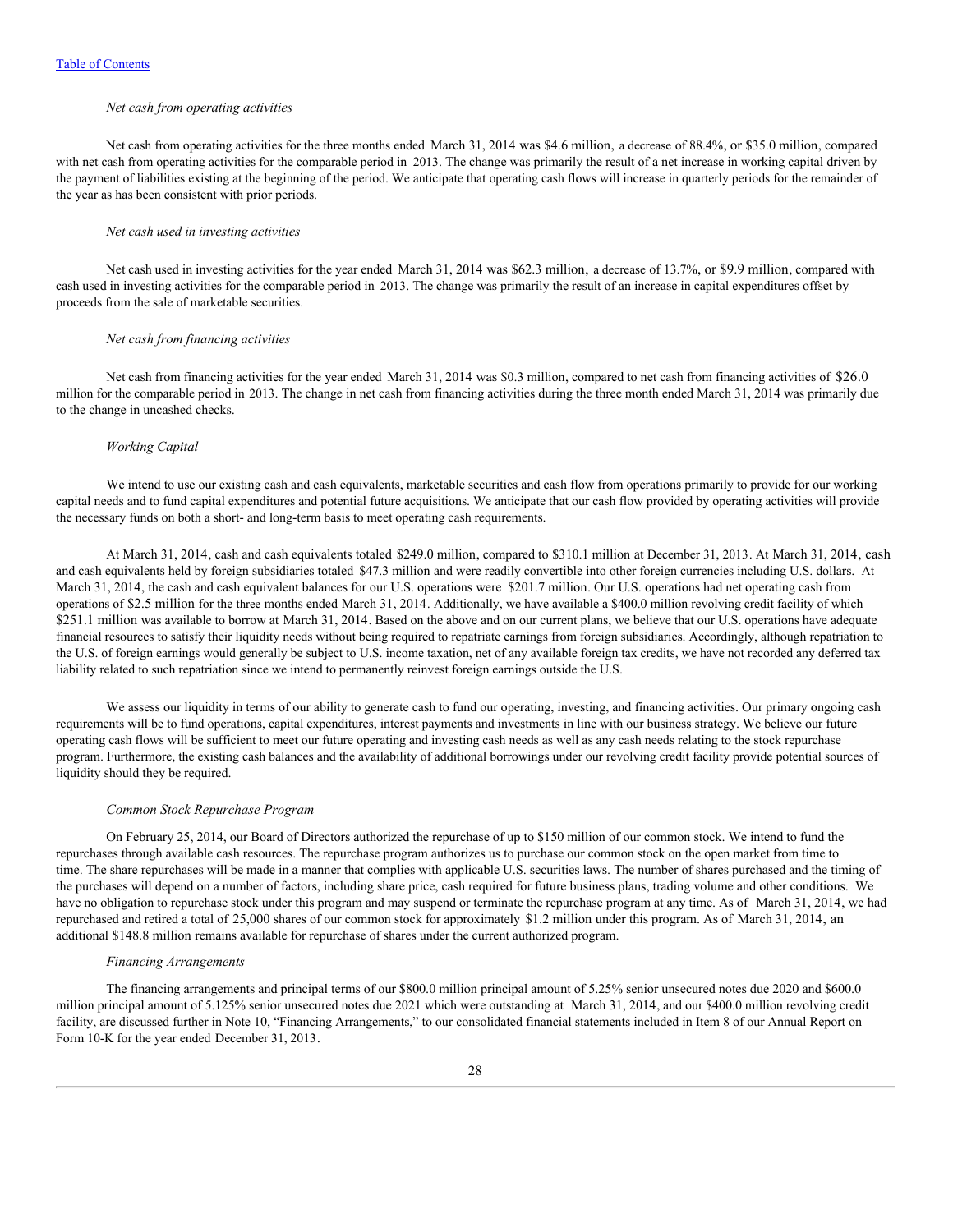As of March 31, 2014, we were in compliance with the covenants of all of our debt agreements, and we believe it is reasonably likely that we will continue to meet such covenants.

#### *Capital Expenditures*

We anticipate that 2014 capital spending will be approximately \$240.0 million, which includes our incinerator project in El Dorado. However, changes in environmental regulations could require us to make significant capital expenditures for our facilities and adversely affect our results of operations and cash flow.

#### *Critical Accounting Policies and Estimates*

Other than described below there were no material changes in the first three months of 2014 to the information provided under the heading "Critical Accounting Policies and Estimates" included in our Annual Report on Form 10-K for the year ended December 31, 2013.

*Goodwill.* Goodwill is not amortized but is reviewed for impairment annually as of December 31, or when events or changes in the business environment indicate the carrying value of the reporting unit may exceed its fair value, by comparing the fair value of each reporting unit to its carrying value, including goodwill. If the fair value is less than the carrying amount, a more detailed analysis is performed to determine if goodwill is impaired. The loss, if any, is measured as the excess of the carrying value of the goodwill over the implied value of the goodwill.

We determine our reporting units by identifying the components of each operating segment, and then aggregate components having similar economic characteristics based on quantitative and / or qualitative factors. At March 31, 2014 and December 31, 2013, we had seven reporting units. The Technical Services, Oil Re-refining and Recycling, SK Environmental Services and Oil and Gas Field Services segments each constitute a reporting unit. The Industrial and Field Services segment includes three reporting units: Industrial Services, Lodging Services and Field Services.

We conducted our annual impairment test of goodwill for all of our seven reporting units as of December 31, 2013 and determined that no adjustment to the carrying value of goodwill for any reporting unit was necessary because the fair values of the reporting units exceeded their respective carrying values.

The fair value of the Oil Re-refining and Recycling reporting unit exceeded the carrying value by less than 10% at December 31, 2013. During the first quarter of fiscal 2014 the reporting unit has experienced lower than anticipated financial results primarily due to lower overall oil pricing and sales mix between base oils and higher priced blended oils. The lower sales prices reflected general economic conditions in the oil industry during these periods. The financial performance of this reporting unit, which had a goodwill balance of approximately \$170.1 million at March 31, 2014, is affected by fluctuations in oil prices and sales mix. In light of the reporting units performance we continue to evaluate the risk of goodwill impairment and during the first quarter of 2014 have performed analysis surrounding the impact of the lower than anticipated results on the reporting unit's fair value. Based on such analysis we continue to conclude that the fair value of the reporting unit more likely than not exceeds its carrying value at March 31, 2014.

The fair value of the Oil and Gas Field Services reporting unit exceeded its carrying value by more than 10% at December 31, 2013. The financial performance of this reporting unit, which had a goodwill balance of approximately \$36.3 million at March 31, 2014, was affected in the first quarter by decreased surface rentals and lower rig counts. During the first quarter of 2014, due to lower than anticipated results in the Oil and Gas Field Services reporting unit, we performed an interim analysis of the impact of the lower than anticipated results on the reporting unit's fair value in the quarter, and concluded the fair value of the reporting unit more likely than not exceeded its carrying value at March 31, 2014.

Significant judgments are inherent in the annual impairment tests and analysis performed at interim dates and include assumptions about the amount and timing of expected future cash flows, growth rates, and the determination of appropriate discount rates. We believe that the assumptions used in our impairment analysis are reasonable, but variations in any of the assumptions may result in different calculations of fair values that could result in a material impairment charge. The impairment analysis performed during the year ended December 31, 2013 utilized future annual budgeted amounts. The discount rate assumptions were based on an assessment of our weighted average cost of capital. Analysis performed in the first quarter of 2014 included a comparison of actual versus budgeted results and considerations as to whether the other significant assumptions utilized as of December 31, 2013 remained reasonable.

The performance of the reporting unit and risk that its fair value will reduce to a level that does not exceed its carrying value will continue to be monitored going forward. There can be no assurance that future events and performance of the Oil Re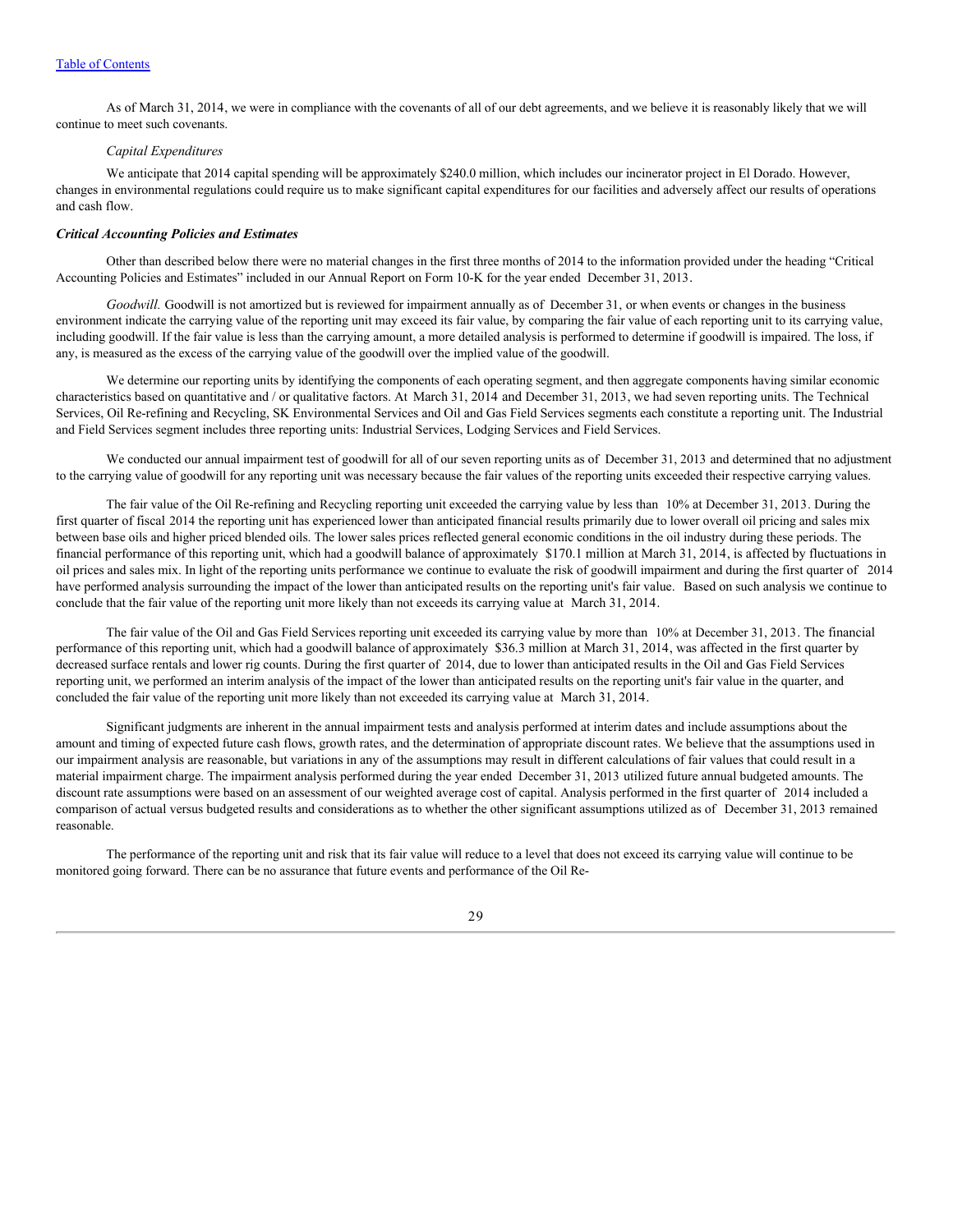<span id="page-33-0"></span>refining and Recycling reporting unit and Oil and Gas Field Services reporting unit will not result in an impairment of goodwill.

### **ITEM 3. QUANTITATIVE AND QUALITATIVE DISCLOSURES ABOUT MARKET RISK**

There were no material changes in the first three months of 2014 to the information provided under Item 7A. "Quantitative and Qualitative Disclosures about Market Risk" in the Company's Annual Report on Form 10-K for the year ended December 31, 2013.

## **ITEM 4. CONTROLS AND PROCEDURES**

## **Evaluation of Disclosure Controls and Procedures**

Based on an evaluation under the supervision and with the participation of our management, including our Chief Executive Officer and Chief Financial Officer, as of the end of the period covered by this Quarterly Report on 10-Q, our Chief Executive Officer and Chief Financial Officer have concluded that our disclosure controls and procedures (as defined in Rules 13a-15(e) and 15d-15(e) under the Securities Exchange Act of 1934, as amended (the "Exchange Act")) were effective as of March 31, 2014 to ensure that information required to be disclosed by us in reports that we file or submit under the Exchange Act is recorded, processed, summarized and reported within the time periods specified in Securities and Exchange Commission rules and forms and is accumulated and communicated to our management, including our Chief Executive Officer and Chief Financial Officer, as appropriate to allow timely decisions regarding required disclosure.

#### **Changes in Internal Control over Financial Reporting**

There were no changes in the Company's internal control over financial reporting identified in connection with the evaluation required by paragraph (d) of Exchange Act Rules 13a-15 or 15d-15 that was conducted during the quarter ending March 31, 2014 that have materially affected, or are reasonably likely to materially affect, the Company's internal control over financial reporting.

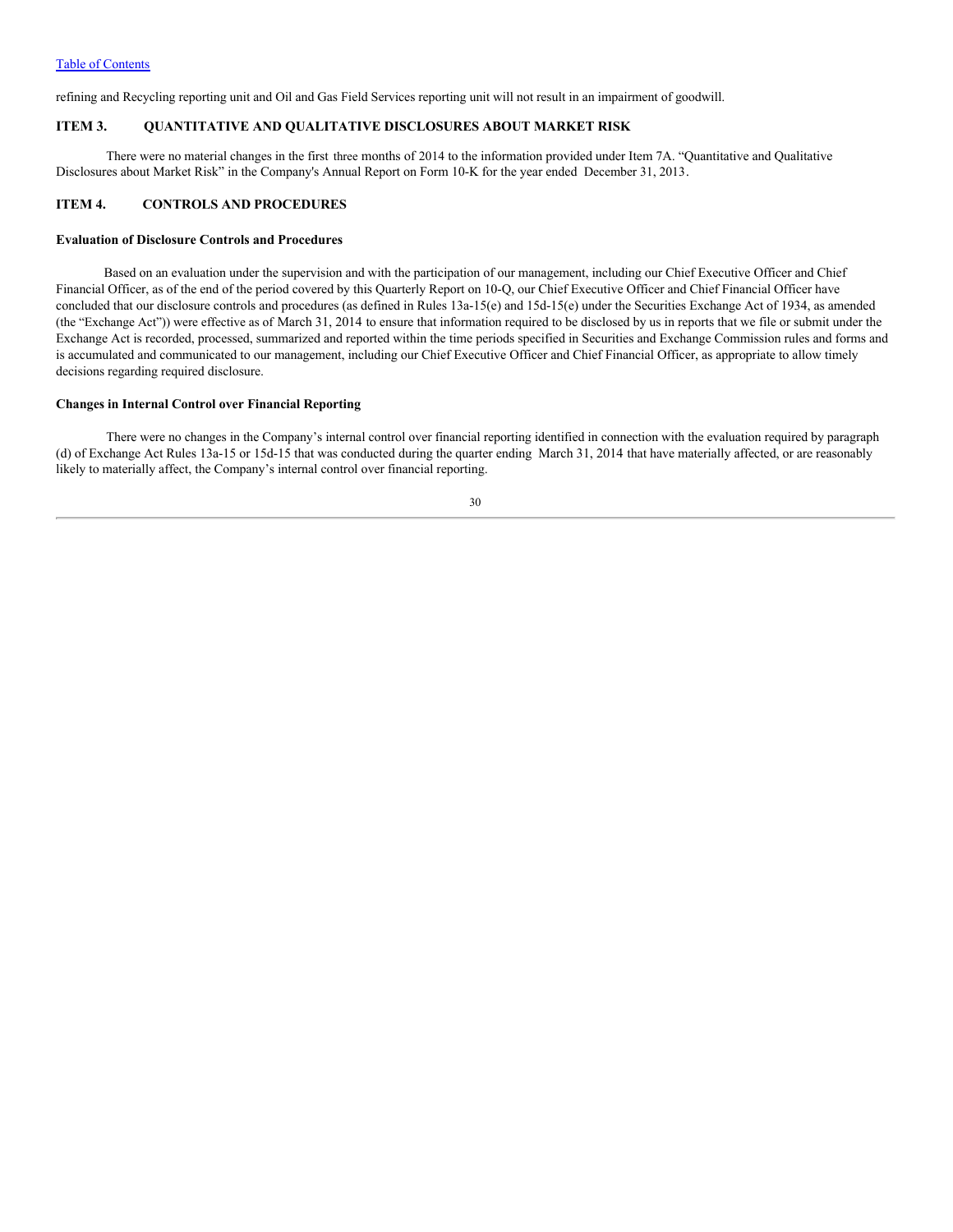### **PART II—OTHER INFORMATION**

## <span id="page-34-0"></span>**ITEM 1. LEGAL PROCEEDINGS**

See Note 15, "Commitments and Contingencies," to the financial statements included in Item 1 of this report, which description is incorporated herein by reference.

#### **ITEM 1A. RISK FACTORS**

During the three months ended March 31, 2014, there were no material changes from the risk factors as previously disclosed in Item 1A in the Company's Annual Report on Form 10-K for the year ended December 31, 2013.

#### **ITEM 2. UNREGISTERED SALES OF EQUITY SECURITIES AND USE OF PROCEEDS**

#### **Common Stock Repurchase Program**

The following table provides information with respect to the shares of common stock repurchased by us for the periods indicated.

| Period                                     | <b>Total Number of Shares</b><br>Purchased (1) | <b>Average Price Paid Per</b><br>Share $(2)$ | <b>Total Number of Shares</b><br>Purchased as Part of<br><b>Publicly Announced Plans</b><br>or Programs | <b>Approximate Dollar Value</b><br>of Shares that May Yet<br><b>Be Purchased Under the</b><br>Plans or Programs (3) |             |
|--------------------------------------------|------------------------------------------------|----------------------------------------------|---------------------------------------------------------------------------------------------------------|---------------------------------------------------------------------------------------------------------------------|-------------|
| January 1, 2014 through January 31, 2014   |                                                |                                              |                                                                                                         |                                                                                                                     |             |
| February 1, 2014 through February 28, 2014 |                                                |                                              | $\overline{\phantom{0}}$                                                                                |                                                                                                                     | 150,000,000 |
| March 1, 2014 through March 31, 2014       | 38,707                                         | 51.02                                        | 25,000                                                                                                  |                                                                                                                     | 148,774,735 |
| Total                                      | 38,707                                         | 51.02                                        | 25,000                                                                                                  |                                                                                                                     | 148,774,735 |

(1) Includes 13,707 shares withheld by us from employees to satisfy employee tax obligations upon vesting of restricted stock units granted to our employees under our long-term equity incentive programs.

(2) The average price paid per share of common stock repurchased under the stock repurchase program includes the commissions paid to the brokers.

(3) On February 25, 2014, our Board of Directors authorized the repurchase of up to \$150 million of our common stock. We intend to fund the repurchases through available cash resources. The stock repurchase program authorizes us to purchase our common stock on the open market from time to time. The stock repurchases will be made in a manner that complies with applicable U.S. securities laws. The number of shares purchased and the timing of the purchases will depend on a number of factors, including share price, cash required for future business plans, trading volume and other conditions. We have no obligation to repurchase stock under this program and may suspend or terminate the repurchase program at any time.

#### **ITEM 6. EXHIBITS**

 $\mathcal{L}_\text{max}$ 

| Item No. | <b>Description</b>                                                                                                                                                                                                                                                                                                                                                                                                                                                                                                                                           | Location       |
|----------|--------------------------------------------------------------------------------------------------------------------------------------------------------------------------------------------------------------------------------------------------------------------------------------------------------------------------------------------------------------------------------------------------------------------------------------------------------------------------------------------------------------------------------------------------------------|----------------|
| 31.1     | Rule 13a-14a/15d-14(a) Certification of the CEO Alan S. McKim                                                                                                                                                                                                                                                                                                                                                                                                                                                                                                | Filed herewith |
| 31.2     | Rule 13a-14a/15d-14(a) Certification of the CFO James M. Rutledge                                                                                                                                                                                                                                                                                                                                                                                                                                                                                            | Filed herewith |
| 32       | Section 1350 Certifications                                                                                                                                                                                                                                                                                                                                                                                                                                                                                                                                  | Filed herewith |
| 101      | Interactive Data Files Pursuant to Rule 405 of Regulation S-T: Financial statements from the quarterly report on<br>Form 10-Q of Clean Harbors, Inc. for the quarter ended March 31, 2014, formatted in XBRL: (i) Consolidated<br>Balance Sheets, (ii) Unaudited Consolidated Statements of Income, (iii) Unaudited Consolidated Statements of<br>Comprehensive Loss, (iv) Unaudited Consolidated Statements of Cash Flows, (v) Unaudited Consolidated<br>Statements of Stockholders' Equity, and (vi) Notes to Unaudited Consolidated Financial Statements. | *              |

Interactive data files are furnished and deemed not filed or part of a registration statement or prospectus for purposes of Sections 11 or 12 of the Securities Act of 1933, as amended, are deemed not filed for purposes of Section 18 of the Securities Exchange Act of 1934, as amended, and otherwise are not subject to liability under those sections.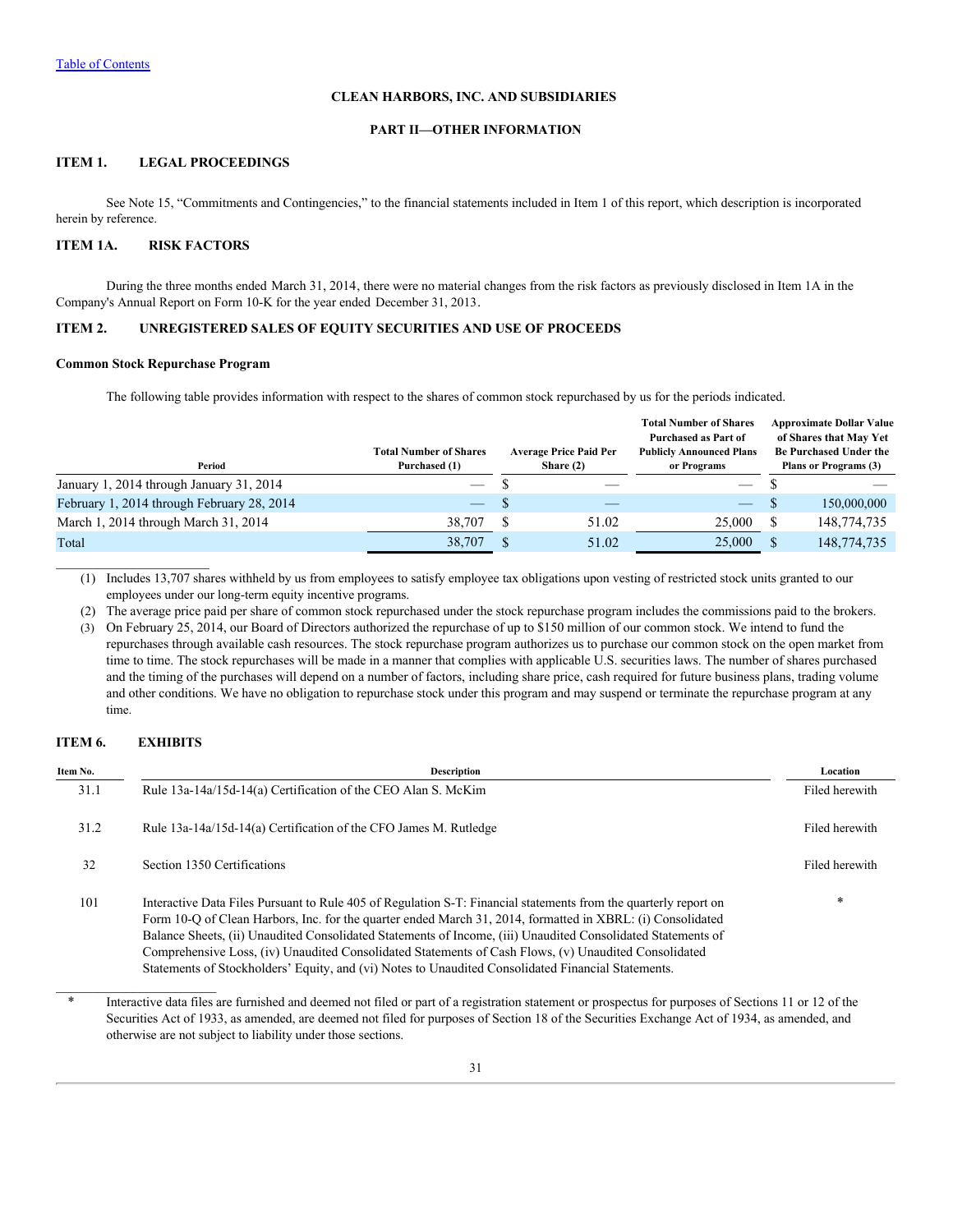## **SIGNATURES**

Pursuant to the requirements of the Securities Exchange Act of 1934, the registrant has duly caused this report to be signed on its behalf by the undersigned thereunto duly authorized.

> CLEAN HARBORS, INC. Registrant

> > By: /s/ ALAN S. MCKIM

**Alan S. McKim Chairman and Chief Executive Officer**

Date: May 8, 2014

By: /s/ JAMES M. RUTLEDGE

**James M. Rutledge Vice Chairman, President and Chief Financial Officer**

Date: May 8, 2014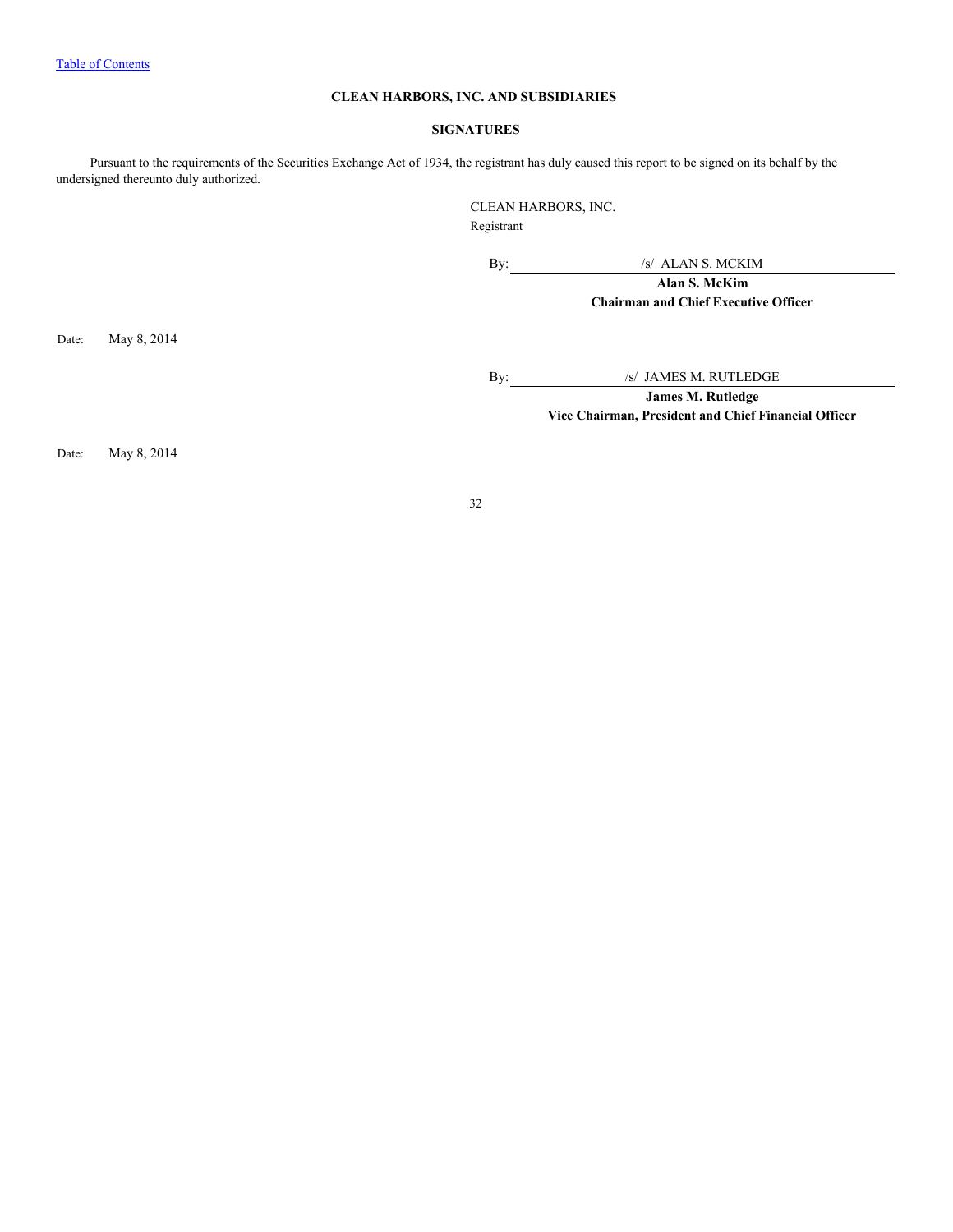## **CERTIFICATION OF CHIEF EXECUTIVE OFFICER**

I, Alan S. McKim, certify that:

1. I have reviewed this Quarterly Report on Form 10-Q of Clean Harbors, Inc.;

2. Based on my knowledge, this report does not contain any untrue statement of a material fact or omit to state a material fact necessary to make the statements made, in light of the circumstances under which such statements were made, not misleading with respect to the period covered by this report;

3. Based on my knowledge, the financial statements, and other financial information included in this report, fairly present in all material respects the financial condition, results of operations and cash flows of the registrant as of, and for, the periods presented in this report;

4. The registrant's other certifying officer(s) and I are responsible for establishing and maintaining disclosure controls and procedures (as defined in Exchange Act Rules 13a-15(e) and 15d-15(e)) and internal control over financial reporting (as defined in Exchange Act Rules 13a-15(f) and 15d-15(f)) for the registrant and have:

(a) Designed such disclosure controls and procedures, or caused such disclosure controls and procedures to be designed under our supervision, to ensure that material information relating to the registrant, including its consolidated subsidiaries, is made known to us by others within those entities, particularly during the period in which this report is being prepared;

(b) Designed such internal control over financial reporting, or caused such internal control over financial reporting to be designed under our supervision, to provide reasonable assurance regarding the reliability of financial reporting and the preparation of financial statements for external purposes in accordance with generally accepted accounting principles;

(c) Evaluated the effectiveness of the registrant's disclosure controls and procedures and presented in this report our conclusions about the effectiveness of the disclosure controls and procedures, as of the end of the period covered by this report based on such evaluation; and

(d) Disclosed in this report any change in the registrant's internal control over financial reporting that occurred during the registrant's most recent fiscal quarter (the registrant's fourth fiscal quarter in the case of an annual report) that has materially affected, or is reasonably likely to materially affect, the registrant's internal control over financial reporting; and

5. The registrant's other certifying officer(s) and I have disclosed, based on our most recent evaluation of internal control over financial reporting, to the registrant's auditors and the audit committee of the registrant's board of directors (or persons performing the equivalent functions):

(a) All significant deficiencies and material weaknesses in the design or operation of internal control over financial reporting which are reasonably likely to adversely affect the registrant's ability to record, process, summarize and report financial information; and

(b) Any fraud, whether or not material, that involves management or other employees who have a significant role in the registrant's internal control over financial reporting.

/s/ Alan S. McKim

**Alan S. McKim** *Chairman and Chief Executive Officer*

Date: May 8, 2014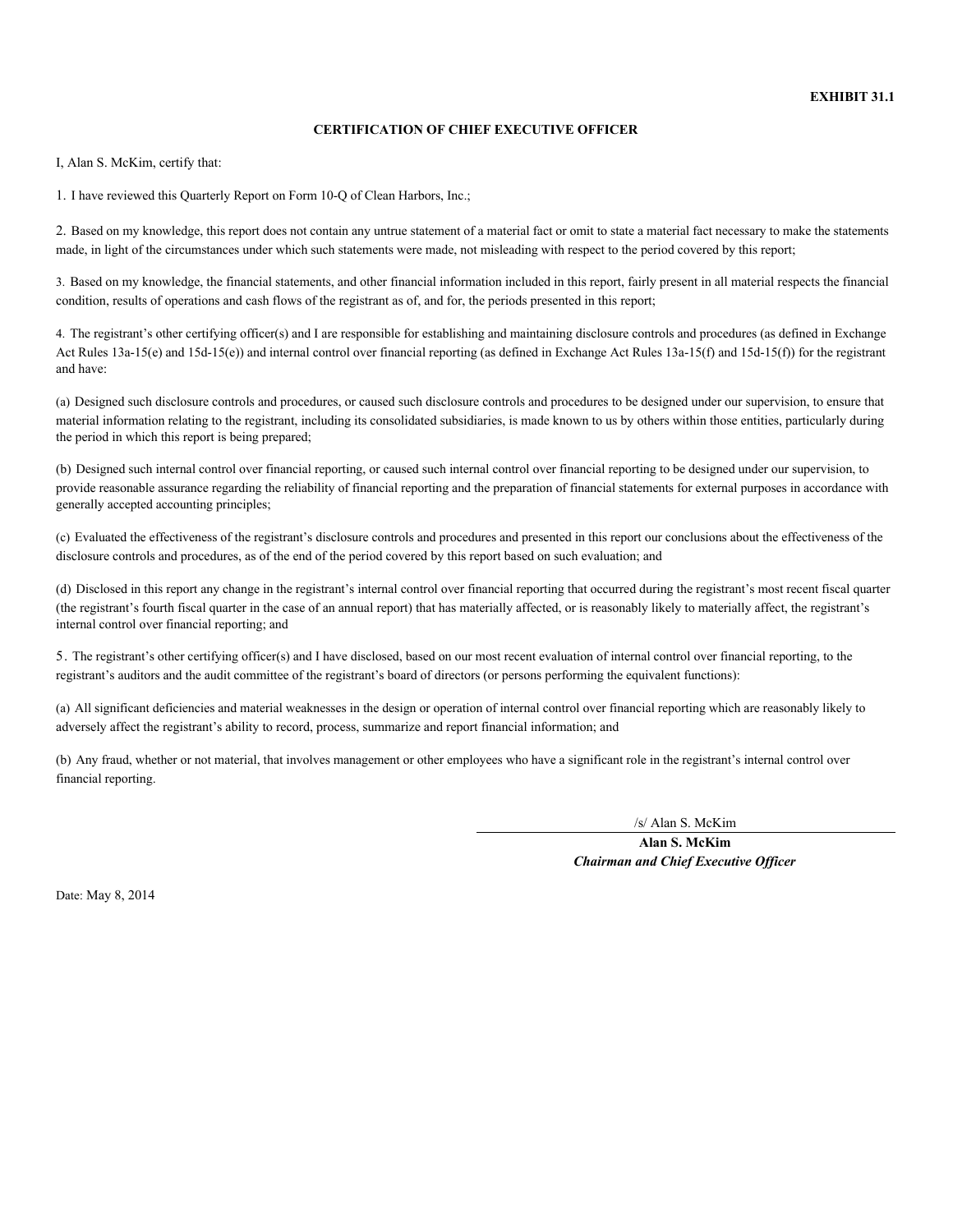## **CERTIFICATION OF CHIEF FINANCIAL OFFICER**

I, James M. Rutledge, certify that:

1. I have reviewed this quarterly report on Form 10-Q of Clean Harbors, Inc.;

2. Based on my knowledge, this report does not contain any untrue statement of a material fact or omit to state a material fact necessary to make the statements made, in light of the circumstances under which such statements were made, not misleading with respect to the period covered by this report;

3. Based on my knowledge, the financial statements, and other financial information included in this report, fairly present in all material respects the financial condition, results of operations and cash flows of the registrant as of, and for, the periods presented in this report;

4. The registrant's other certifying officer(s) and I are responsible for establishing and maintaining disclosure controls and procedures (as defined in Exchange Act Rules 13a-15(e) and 15d-15(e)) and internal control over financial reporting (as defined in Exchange Act Rules 13a-15(f) and 15d-15(f)) for the registrant and have:

(a) Designed such disclosure controls and procedures, or caused such disclosure controls and procedures to be designed under our supervision, to ensure that material information relating to the registrant, including its consolidated subsidiaries, is made known to us by others within those entities, particularly during the period in which this report is being prepared;

(b) Designed such internal control over financial reporting, or caused such internal control over financial reporting to be designed under our supervision, to provide reasonable assurance regarding the reliability of financial reporting and the preparation of financial statements for external purposes in accordance with generally accepted accounting principles;

(c) Evaluated the effectiveness of the registrant's disclosure controls and procedures and presented in this report our conclusions about the effectiveness of the disclosure controls and procedures, as of the end of the period covered by this report based on such evaluation; and

(d) Disclosed in this report any change in the registrant's internal control over financial reporting that occurred during the registrant's most recent fiscal quarter (the registrant's fourth fiscal quarter in the case of an annual report) that has materially affected, or is reasonably likely to materially affect, the registrant's internal control over financial reporting; and

5. The registrant's other certifying officer(s) and I have disclosed, based on our most recent evaluation of internal control over financial reporting, to the registrant's auditors and the audit committee of the registrant's board of directors (or persons performing the equivalent functions):

(a) All significant deficiencies and material weaknesses in the design or operation of internal control over financial reporting which are reasonably likely to adversely affect the registrant's ability to record, process, summarize and report financial information; and

(b) Any fraud, whether or not material, that involves management or other employees who have a significant role in the registrant's internal control over financial reporting.

/s/ James M. Rutledge

**James M. Rutledge** *Vice Chairman, President and Chief Financial Officer*

Date: May 8, 2014